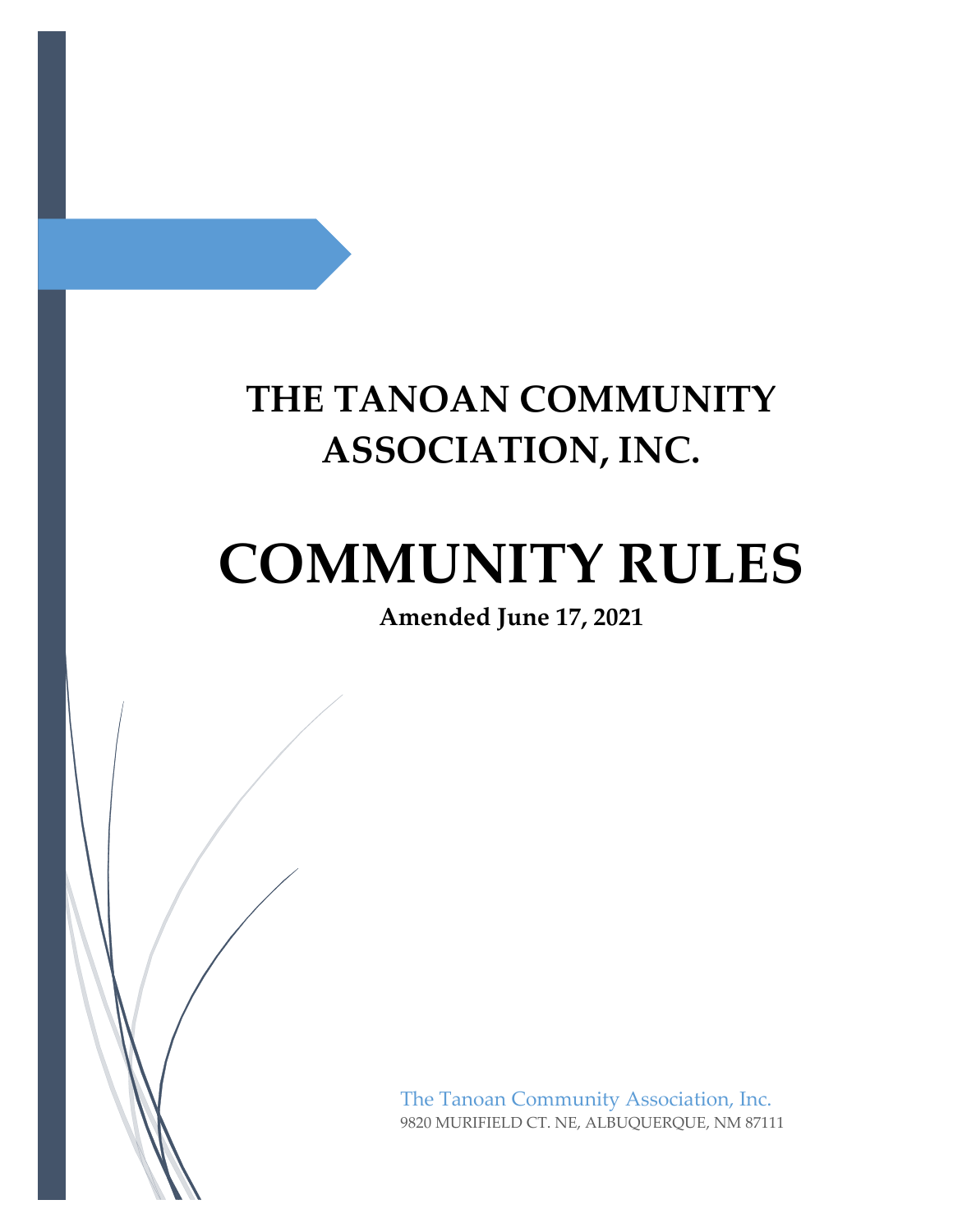## **TABLE OF CONTENTS**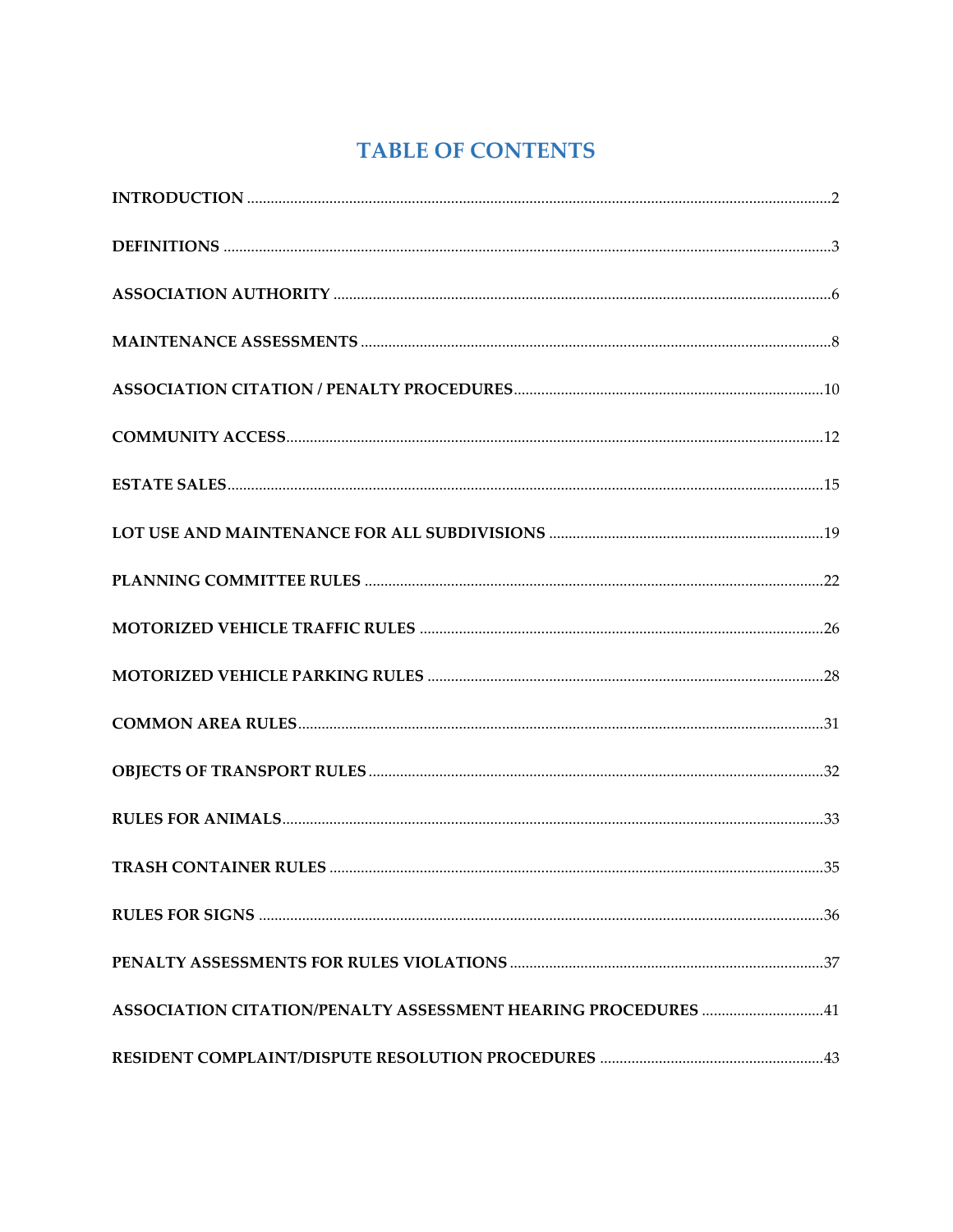## **SECTION I:**

## **INTRODUCTION**

## <span id="page-2-0"></span>**TANOAN ASSOCIATION SUBDIVISION RULES (COMMUNITY RULES)**

These *Subdivision Rules* were adopted on September 27, 1979, and revised on March 17, 1994, July 21, 2005, March 15, 2012, and June 17, 2021, by the Board of Directors of The Tanoan Community Association, Inc., 9820 Murifield Court, NE, Albuquerque, New Mexico 87111 pursuant to Section 7.08 of the *Tanoan Community Master Restrictions, dated September 25, 1979 (the "Master Restrictions")*. The Subdivision Rules hereinafter are referred to as the *Community Rules*.

The Tanoan Community Association By-Laws Article III, Section 3 mandates that the Association shall have a *"Book of Resolutions"* and that document will contain rules, regulations, and policies of the Association. The *Book of Resolutions* consists of three parts. Those are: (a) Policy Resolutions, (b) Administrative Resolutions, and (c) Planning Committee Rules. The *Master Restrictions* are the protective covenants for the Association, constituting a Declaration which deals with all lots within the Tanoan Community and the limitations, restrictions, and conditions as set forth therein. The three aforementioned documents (*By-Laws, Book of Resolutions,* and the *Master Restrictions*) are the foundation by which the Community Rules shall prescribe (but are not limited to) the following constituents:

- A. Rules governing the use of all Tanoan common areas and community roadways by all Tanoan Association Member-Owners, Residents and Guests.
- B. Rights and authorities of the Association to impose late fees and other penalties for delinquent maintenance assessments and to impose Penalty Assessments, and any other authorized penalties if any of these rules are violated.
- C. Procedures for appealing a Citation or Penalty Assessment.
- D. Rules and procedures for controlling community access.
- E. Rules and responsibilities of the Planning and Architectural Committee and the related responsibilities of all Tanoan Member-Owners.
- F. Procedures regarding matters of non-compliance with these *Community Rules*.

Note: These *Community Rules* and the procedures contained herein are intended as a supplement to, and are subject to the provisions of, *Master Restrictions, Articles of Incorporation, By-Laws, and the Book of Resolutions.* These *Community Rules* shall be enforced in conformity with the above list of governing documents. If there is any conflict between the Community Rules and the above listed governing documents, the above listed governing documents shall control.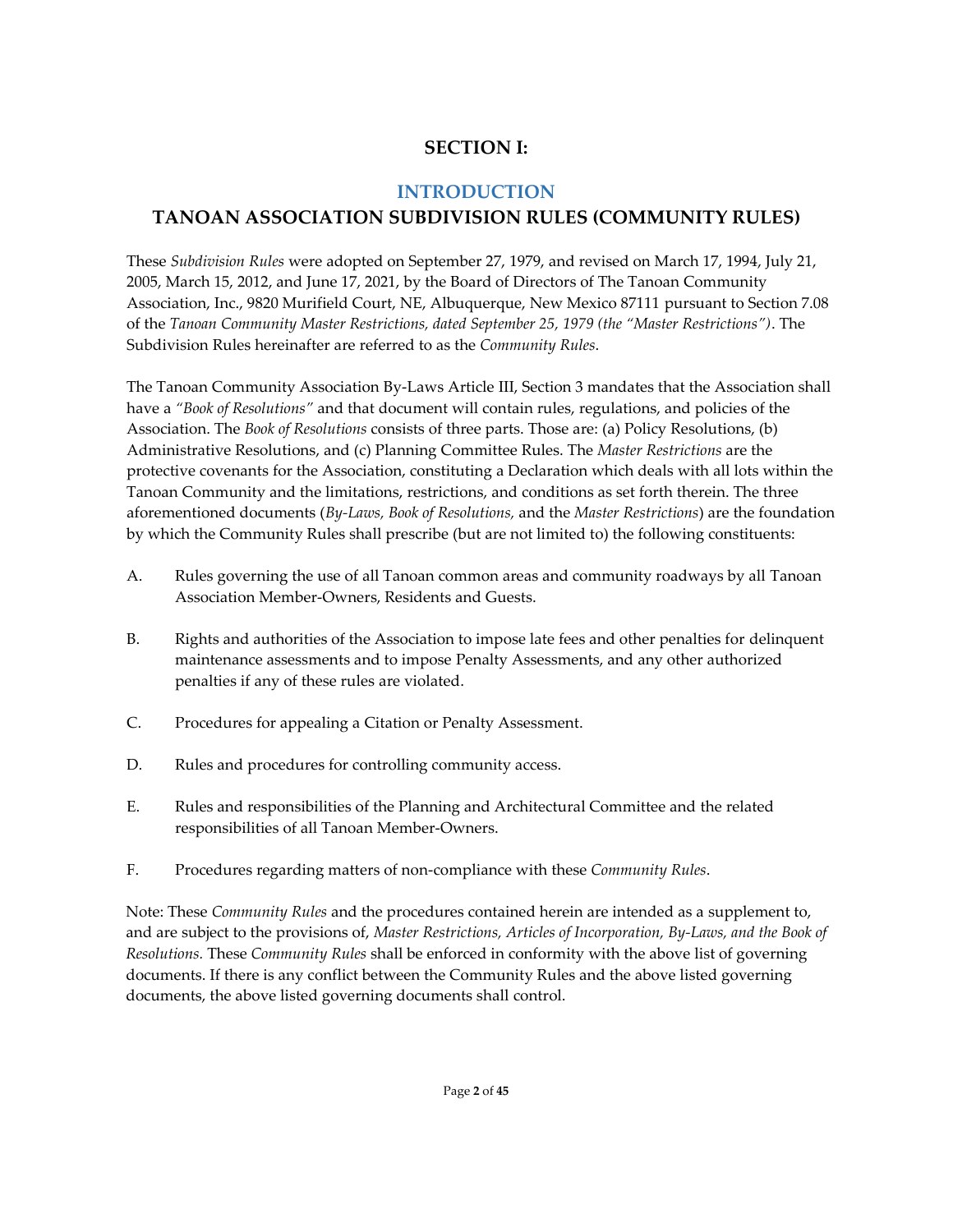## **SECTION II:**

## **DEFINITIONS**

<span id="page-3-0"></span>The definitions contained in the *Master Restriction;* Article I are incorporated herein by reference. Unless the content otherwise specifies or requires, the capitalized terms used herein for the purpose of these *Community Rules* have the meanings as follows:

- A. **Association:** The Tanoan Community Association, Inc. (Association), a non-profit New Mexico corporation, and any predecessor or successor incorporated or unincorporated association, as set forth in *Master Restrictions.*
- B. **Bicycle:** Every pedal-powered device propelled by human power upon which one or more persons may ride.
- C. **Careless Driving:** Any person operating a Motorized Vehicle on a roadway shall give their full and undivided attention to the operation of that vehicle. Any person who operates a Motorized Vehicle in a careless, inattentive, or imprudent manner without due regard for the condition of traffic, weather, roadway, grade, corners, width of roadway, posted speed limits, and all other attendant circumstances so as to endanger life, limb, or property of any person shall be guilty of "careless driving."
- D. **Citation:** A notification issued by any Association employee for violation of these *Community Rules* by any Member-Owner, Resident or Guest.
- E. **Community Relations Manager:** Manages the Security Service (as defined in Section 1.19 of the Master Restrictions), including day-to-day operations of the Gate/Patrol staff.
- F. **Community Roadway:** Any area including any roadway, street, alley, or sidewalk, owned by the Association over which there is granted the right of vehicular or pedestrian access.
- G. **Delinquent Payment:**
	- a. Maintenance Assessments: Considered delinquent if not received by 5:00 PM on the 15<sup>th</sup> day of the 1st month of each quarter.
	- b. Penalty Assessments: Considered delinquent if not received by 5:00 PM on the 30<sup>th</sup> day after the date the violation notice letter is mailed.
- H. **Driver-Operator:** Every person who drives a Motorized Vehicle or is in the actual, physical control of a Motorized Vehicle. Any person operating a Motorized Vehicle required to be registered by a state must be duly licensed by the State of New Mexico or some other legal jurisdiction.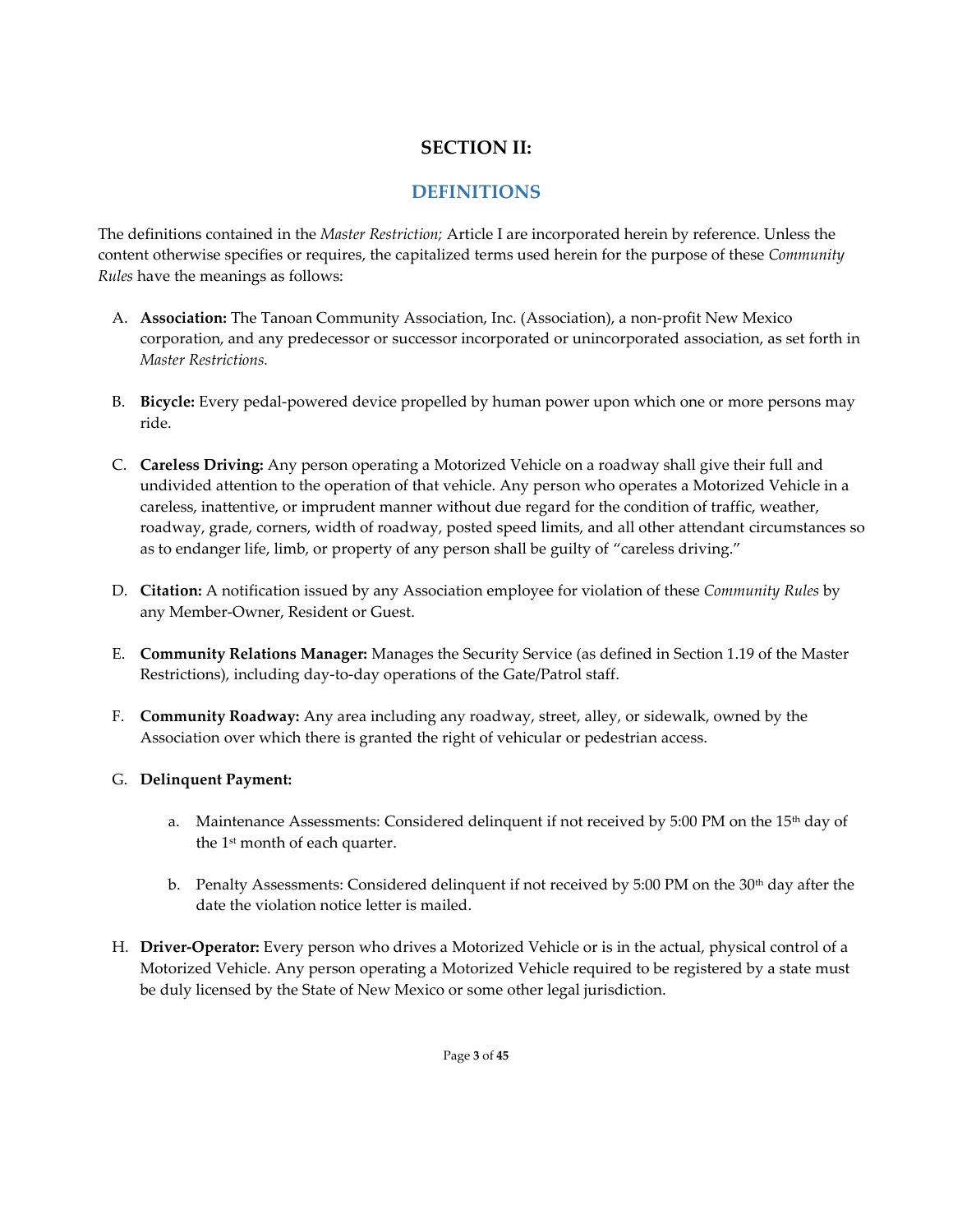- I. **Excessive Speed:** No person shall drive a Motorized Vehicle on a community street or roadway more than the speed limit of 20 miles per hour or such limit as may be displayed by posted signs.
- J. **General Manager:** Manages the day-to-day operations of the Association.
- K. **Guests:** Any family member, guest or invitee entering the Tanoan Community at the request or with the permission or knowledge of a Member-Owner or a Resident for any purpose.
- L. **Intersection:** An area where roadways cross.
- M. **Late Charge:** A surcharge equal to the greater of 10 percent (10%) of the amount due to the Association which shall be applicable to each delinquent assessment or any other amount due to the Association if not paid in a timely manner.
- N. **Maintenance Assessments:** Each Member-Owner's (proportionate to the voting rights) pro-rata share of the normal costs and operating expenses incurred by the Association during each fiscal year. Maintenance assessments shall be a charge against the land and shall be a continuing lien upon the lot or project against which each such assessment is made and shall also be the personal obligation of the Member-Owner of such property on the assessment due date.
- O. **Member-Owner:** Any person or entity listed in the land records of Bernalillo County, New Mexico as owning a lot in the Tanoan Community, and any person or entity holding beneficial ownership of such lot.
- P. **Motorist:** Any person who operates or is in actual physical control of a Motorized Vehicle.
- Q. **Motorized Vehicle:** Every vehicle which is self-propelled by an internal combustion engine or electric motor power, including but not limited to automobiles, motorcycles, golf carts, scooters, skates, wheelchairs, dirt bikes, go-carts, all-terrain vehicles, etc.
- R. **Reckless Driving:** Any person who drives a Motorized Vehicle carelessly and heedlessly in disregard of the rights or safety of others, and without due caution and circumspection, and at a speed, or in a manner to endanger or likely to endanger any person or property is guilty of reckless driving.
- S. **Nuisance:** The unwarranted and/or unlawful use of property, which causes inconvenience or damage to others, either to individuals and/or to the general public. Under the common law, persons in possession of real property are entitled to the quiet enjoyment of their lands. A public nuisance is an unreasonable interference with the public's right to property. It includes conduct that interferes with public health, safety, peace, or convenience. The unreasonableness may be evidenced by statute, or by the nature of the act, including how long, and how injurious or intrusive, the effects of the activity may be.
- T. **Park or Parking:** A stopped Motorized Vehicle, whether occupied or not, except for the purpose of loading or unloading.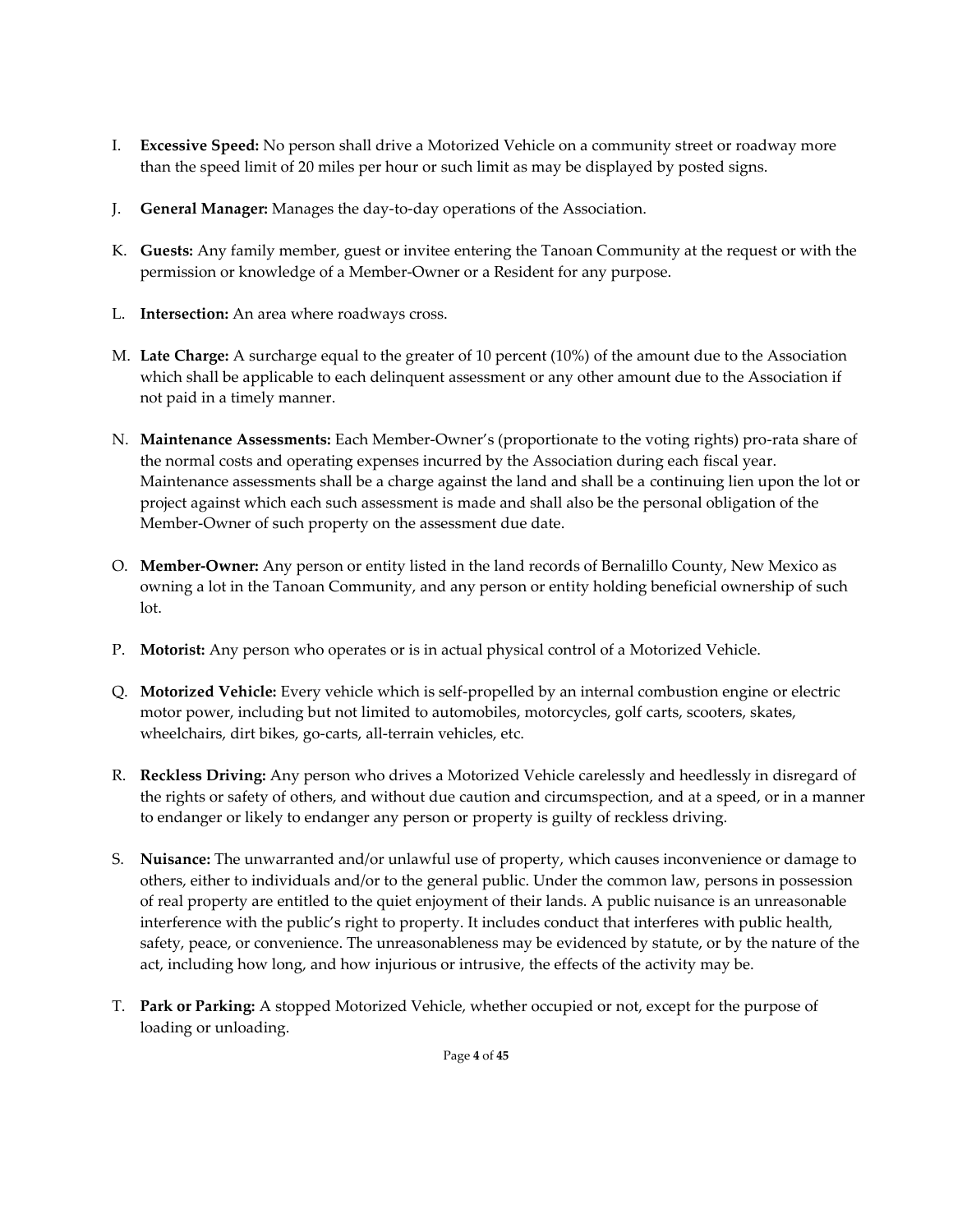- U. **Pedestrian:** Any person afoot.
- V. **Penalty Assessment:** Assessments imposed for violation of these *Community Rules,* or of any other governing document of the Association, pursuant to the procedures established by the Board of Directors. Such assessments shall be punitive in nature and may be imposed whether or not monies have been expended by the Association because of such violation.
- W. **Residents:** Any person (other than a Member-Owner) residing, permanently or temporarily, within the Tanoan Community pursuant to agreement with a Member-Owner. Any Resident is subject to these *Community Rules*.
- X. **Member-Owner in Good Standing:** Any Member-Owner whose financial obligations to the Association are fully paid and up to date. This includes, but is not limited to, the absence of Citations and delinquent assessments (as authorized by the Master Restrictions).
- Y. **Right-of-Way:** In traffic law, a driver is entitled to the "right of way" or priority ahead of other Motorized Vehicles or pedestrians, depending on certain rules of the road, such as the first to reach an intersection. However, "right of way" is not an absolute right. It must be exercised in a reasonable manner with due care for oneself and for the care of others who are involved.
- Z. **Sidewalk:** The concrete walkway parallel to the roadway and the adjacent property, intended for the use of pedestrians.
- AA. **Traffic Control Devices:** All signs, signals, markings, and devices placed or erected by authority of the Association for the purpose of regulating, controlling, warning, or guiding traffic.
- BB. **Traffic Control Signal:** Any device, whether manually, electrically, or mechanically operated by which traffic is alternately directed to stop and then to proceed.
- CC. **Unattended Vehicle:** Any vehicle which is unoccupied.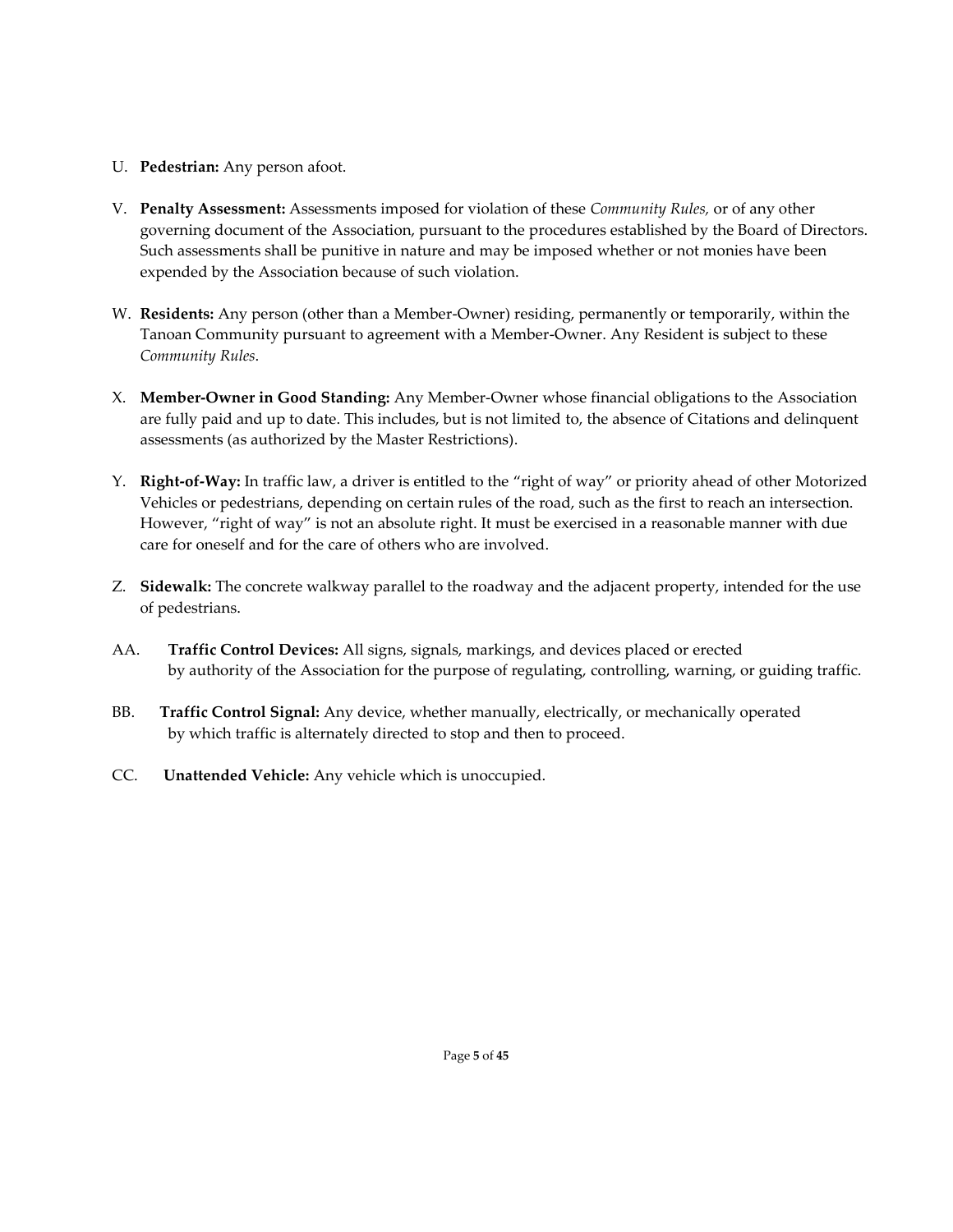#### **SECTION III:**

#### **ASSOCIATION AUTHORITY**

<span id="page-6-0"></span>Except where the jurisdiction over the community roadways has been pre-empted by the City of Albuquerque, the Association shall have the following authority:

- A. To place and maintain traffic control signs, signals, and devices.
- B. To determine speed limits and post signs with respect thereto.
- C. To mark traffic lanes.
- D. To establish no-lane-changing zones.
- E. To place turning markers.
- F. To place restricted turn signs.
- G. To place load restrictions, prohibit commercial vehicles or through traffic, and restrict the movement of traffic to one way on certain roadways.
- H. To designate intersections where a stop or stopping is required.
- I. To erect "stop" and/or "yield" signs.
- J. To designate school crossings.
- K. To designate crosswalks.
- L. To designate foot, bicycle, and golf cart paths; lanes; and streets.
- M. To restrict or prohibit stopping, standing, loading/unloading, or parking, and to monitor use of all types of Motorized Vehicles.
- N. To erect signs on one-way roadways.
- O. To retain staff for enforcement of rules.
- P. To use and maintain speed monitoring equipment.
- Q. To do anything, within the guidelines of the *Master Restrictions* that is legally necessary or appropriate to protect the health and welfare of the community and its Member-Owners.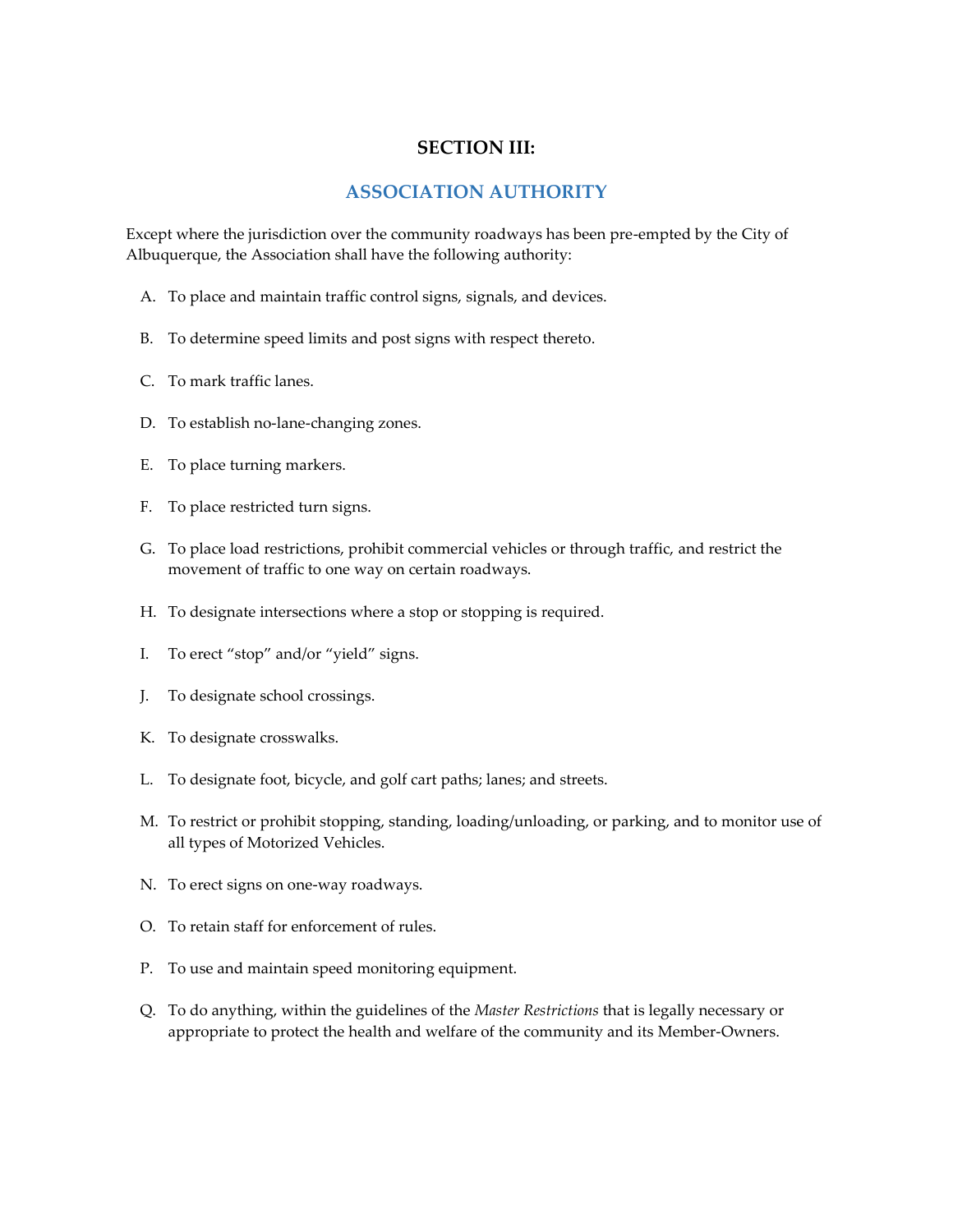- R. To issue assessments/citations/penalties for violations of *Community Rules*.
- S. To establish appropriate monetary fines for violations of *Community Rules.*
- T. To control, operate and maintain the automated gate access system.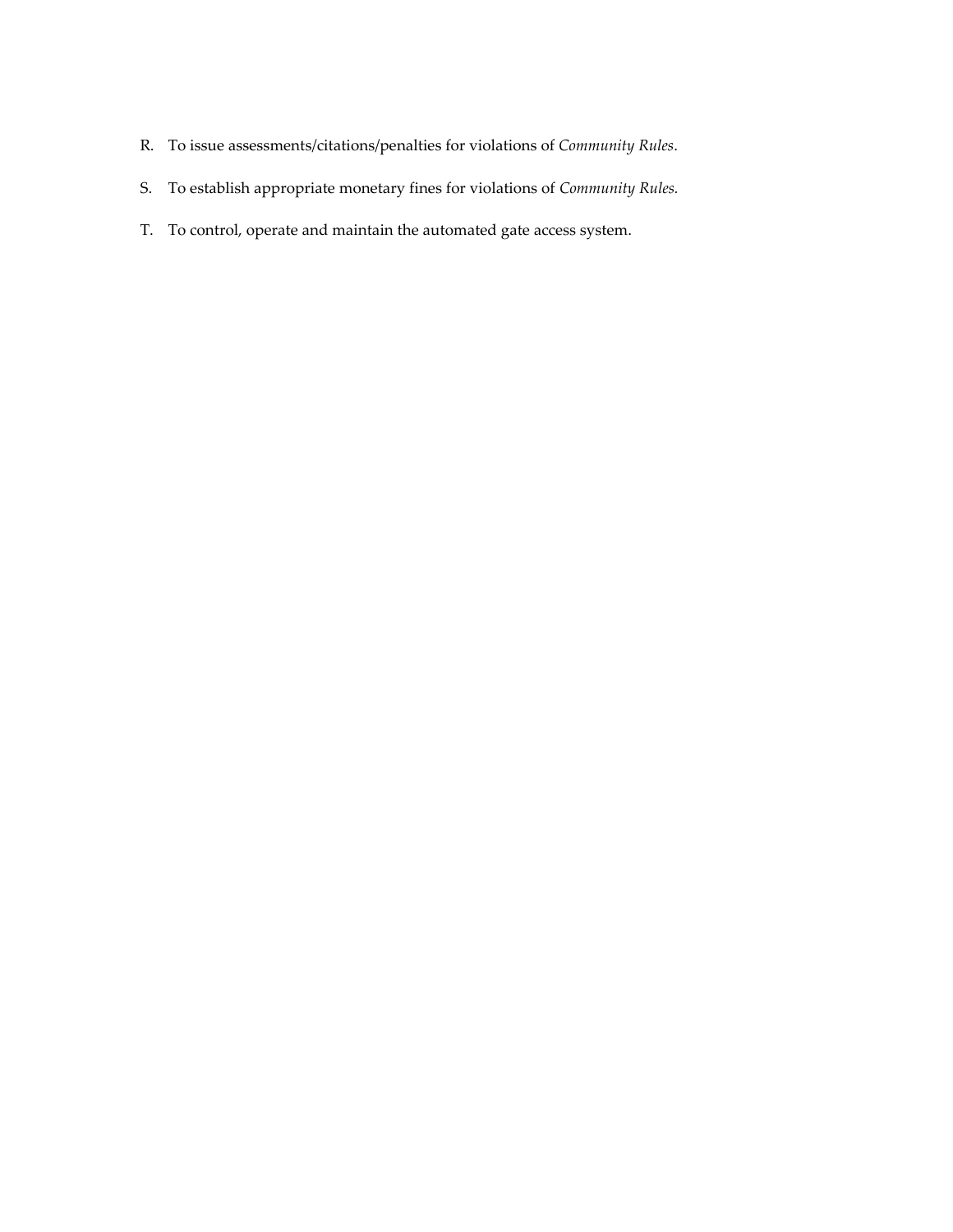## **SECTION IV:**

## **MAINTENANCE ASSESSMENTS and PENALTIES FOR DELINQUENT/OVERDUE PAYMENTS**

- <span id="page-8-0"></span>A. The Tanoan Community Association Maintenance Assessments are billed quarterly (as determined by the Board of Directors) and are required to be paid in advance. They are due and payable on the first day of each quarter: (January, April, July, and October), and are late or delinquent if not paid by the due date. The Association shall assess a late charge (see Section C below) on any assessment payment not received in the Association office by 5:00 PM on the fifteenth (15<sup>th</sup>) day of the month in which it is due. If the fifteenth (15<sup>th</sup>) falls on a weekend day, then payment must be in the office by 5:00 PM on the following regular business (work) day.
- B. All documents, correspondence and notices relating to the charges shall be posted in the U.S. Mail to the Member-Owner either at the Lot within the subdivision owned by the Member-Owner or at such other address given by the Member-Owner to the Association.

**NOTE:** Non-receipt of a billing invoice or notice shall not, in any way, relieve the Member-Owner of the responsibility for payment or the obligation to pay the amount due. By legal precedence, any correspondence posted in the U.S. Mail is presumed to have been delivered to the addressee within 72 hours. See *Master Restrictions*, Article/Section13.08 – Notices; Documents; Delivery.

- C. If any assessment is not paid in full within fifteen (15) days after its due date, the Association shall assess a ten percent (10%) late charge on the balance due. See *Master Restrictions*, Article/Section 8.12 - Delinquency.
- D. Upon the maintenance assessment being delinquent for thirty (30) calendar days past the due date, this assessment shall bear interest at the rate of one and one-half percent (1-1/2%) per month. See *Master Restrictions*, Article/Section 8.12 - Delinquency.
- E. If any delinquent assessment has not been paid by the thirtieth (30th) day following its due date, the Association may post to the Member-Owner, by First Class Mail or by Certified Mail, a notice of intent to file a lien against the owner's property if the delinquent assessment has not been paid by the forty-fifth (45th) day following its due date. See *Master Restrictions*, Article/Section 8.11 – Notice of Lien.
- F. Additionally, on the thirtieth (30th) day following the due date of the delinquent assessment, all remote gate opener and/or gate access card devices the resident holds may be deactivated by the Association. These devices shall not be reactivated until all obligations to the Association have been paid. See Section V – Association Citation/Penalty Procedures.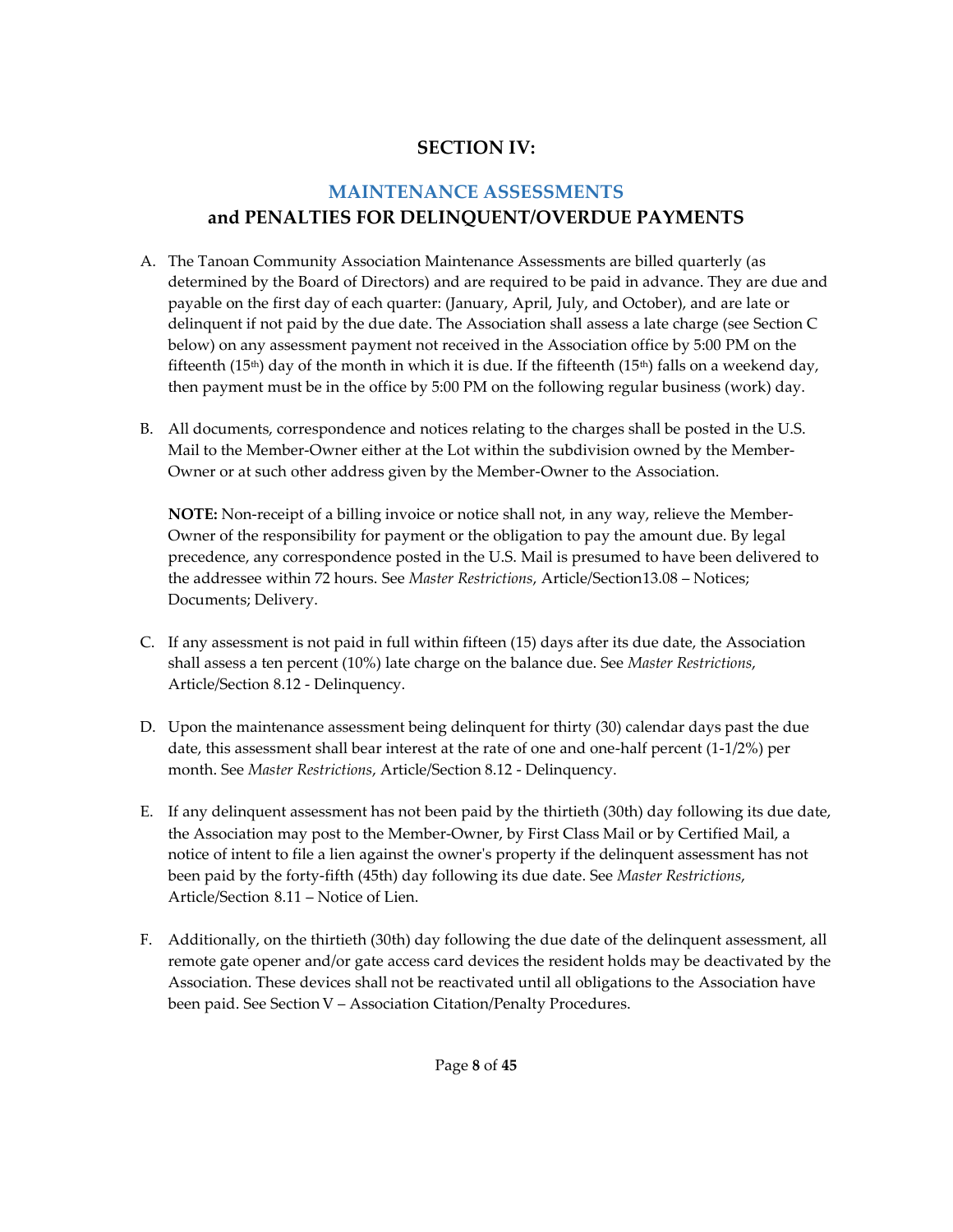- G. On or after the forty-fifth (45th) calendar day following the due date of the assessment, the Association may file a lien with the Bernalillo County Real Estate Records to recover the amount of the maintenance assessment, late charges, interest, filing fees, and attorney's fees, all of which shall accrue from the date of delinquency until the actual date of full payment. Additionally, the Association may formally notify one or more national credit bureaus of thedelinquency.
- H. All Late Charges, fines and accumulated interest amounts shall be added to the amount of any delinquency.
- I. Payments for the assessments can be made by direct payment authorization via a bank or other financial institution. Payments, as well as penalties for delinquent/overdue payments, reimbursements may also be made via personal check, cashier check, money order and credit or debit cards – processing fees apply. The Association will not accept cash payments for any reason.
- J. An additional \$35.00 service charge may be assessed for every returned check (or in an amount consistent with current charges set by local financial institutions).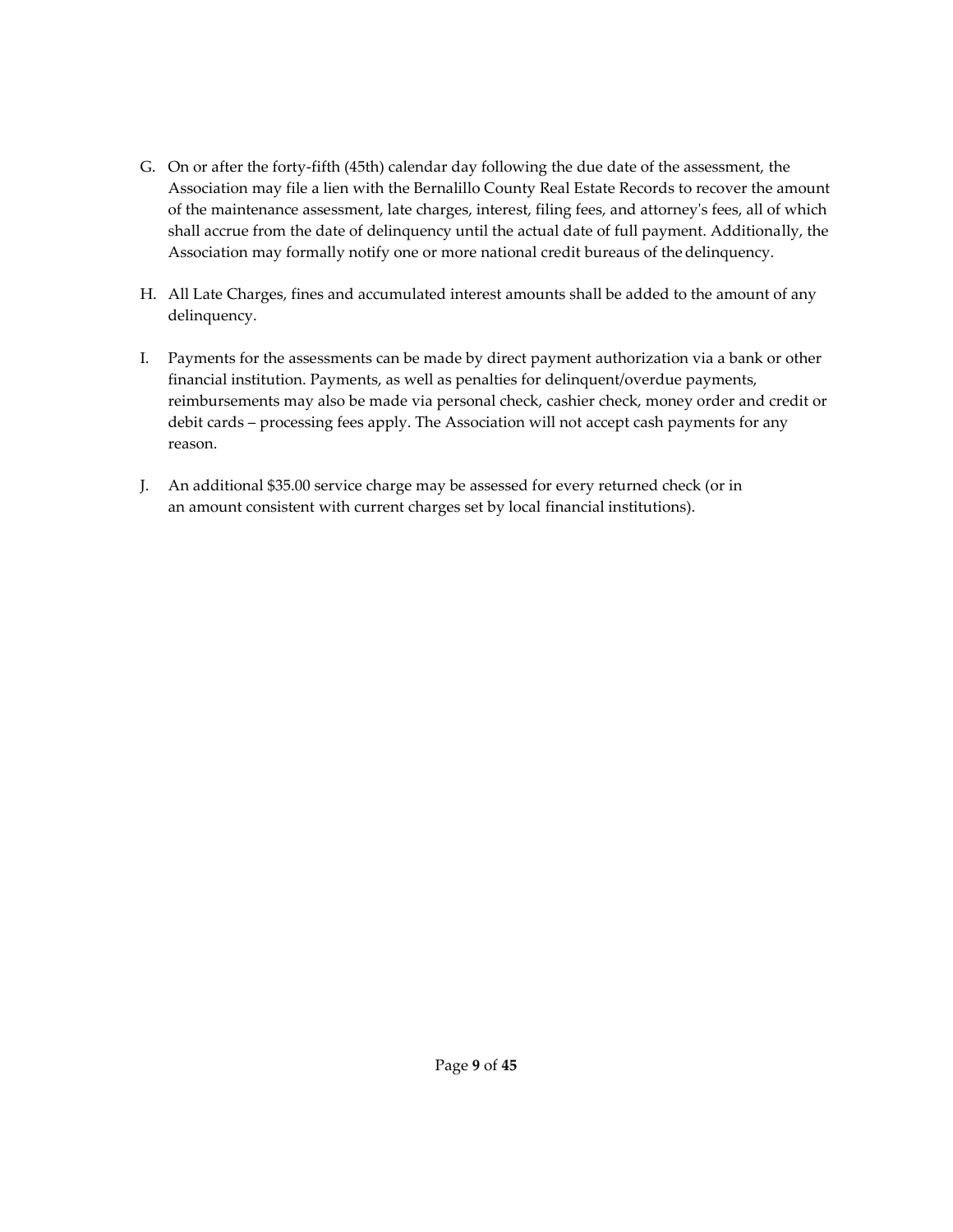## **SECTION V:**

## **ASSOCIATION CITATION / PENALTY PROCEDURES**

<span id="page-10-0"></span>Once the Member-Owner, its Resident or Guest, has received a citation or penalty assessment for a specific violation of these *Community Rules*, or any other governing document of the Association, the following procedures will be followed:

- A. The Member-Owner, its Resident or Guest, will receive a copy of a citation or penalty assessment by U.S. Mail only. According to Section 13.08 of the Declaration, it is deemed to have been delivered seventy-two (72) hours after a copy of the citation or penalty assessment has been deposited in the U.S. Mail.
- B. Motorized Vehicles violating these *Community Rules* WILL NOT be stopped for a Citation or Penalty Assessment to be issued, but such violation must be observed by an Association employee.
- C. A letter notifying the Member-Owner of the violation of these *Community Rules* (whether by the Member-Owner, its Resident or Guest) and the resulting Citation or Penalty Assessment shall be delivered to Member-Owner in the manner prescribed by these *Community Rules*. This notification shall contain a copy of the actual Citation, the Penalty Assessment in connection therewith, and information as to the right of the Member-Owner to be heard by the Board of Directors before the Penalty Assessment is imposed, to include:
	- **1.** The Member-Owner shall have fourteen (14) calendar days after receipt of the notification in which to request a hearing before the Board of Directors or to provide a written statement to the Board of Directors. **Only Member-Owners are authorized to request such a hearing.** A Member-Owner's Tenant or Guest may not request a hearing. The Member-Owner or their representative (including the Tenant or Guest) may however, present their case, along with witnesses they wish to present and any supporting facts and evidence they want to share.
	- 2. If no hearing has been requested or no written statement is provided within the above noted fourteen (14) day period, the Member-Owner will have waived this right, and the Penalty Assessment may be imposed, calculated from the date of the violation.
	- 3. The Penalty Assessment specified in the Citation is due and payable no later than thirty (30) calendar days after it is charged by the Association.
	- 4. If payment is not received in the Association office by the due date, the Penalty Assessment is considered delinquent, and the enforcement remedies specified in Section IV -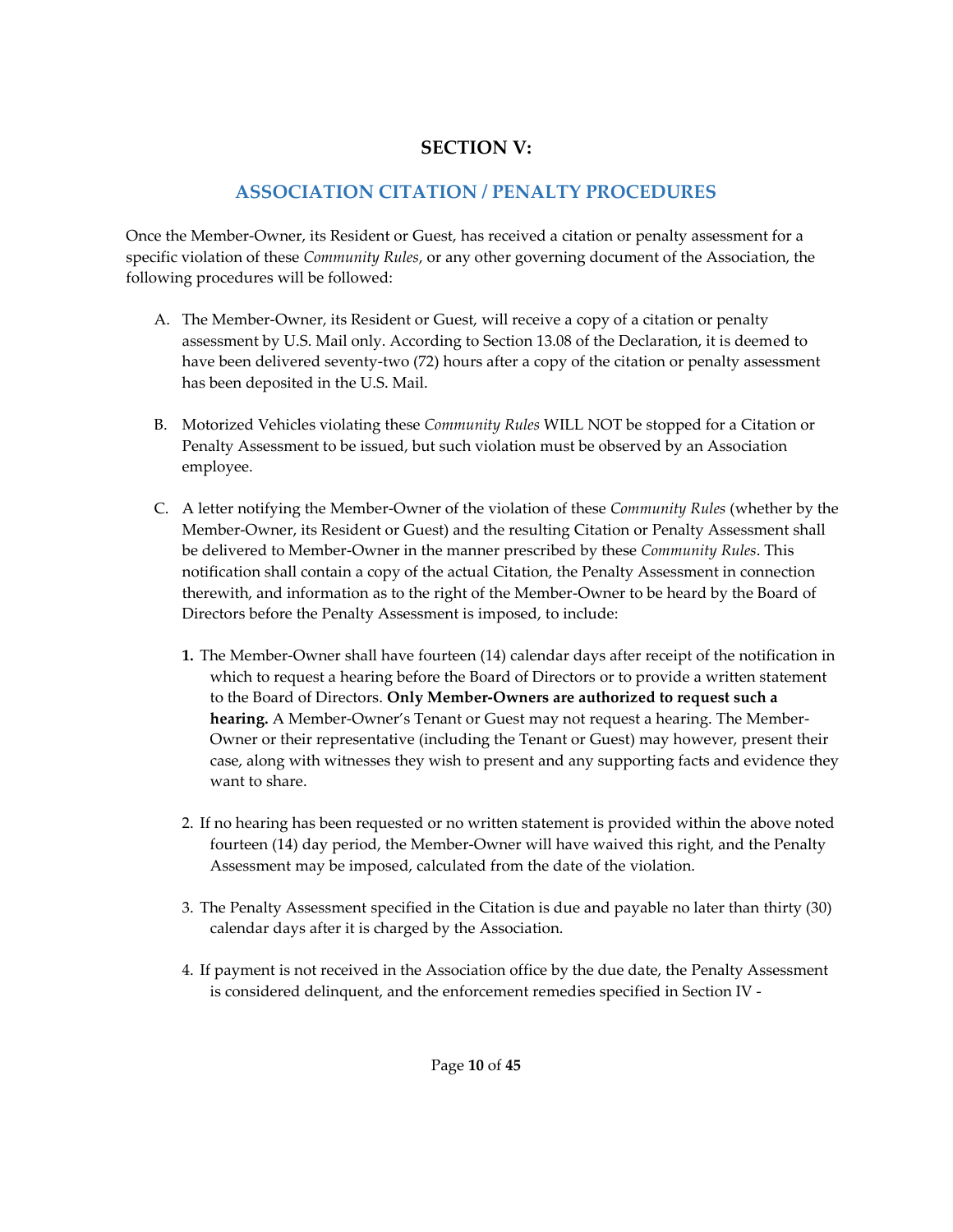Maintenance Assessments and Penalties for Delinquent/Overdue Payment shall be available to and pursued by the Association.

- D. Further, the Association may levy a Penalty Assessment for violation of these *Community Rules*, or any other governing document of the Association, pursuant to the procedures established from time to time by the Board of Directors. Such assessments may be imposed without regard to whether or not monies have been expended by the Association because of such violation. Notice of the intent of the Board of Directors to impose such assessments, as well as provisions for an appeal, shall be established by resolution of the Board of Directors.
- E. Further, the Association shall levy a special assessment against any Member-Owner in the amount of any monies spent from the Association's operating fund (i.e., on attorney fees, court costs, expert witnesses, etc.) because of the acts of the Member-Owner, its Residents and Guests, or their failure or refusal to act in compliance with the *Master Restrictions* and/or these *Community Rules.*
- F. An additional service charge will be assessed for every returned check, in the amount of \$35.00 or such greater amount consistent with current charges set by local financial institutions.

**NOTE:** Payments for fines, and Penalty Assessments may be made via personal check, cashier check, money order and credit or debit cards – processing fees apply. The Association will not accept cash payments for any reason.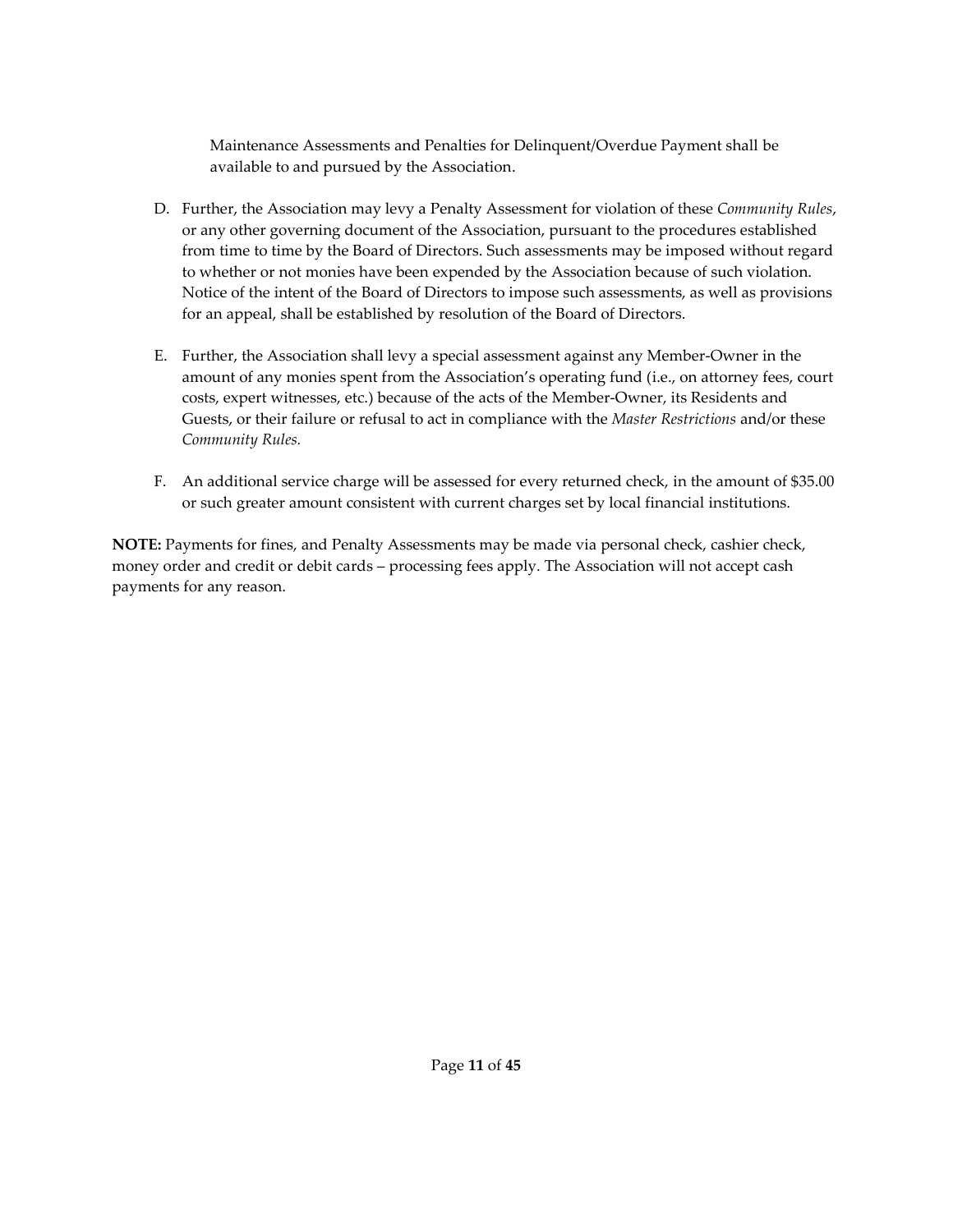## **SECTION VI:**

## **COMMUNITY ACCESS**

<span id="page-12-0"></span>The Tanoan Community Association is a gated, controlled, and limited-access community. The following procedures will be adhered to in granting access to any person desiring to enter the community.

#### A. **All Member-Owners and Residents:**

- 1. Vehicle Registration: All Tanoan Member-Owners and Residents must register all their Motorized Vehicles with the Association Community Relations Manager and, in turn, will be issued a Tanoan decal for each Motorized Vehicle owned by a Member-Owner or Resident. Tanoan decals must be displayed on every such vehicle either permanently affixed to the front windshield in the lower left corner or positioned on the dashboard to be readily visible to any Association employee. These decals are non-transferable between Motorized Vehicles owned by a Member-Owner or Resident.
- 2. Resident and Guest Registration: The Tanoan gate access system is a computer-based system which allows storage of Residents' and Guests' names by each Member-Owner in the Member-Owner's approved Guest access list. Although Member-Owners are not required to use this capability, they are strongly encouraged to take advantage of this important feature, as it directly benefits their Residents and Guests by minimizing their waiting time for community access.

**NOTE:** For security reasons and accuracy, all Member-Owners are asked to contact the Community Relations Manager to make additions or deletions to their individual lists.

- B. **Member-Owners in Good Standing:** All Member-Owners are required to pay a usage fee to obtain a remote gate opener and/or gate access card device. These devices remain the exclusive property of the Association and are provided for the convenience and benefit of only Member-Owners in good standing.
	- 1. Fees:
- i. Remote Gate Opener: \$50.00 each, of which \$20.00 will be refunded if it is returned to the Association in clean, good, operating condition. If damaged or inoperable, no refund will be given.
- ii. Gate Access Card: \$25.00 each. No refund will be provided. If a card becomes damaged or inoperable, a new card can be purchased for a charge of \$25.00.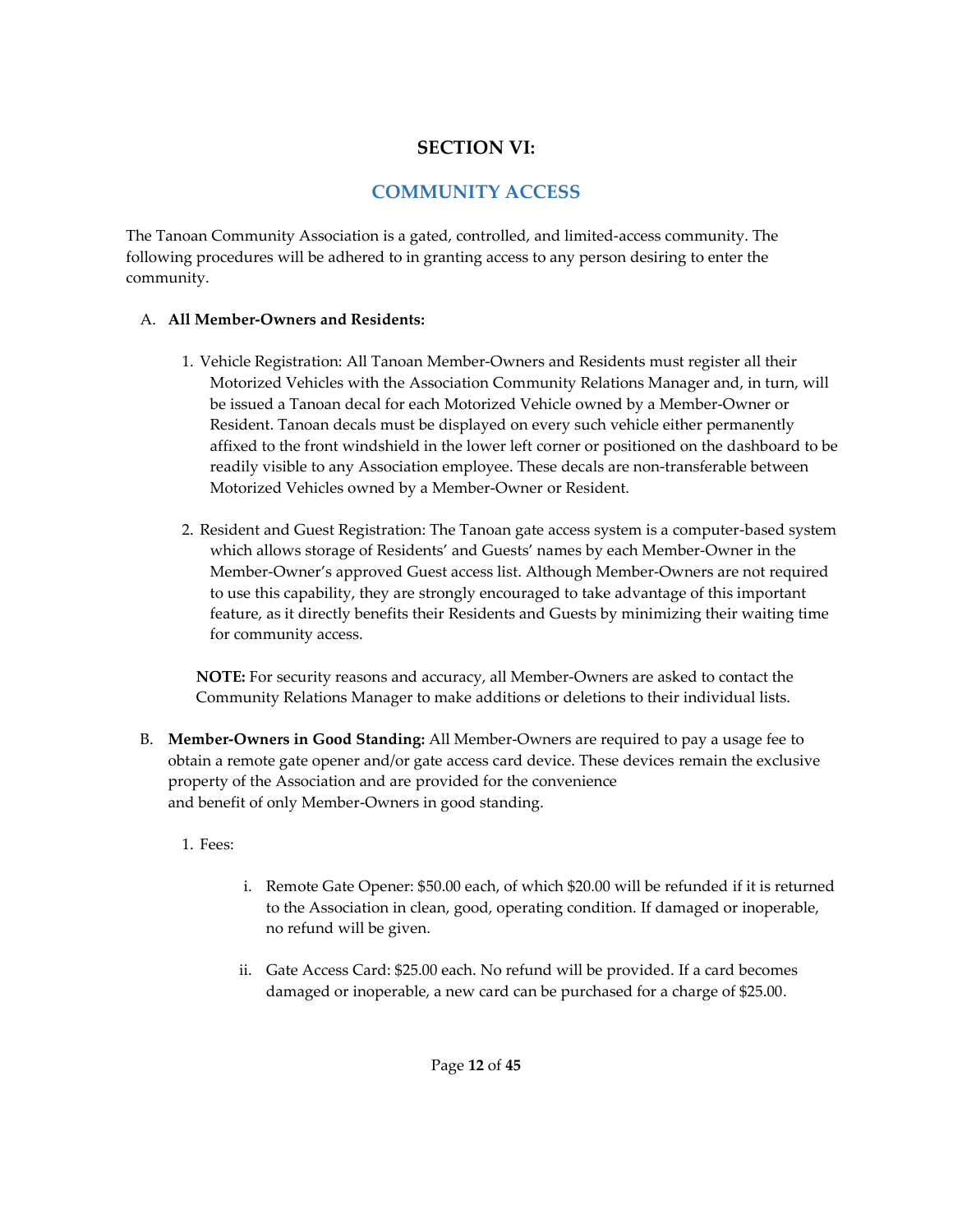- iii. Ventura Pedestrian Gate Key: A \$10.00 deposit is refundable upon return of the key.
- 2. Responsibilities of the Member-Owner:
	- i. Agree to pay the applicable fees at the time any devices are issued.
	- ii. Agree to be solely responsible for all devices issued.
	- iii. Agree that all issued devices will be used only by those individuals that the devices were issued to, and as recorded in the Association records at the time of purchase.
	- iv. Fully understand that the benefits and privileges of using a device may be cancelled, deactivated, or suspended at any time for cause. Such cases may include, but are not limited to, violations of the Association *Master Restrictions*, these *Community Rules, By-Laws,* allowing unauthorized access; or failure to pay overdue obligations authorized under Section 8 of the Master Restrictions.
	- v. Agree to immediately report the loss or theft of any issued device to the Community Relations Manager. Also agree that until such device is deactivated, the Member-Owner remains responsible for the device.
	- vi. Fully understand that all issued devices are non-transferable between Member-Owners and are not permitted to be used by Guests but may be used by a Resident only if the Member-Owner disclosed such intended use to the Association in writing.
	- vii. Fully understand that upon the sale of the associated property or physical move out of the Member-Owner from a Tanoan property, all issued devices for that property will be deactivated.

#### C. **Member-Owners Not in Good Standing:**

- 1. Such Member-Owners will not be issued any remote gate opener or gate access card devices until they are returned to a status of good standing.
- 2. All such Member-Owners are required to use the visitors only (west) entrance lane at the Academy gate and not enter through the Ventura Gate.

#### D. **Non-Commercial Guests:**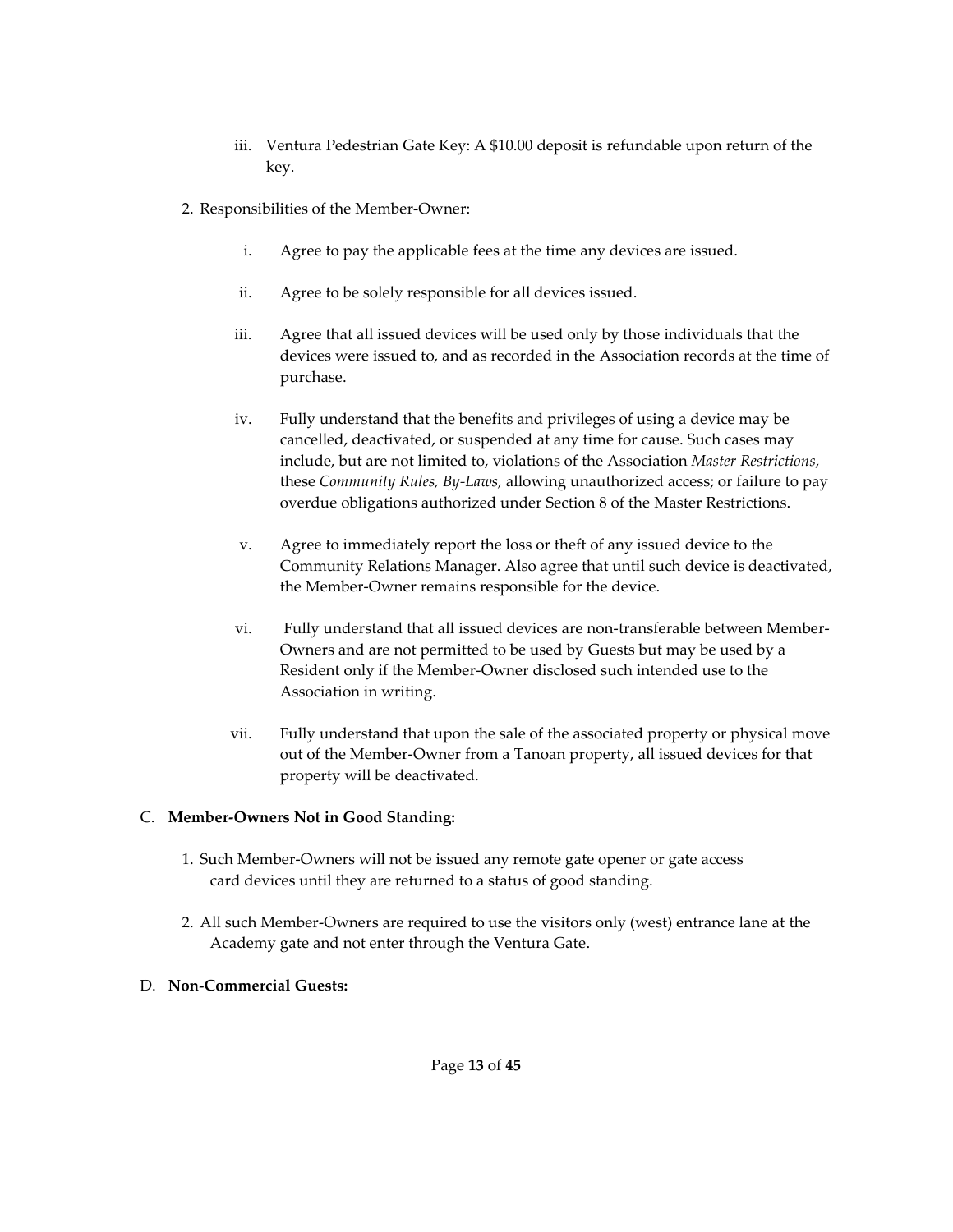- 1. All such Guests will enter and be stopped at the main entrance (Academy Gate) and must clearly identify themselves and specify their precise destination. **NOTE:** The Ventura Gate may not be used by any Guest at any time.
- 2. If the Guest is listed on a Member-Owner's approved Guest access list, then the Guest will be allowed to proceed into the community. Any person listed on a Member-Owner's approved Guest access list will be granted access to the community at any time. Between midnight and 6:00 AM, all entering Guests are required to be authorized by applicable Member-Owners prior to arrival, or by the gate attendant contacting the Member-Owner or Resident for authority.

**NOTE: By authorizing access of a Guest into the community (either via an approved Guest access list or verbally by telephone), the Member-Owner assumes full and complete responsibility for the conduct and actions of that Guest (with respect to compliance with these** *Community Rules***) while he/she is within the community boundaries.**

- 3. If the Guest is not listed on a Member-Owner's approved access list, the gate attendant intends to call the applicable Member-Owner's home and request permission for the Guest to enter the community.
- 4. If the Member-Owner or Resident does not answer the telephone or if they do not grant access to the Guest, then access into the community will be denied and the Guest will be asked to depart.

#### E. **Contractors:**

- 1. All contractors and workmen will enter and be stopped at the Academy Gate to determine authorization for entry. NOTE: **No contractor can work on Sunday is allowed unless in an emergency.**
- 2. Each Member-Owner is cautioned that if he/she is expecting workmen, repairmen, cleaning persons, etc. at their residence, it will expedite the access process and minimize the inconvenience to these individuals if the Member-Owner calls ahead to the Academy Gate and informs the gate attendant whom they are expecting and authorizes their access into the community in advance of their arrival.

**NOTE:** The Ventura Gate may not be used by any Contractor at any time.

F. **Emergency Vehicles:** Emergency vehicles will not be stopped or challenged upon entering the community. Special arrangements have been made with all appropriate emergency service organizations through the City of Albuquerque that permits unimpeded access through either the Academy or Ventura Gate.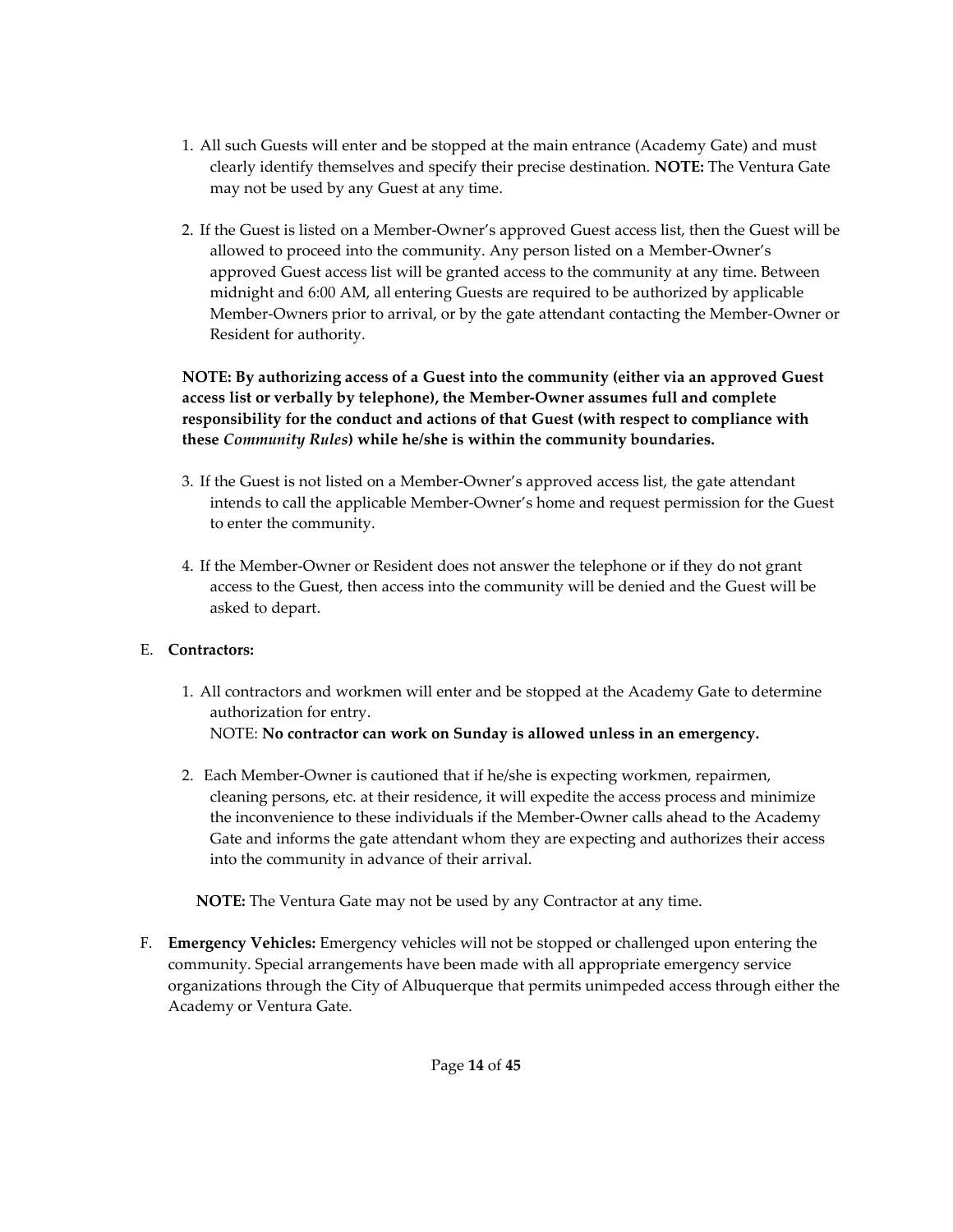## **SECTION VII: RULES AND APPLICATION FORM FOR**

## **ESTATE SALES**

<span id="page-15-0"></span>The following guidelines shall be applied when handling estate sales of Member-Owners.

- A. The Member-Owner or, if the Member-Owner is deceased, the Member-Owner's representative, must submit a completed Estate Sale Request Form to the Community Relations Manager or General Manager at least ten (10) days prior to the desired sale date.
- B. If an Estate Sale Request Form has not been signed and submitted by the Member-Owner or if any of the conditions outlined in the form are violated, individuals arriving to attend the sale shall not be granted entry by Academy Gate personnel.
- C. The sale may not be held for more than two (2) consecutive days and cannot take place on a Sunday or National Holiday.
- D. Hours of operation for Estate Sales are limited to 9:00 AM to 2:00 PM.
- E. The sale must be limited to items in possession of the Member-Owner prior to the sale, e.g., it is not permitted to bring outside merchandise into the community for sale.
- F. All sale items are to be kept inside the home, back yard, or garage, and shall not be visible from the street.
- G. Garage doors are to remain closed except for brief periods to accommodate loading operations.
- H. No signs are permitted, except for one (1) sign in the front yard of the Estate Sale residence.
- I. Adjoining neighbors must be notified of the dates and times of the planned Estate Sale at least seven (7) calendar days before the sale takes place.
- J. Estate Sale patrons must use the Academy Gate entrance.
- K. The Member-Owner must provide traffic/parking control. All vehicles must be parked with the flow of traffic and may not block public streets, fire hydrants, sidewalks, driveways, or mailboxes of Member-Owners.
- L. The Member-Owner must provide Academy Gate attendants with maps for distribution.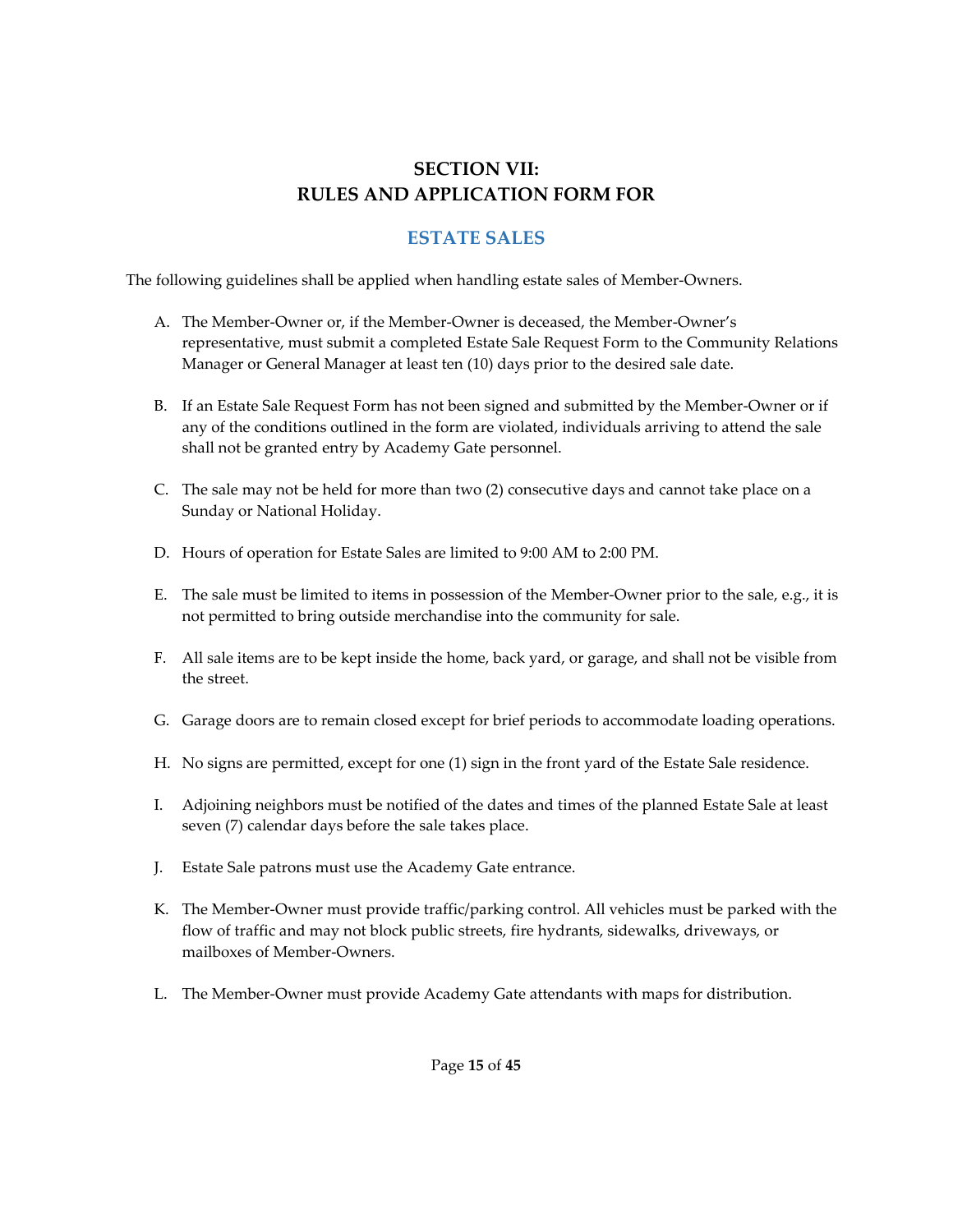- M. The Member-Owner is responsible for Estate Sale patrons' compliance with Association *Community Rules*, including damage to neighboring properties.
- N. The Member-Owner is responsible for clean-up of trash left outdoors following the Estate Sale.
- O. Yard/Garage sales are not permitted under any circumstances within the Tanoan Community Association, Inc.
- P. The Community Relations Manager and/or General Manager has the authority to close the Estate Sale operation for non-compliance of Association rules.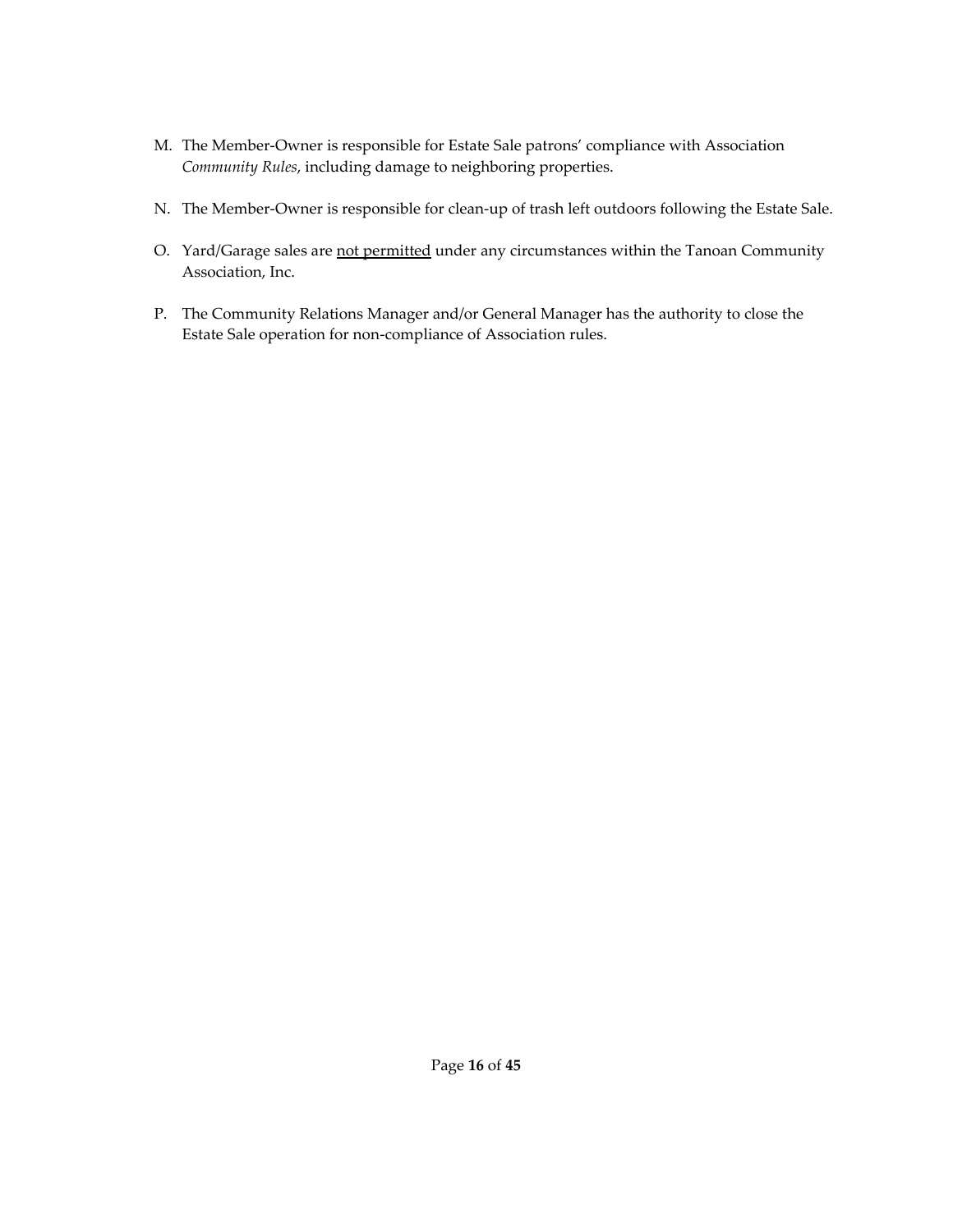#### **TANOAN COMMUNITY ASSOCIATION ESTATE SALE REQUEST**

#### **Please Print Clearly:**

|  | Home Phone __________________________Work Phone _________________________Cell Phone __________________________ |
|--|----------------------------------------------------------------------------------------------------------------|
|  |                                                                                                                |
|  | Estate Sale Start Date ___________________________________Completion Date __________________________           |
|  |                                                                                                                |
|  |                                                                                                                |
|  |                                                                                                                |

I/We Understand the following: Initial each below.

The Member-Owner must submit a completed Estate Sale Request Form to the Community Relations Manager or General Manager at least ten (10) days prior to the desired sale date.

If an Estate Sale Request Form has not been signed and submitted by the Member-Owner, or if any of the conditions outlined in the form are violated, individuals arriving to attend the sale shall not be granted entry by Academy Gate personnel.

\_\_\_\_\_\_ The sale may not be held for more than two (2) consecutive days and cannot take place on a Sunday or National Holiday.

\_\_\_\_\_\_ Hours of operation for Estate Sales are limited to 9:00 AM to 2:00 PM

\_\_\_\_\_\_ The sale must limit items in possession of the Member-Owner prior to the sale, e.g., it is not permitted to bring outside merchandise into the community for sale.

\_\_\_\_\_\_ All sale items are to be kept inside the home, back yard, or garage, and shall not be visible from the street.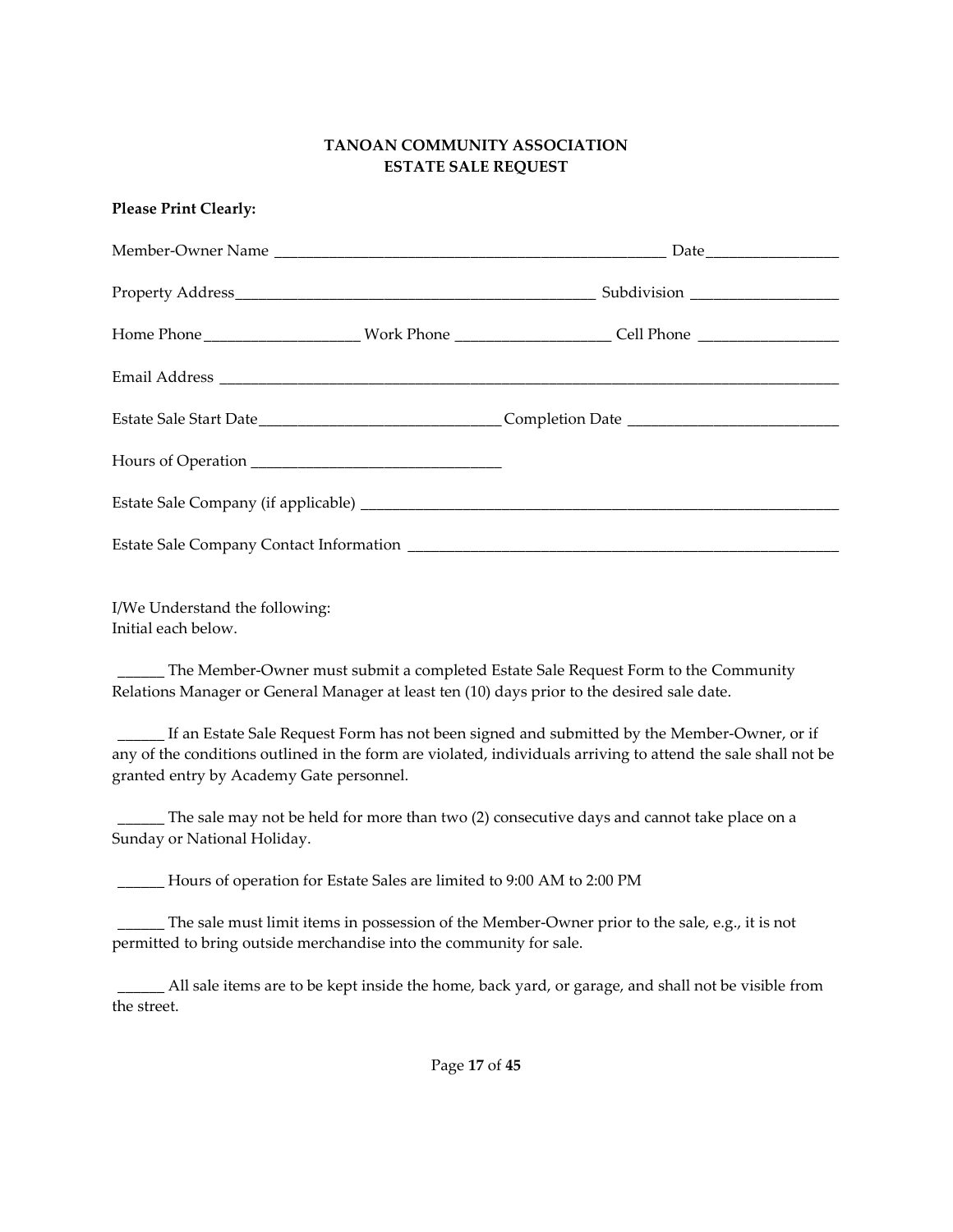Garage doors are to remain closed except for brief periods to accommodate loading operations.

No signs are permitted, except for one (1) sign in the front yard of the estate Sale residence.

\_\_\_\_\_\_ Adjoining neighbors must be notified of the dates and times of the planned Estate Sale at least seven (7) days before the sale takes place.

Estate sale patrons must use the Academy Gate entrance.

\_\_\_\_\_\_ The Member-Owner must provide traffic/parking control. All vehicles must be parked with the flow of traffic and may not block public streets, fire hydrants, sidewalks, driveways or mailboxes of neighboring Member-Owners.

\_\_\_\_\_\_ The Member-Owner must provide Academy Gate attendants with maps for distribution.

\_\_\_\_\_\_ The Member-Owner is responsible for Estate Sale patrons' compliance with Association *Community Rules*, including damage to neighboring properties.

\_\_\_\_\_\_ The Member-Owner is responsible for clean-up of trash left outdoors following the Estate Sale.

\_\_\_\_\_\_ Yard/Garage sales are not permitted under any circumstances within the confines of the Association.

\_\_\_\_\_\_ The Community Relations Manager and/or General Manager has the authority to close the Estate Sale operation for non-compliance of Association rules.

I have read the Estate Sale Rules above and acknowledge their receipt.

Member-Owner/ Signature \_\_\_\_\_\_\_\_\_\_\_\_\_\_\_\_\_\_\_\_\_\_\_\_\_\_\_\_\_\_\_\_\_\_\_\_\_\_\_\_\_\_\_Date \_\_\_\_\_\_\_\_\_\_\_\_\_\_\_\_\_\_\_\_

Please complete this form at least ten (10) calendar days prior to the desired sale date and return to: The Tanoan Community Association, Inc. 9820 Murifield Court, N.E. Albuquerque, N.M., 87111 Office: 505-823-2307 Email: [GeneralManager@TanoanCommunityAssociation.com](mailto:GeneralManager@TanoanCommunityAssociation.com)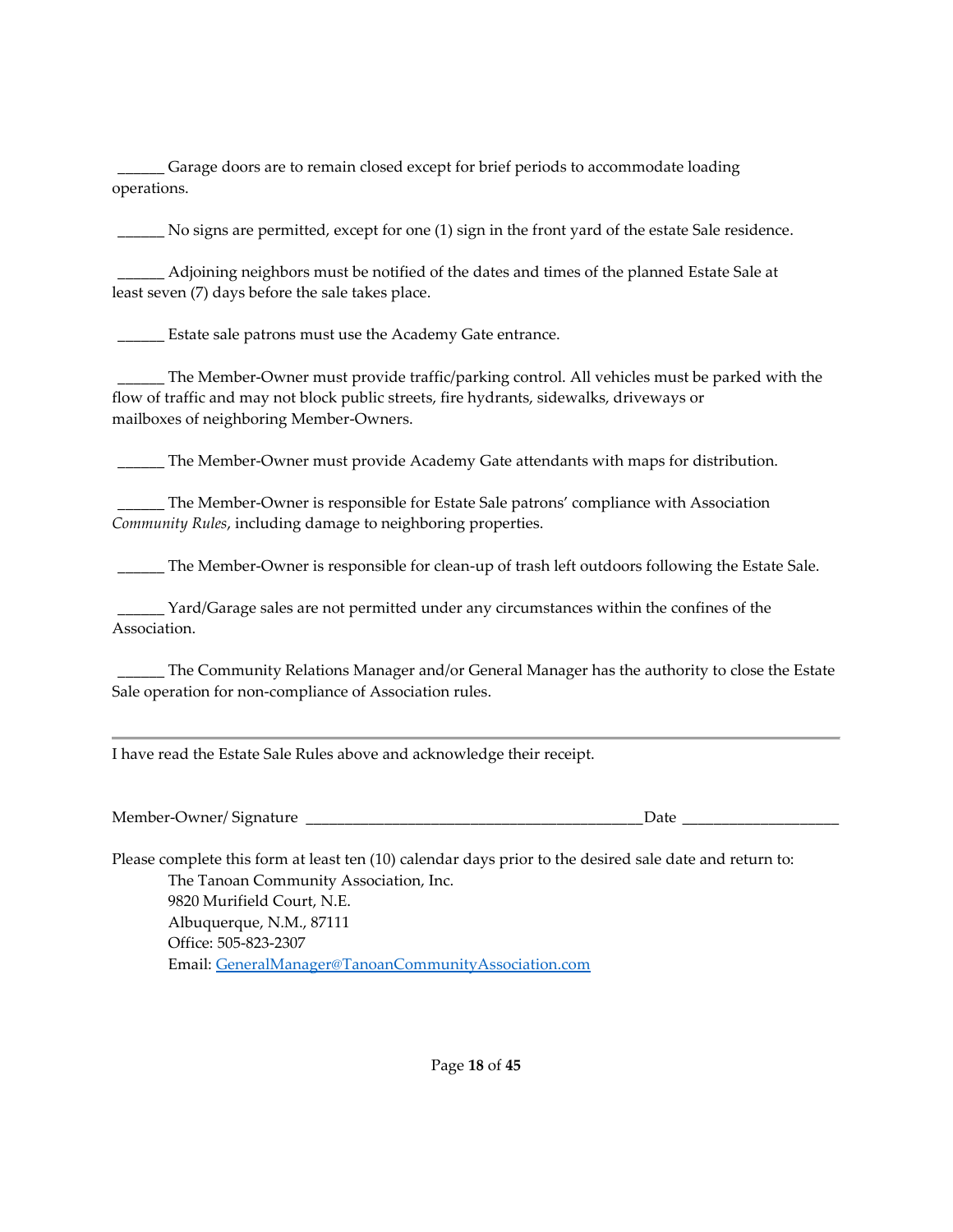## **SECTION VIII:**

## **LOT USE AND MAINTENANCE FOR ALL SUBDIVISIONS**

#### <span id="page-19-0"></span>**1.0 Landscape Maintenance:**

1.1 Each lot and all improvements located thereon, including landscaping "Southwestern Style" and xeric landscaping shall be maintained by the lot owner thereof in good condition and repair. Reference: Master Declaration – Article 3.03 (d).

1.2 All grass, mass plantings and other individual plantings shall be mowed, trimmed, and cut as necessary at regular intervals to maintain them in a neat and attractive manner. Reference: Master Declaration – Article 3.04 (d). All living plant materials including but not limited to trees, shrubs, and turf should appear healthy and maintained so as not to look overgrown.

1.3 All dead vegetation, including trees, shall be removed within thirty (30) days. Reference: Master Declaration 3.04 (d).

1.4 Landscaped areas, including xeric scape areas, flowerbeds, and vegetable gardens shall be kept free from weeds. Gravel areas should be free of plant debris and weeds; no weed barrier or dirt should be visible within the gravel areas.

1.5 Sidewalks, streets, and driveways should be kept free of gravel and rubbish.

1.6 The required minimum number and size of shrubs, trees and turf areas shall be maintained as outlined in the Planning Committee Rules for the individual subdivision in which the property is located.

#### **2.0 Standards for Lawns:**

2.1 The following rules are enacted to document standards for lawns that are visible from streets and/or public areas within the Tanoan Communities.

As stated in Master Restrictions 3.04 (d): "All lots and project areas shall be landscaped and open areas not covered by patios, swimming pools, porches, driveways and flower beds and other normal and customary improvement shall be planted in grass or other ground cover (including "Southwestern Style" landscaping) approved by the Planning and Architectural Committee. No yards visible from the street or golf course shall be covered with rock, gravel, or other non-growing ground cover unless specifically approved by the Planning and Architectural Committee. All dead vegetation, including trees, shall be removed within thirty (30) days. All grass, mass plantings and other plantings shall be mowed, trimmed and cut as necessary at regular intervals to maintain them in a neat and attractive manner."

2.2 Turf lawns (lawns) shall be green, reflecting adequate watering, fertilization, and aeration with due regard to the seasons.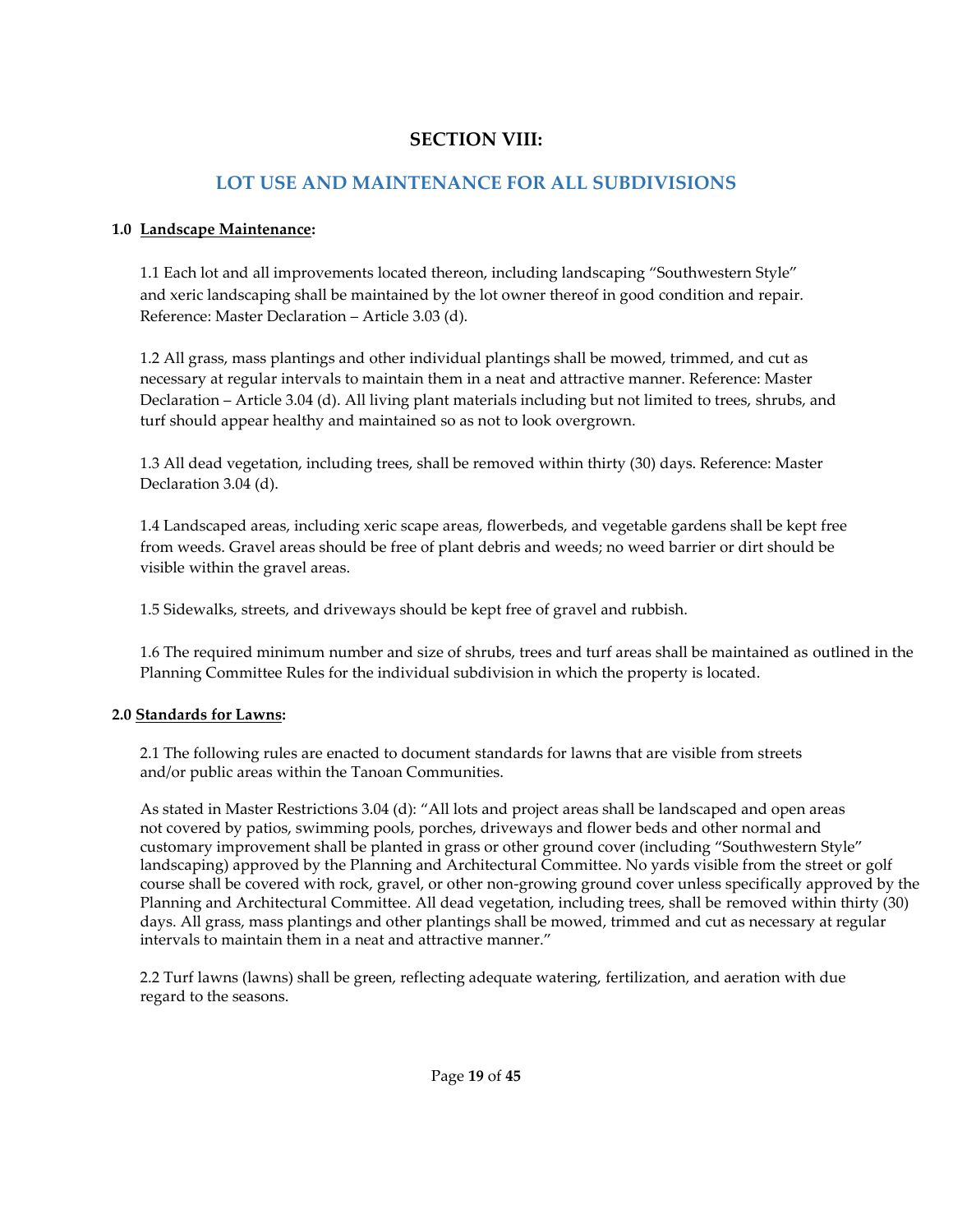2.3 Lawns shall be mowed as needed to maintain an attractive appearance with due regard to the seasons.

a. Lawns will have minimal, or no weeds. Lawns shall not contain any patches of unwanted plants.

2.5 Lawns will have no bare or dead spots continuing for more than three (3) weeks. Owners must re-seed or resod any bare or dead spots with due regard to the seasons.

2.6 In the event of the failure of the owner to correct the situation, The Tanoan Community Association may take steps to correct the appearance of the property and assess the Member-Owner for any costs incurred.

#### **3.0 Storage of Items:**

3.1 Items including but not limited to toys, apparel, boxes, bins, bicycles, sports equipment, landscaping tools and supplies, furniture, camping equipment, etc. may not be stored in public view. Basketball hoops that are permanently installed must be approved by the Planning and Architectural Committee, prior to installation.

#### **4.0 Structure Maintenance:**

4.1 Homes and other structural improvements made to lots must be always maintained and shall not be in need of repair, cleaning, or paint. This includes but is not limited to address numbers, decks, patios, fascia and other trim, driveways, exterior doors, garage doors, light fixtures, mailboxes, roofs, screening, shutters, stucco/brick/siding, storm doors, security gates, windows, awnings, walls, fences (including wrought iron for those lots facing the golf course), etc.

#### **5.0 Applicability:**

5.1 These rules also apply to properties that have the appearance of abandonment, in which case the Member-Owner shall be liable. In cases whereby the Member-Owner cannot be readily located, the Tanoan Community Association may take steps to correct the appearance of the property and assess the Member-Owner, the custodian, or purchaser of the property to offset the costs incurred.

5.2 These rules are also applicable to rental properties and those properties that are placed for sale on the market, or under the control of a realtor.

5.3 The Planning and Architectural Committee shall have the authority to enforce these provisions as provided in Planning Committee Resolutions, the Association's Articles of Incorporation, the Association's By-Laws, the Master Restrictions, and the *Community Rules*.

#### **6.0 Warnings/Citations:**

6.1 Failure to comply with the guidelines outlined in Policy Resolution 28 will result in the following warnings and Citations:

**First Notice:** Warning letter and notice of pending Penalty Assessment with thirty (30) days to bring property into compliance.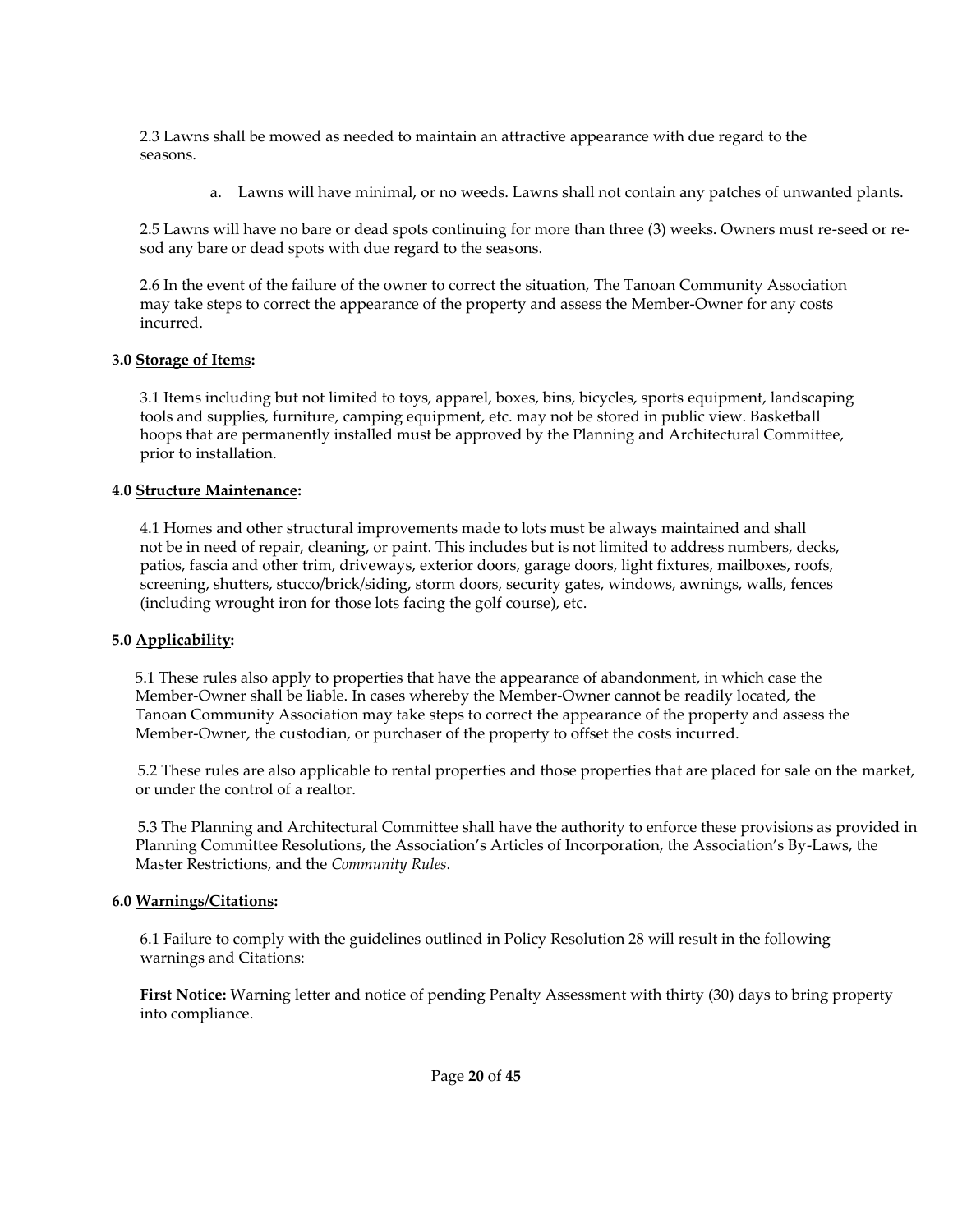**Second Notice:** Citation advising Member-Owner of One-hundred-dollar (\$100.00) Penalty Assessment to be imposed, subject to Member-Owner's right to request a hearing or provide a written statement to the Board within fourteen (14) days of the date of the notice. The notice and hearing process are set forth in Section V of the Community *Rules*. Penalty Assessments will double every thirty (30) days thereafter until the property is brought into compliance.

**Note:** In the event a Member/Owner brings the property into compliance but allows it to revert to the condition that resulted in the original Citation within a twelve (12) month timeframe, any Penalty Assessment imposed will be doubled from the amount of the last Penalty Assessment issued.

**Note:** A Penalty Assessment may be avoided by presenting a corrective action plan within timeline for completion to the Tanoan General Manager that is approved by the Tanoan General Manager. Planning Committee approval may be required in some instances.

**Note:** This Section VIII Lot Use and Maintenance for All Subdivisions, incorporates Policy Resolution 28, that was adopted by the Board of Directors and Planning Committee as Policy Resolution 28. Copies of the previous versions of Policy Resolution 28 are kept for record purposes in the Book of Resolutions Archive File.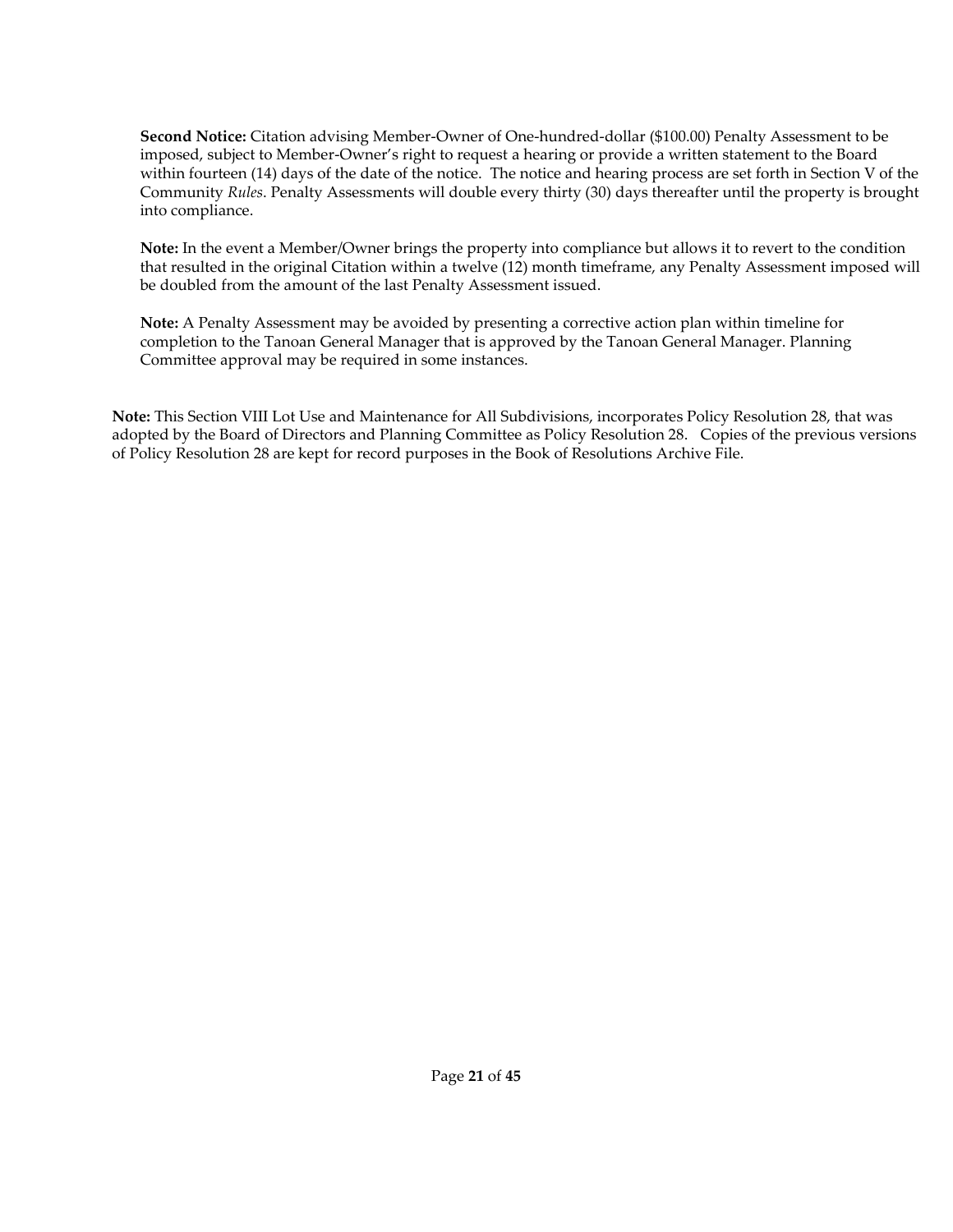## **SECTION IX:**

## **PLANNING COMMITTEE RULES**

<span id="page-22-0"></span>The following briefly outlines the responsibilities, authority, and rules of the Tanoan Community Association Planning and Architectural Committee (hereinafter referred to in this Section as "The Planning Committee"). In turn, these Rules define the responsibilities of each Tanoan Community Association Member-Owner.

Please refer to the Association *Master Restrictions*, Articles 3, 4, 5, and 6, as well as the Association Book of Resolutions for a complete description of duties, responsibilities, and rules of compliance.

The General Manager maintains a current copy of the *Planning Committee Rules* (Reference: Association Book of Resolutions) in the Association Office. That book is available for review and inspection by any Member-Owner. Furthermore, the General Manager serves as the Secretary of the Planning Committee and can help in interpreting these *Planning Committee Rules*.

- A. Planning Committee Duties, Responsibilities and Authority:
	- 1. The Planning Committee is a permanent committee of The Tanoan Community Association. The members are appointed by and serve at the pleasure of the Association Board of Directors. Reference: Association Administrative Resolution No. 17 – "Planning Committee Membership".
	- 2. The Planning Committee is responsible for:
		- (a) Adopting, amending, and repealing all construction and landscaping rules, regulations, and standards for The Tanoan Community Association. These are known as the *"The Planning Committee Rules."* The authority of the Planning Committee encompasses the entire Tanoan community, including all common areas, roadways, and all individual Member-Owner lots, whether developed, improved or vacant.
		- (b) Applying and enforcing the *Planning Committee Rules* upon the Association in general and upon all individual Tanoan Member-Owners.
		- (c) Reviewing and approving all proposed buildings, construction and landscaping project plans, drawings and specifications submitted by the Association and by individual Member-Owners, including but not limited to:
			- (1) Changes to Association common areas and roadways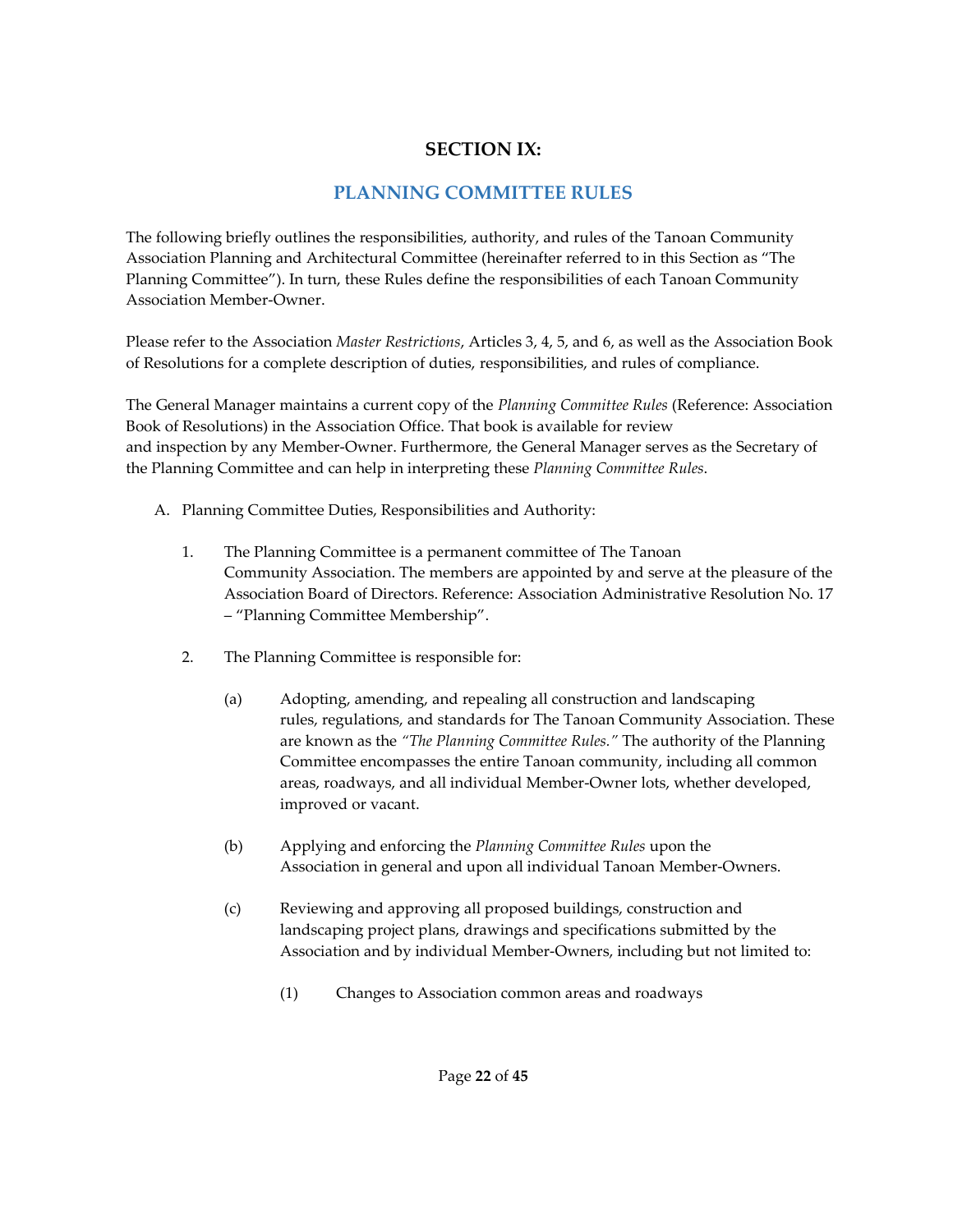- (2) Changes to Member-Owner lots: All new construction, or reconstruction of existing improvements or structures, to include the recoloring, refinishing, alteration, or landscaping of any part of the exterior of any modification and/or enhancements.
- (d) Inspecting and approving on-site "as-built" changes (i.e., after all construction, reconstruction, landscaping, re-landscaping, etc. has been completed), to insure full and final compliance of the *Planning Committee Rules*, including all plans, drawings and specifications originally approved by the Committee.
- (e) Formally notifying the Member-Owner of the Committee's specific findings. For example, when the Committee inspects the job site after construction, reconstruction, etc., and determines that the project is, in whole or in part, unsatisfactory and not in compliance, the Committee shall precisely specify in writing to the Member-Owner the item or items of non-compliance. The minimum required remedies to bring the job site or project into full compliance shall be specified. Reference: Planning Committee Resolution (Rule) No. 6 – "Conforming Inspections after Project Completions".

**NOTE**: The Committee must notify the Member-Owner within (60) sixty days of all conditions of non-compliance; otherwise, the Member-Owner shall assume that the improvement was completed in accordance with the *Planning Committee Rules* and the previously approved plans.

- B. Responsibilities of Member-Owners:
	- 1. Any Member-Owner considering or proposing to construct or reconstruct improvements of structures (including landscaping or re-landscaping of properties) or to recolor, refinish, or alter any part of the exterior of any home, building, driveway, fence, or improvement, or to perform any work specified in the *Planning Committee Rules (Reference: The Association Book of Resolutions)*. Planning Committee Rules shall first apply to the Planning Committee for approval before initiation of any work at the job site.

**NOTE**: Any such Member-Owner should make every effort to: (a) consult the General Manager for advice and counsel, and (b) carefully review the *Planning Committee Rules* which are available in the Association management office in the *Book of Resolutions and Planning Committee Rules*.

2. The Member-Owner fully understands that the Planning Committee process is separate and distinct from the Member-Owner's requirement to obtain all permits (if required) from the City of Albuquerque. Reference: Planning Committee Resolution (Rule) No. 9 – "Projects Which May Require Building Permits".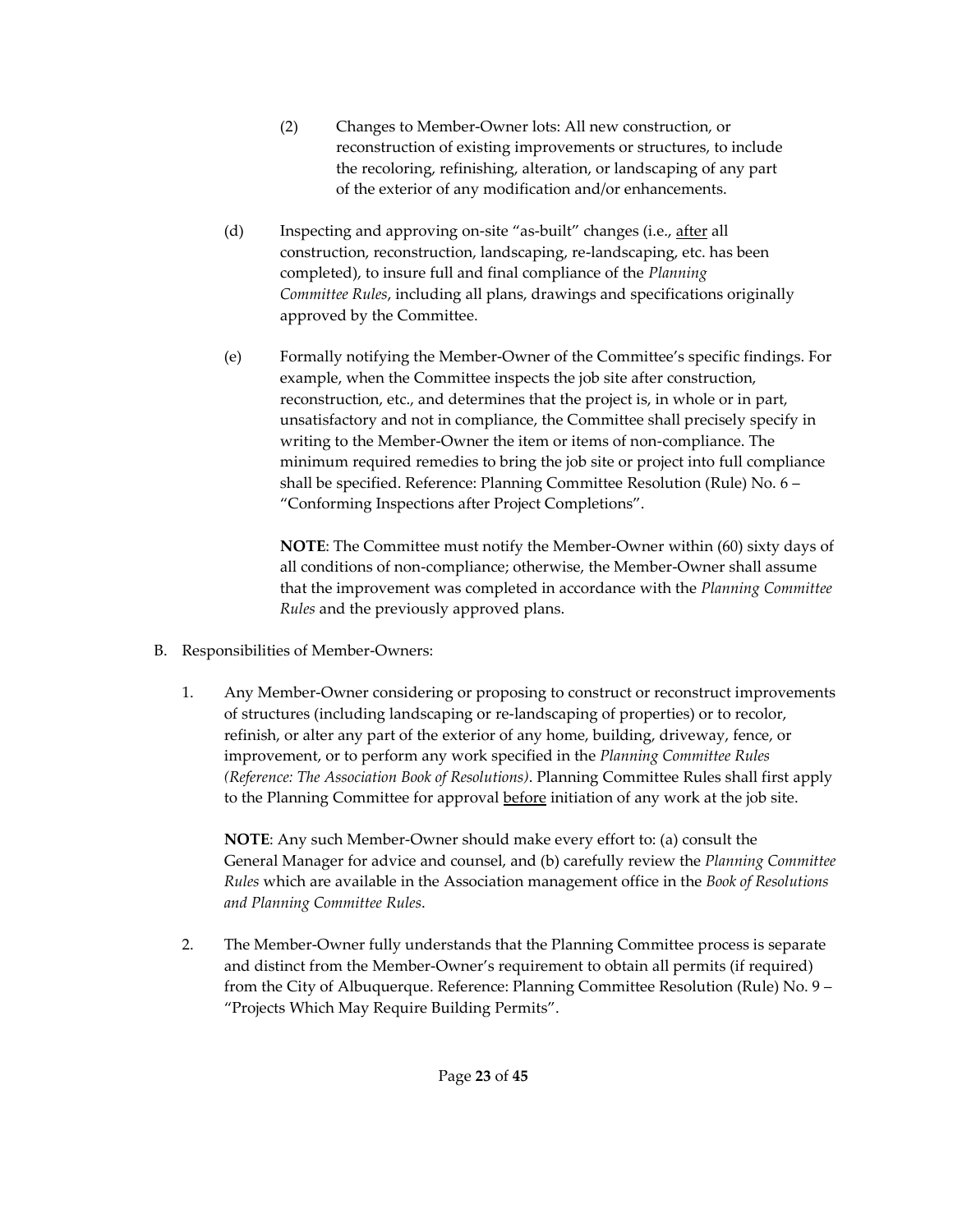- 3. The Member-Owner shall provide to the Planning Committee, for its review, the completed form" APPLICATION FOR MODIFICATION APPROVAL. Along with that application, the Member-Owner shall also provide at least one (1) copy of all plans, a notification of an estimated completion date, and drawings and specifications. Once approved by the Committee, one set bearing the official approval and endorsement of the Committee will be kept in a permanent lot file in the Association office. Reference: Planning Committee Resolution (Rule) No. 2 – "Planning and Architectural Committee Procedures".
- 4. Depending on the type and complexity of construction, the Member-Owner may also be required to provide one or more of the following items: (a) floor plans (b) samples of exterior materials and colors (c) precise specifications and dimensions (d) architectural engineering plans that are stamped and approved (e) wall sections (f) exterior elevations (g) roof plans (h) landscaping plans (i) graphics and exterior furnishings (j) proposed construction schedule and (k) drainage reports.
- 5. The Member-Owner agrees to fully comply with the "as-built" (after construction) findings of the Committee. If formally notified by the Committee that one or more items are not in full compliance with the approved plans and the *Planning Committee Rules*, the Member-Owner shall make all necessary remedies to bring all items into full compliance.

**NOTE**: Any Member-Owner who, knowingly or unknowingly, circumvents the Association *Master Restrictions* and/or these *Community Rules*, and/or the *Planning Committee Rules*, remains fully responsible and liable for their actions. If, for example, the Planning Committee "discovers" any project, during and after construction, and determines that the Member-Owner has proceeded and/or completed the project without the approval of the Committee (before and after construction), then the Member-Owner must fully and clearly understand that the project may have to be re-accomplished, in whole or in part, so that it fully satisfies all specified requirements of the *Master Restrictions*, these *Community Rules*, and the *Planning Committee Rules*.

Additionally, in accordance with Section XVII, Section D, a Penalty Assessment may be assessed by the Board of Directors to any Member-Owner for failure to get Planning Committee approvals prior to beginning a project or for making unauthorized changes to the project after construction has commenced.

Furthermore, if a Member-Owner is found to be in non-compliance with *any* Planning Committee Rule or Subdivision Rule, the Planning Committee may, at its discretion, recommend that the Board of Directors issue a Penalty Assessment to the Member-Owner for non-compliance, which may be imposed without regard to whether or not monies were expended by the Association because of such violation. Additionally, the Association may levy a Special Assessment against any owner/Member-Owner if monies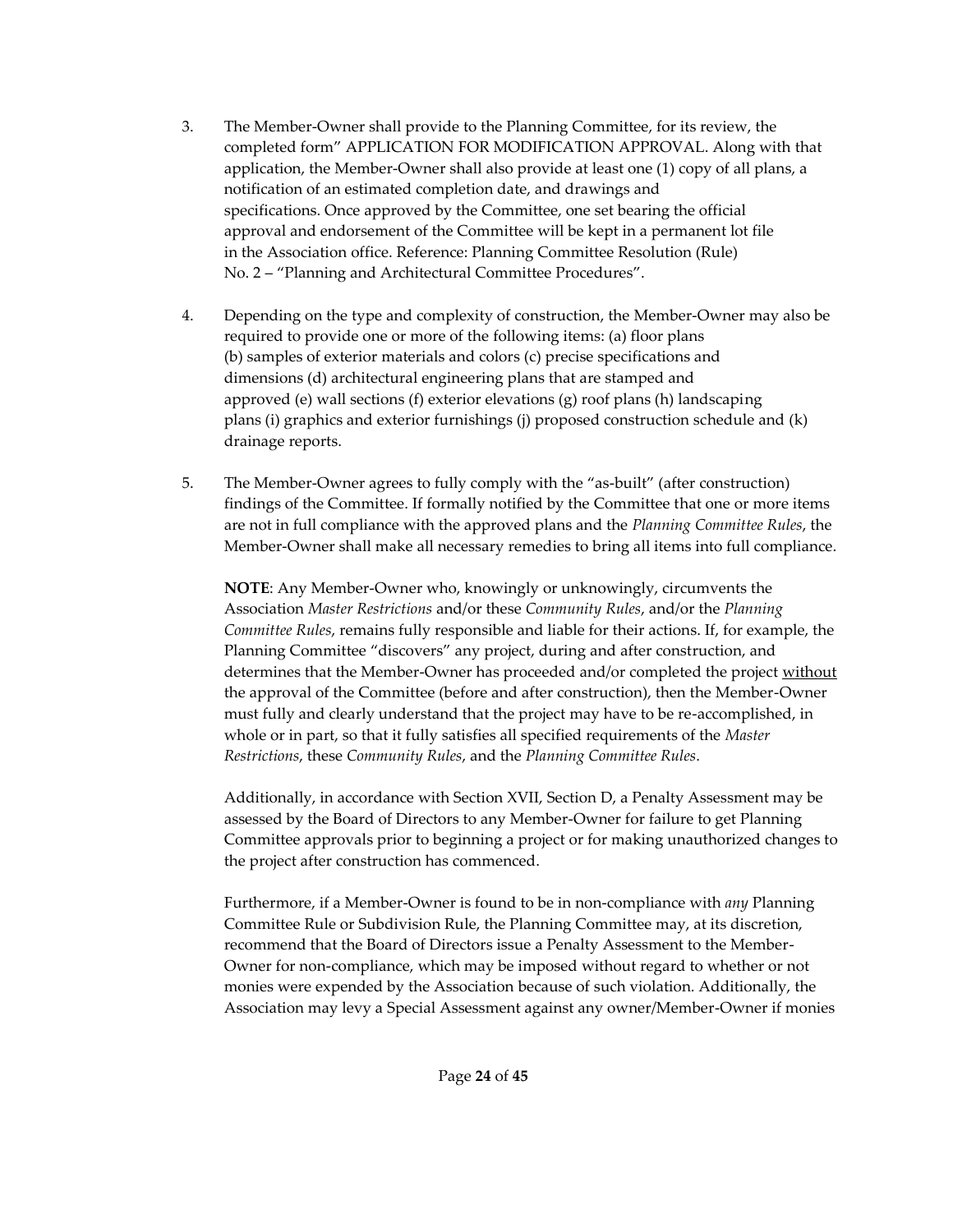are spent from the Association's operating fund (i.e., on attorney fees, etc.) because of the acts of the Member-Owner, their family, invitees, or tenants, or their failure.

This includes refusals to act regarding compliance with the *Master Restrictions*, these *Community Rules*, and/or the *Planning Committee Rule. S*ee *Master Restrictions* Article 8.05 - Special Assessment.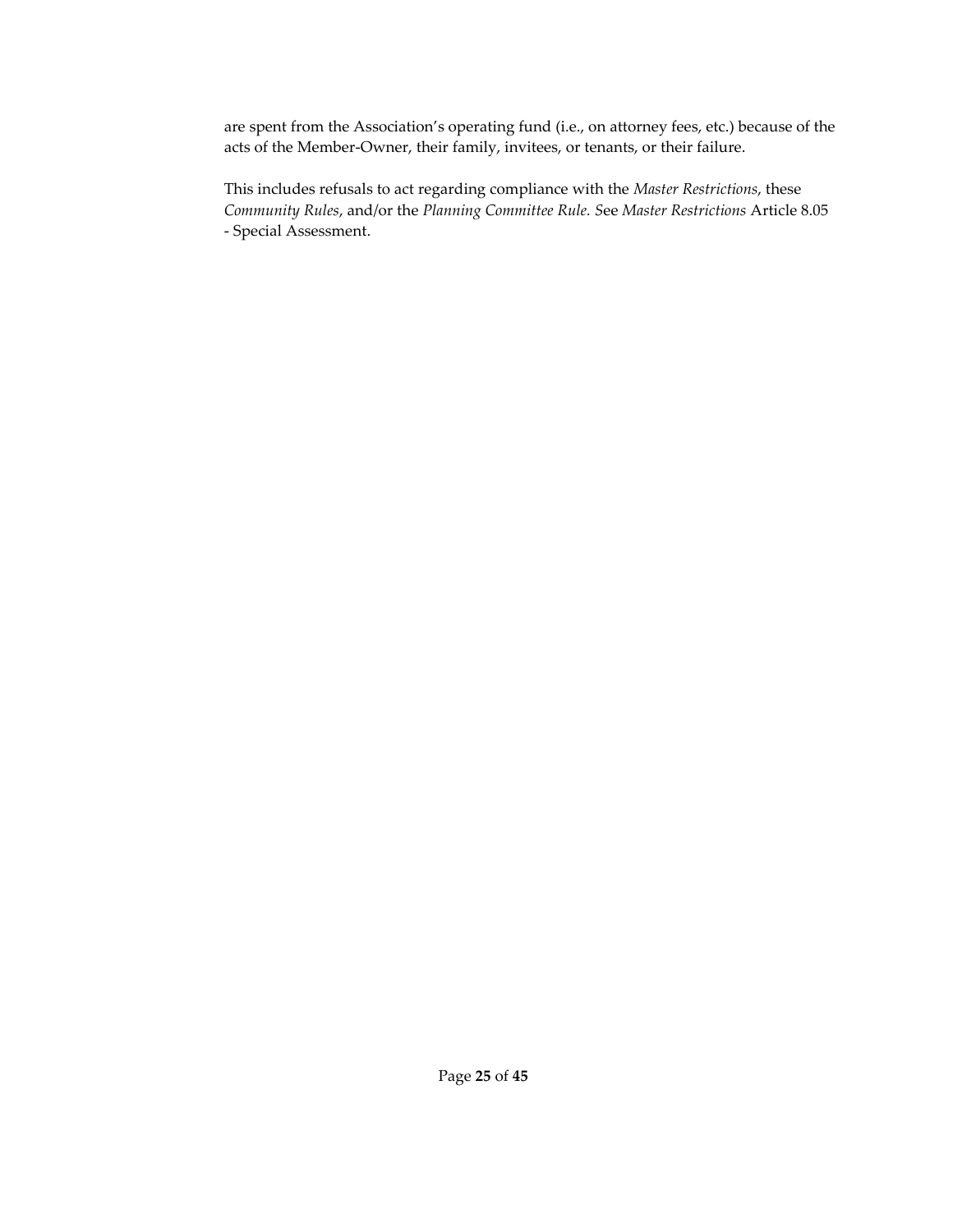## **SECTION X:**

## **MOTORIZED VEHICLE TRAFFIC RULES**

<span id="page-26-0"></span>The following rules shall govern the use of all community roadways, bikeways, golf cart paths, pedestrian ways, and common areas on which Motorized Vehicle traffic is permitted:

- A. No person shall drive a licensed Motorized Vehicle within the confines of the Tanoan community without a valid driver's license.
- B. No unlicensed operation of a golf cart is allowed on the community roadways.
- C. No person shall drive, operate, or be in actual physical control of any Motorized Vehicle while such person is under the influence of intoxicating alcohol or of a drug to a degree which impairs one's ability, either mentally or physically or both, to operate such Motorized Vehicle.
- D. No person shall drive, operate, or be in actual physical control of a Motorized Vehicle, carelessly or negligently, in disregard of the rights or safety of others, and without due caution and circumspection, and at a speed or in a manner to endanger or be likely to endanger any person or property.
- E. No person shall drive, operate, or be in actual physical control of a Motorized Vehicle in a careless, negligent, inattentive, or imprudent manner, without due regard for conditions of traffic, weather and roadway, grade, corners, width of roadway, posted speed limits, and all other attendant circumstances, to endanger life, limb, or property of any person.
- F. The driver of a Motorized Vehicle approaching or entering an intersection shall yield the right of way to a Motorized Vehicle which has previously entered the intersection from a different roadway.
- G. The driver of a Motorized Vehicle approaching an intersection clearly marked with a stop sign shall bring their vehicle to a complete stop. "Rolling stops" shall be considered violations of this rule.
- H. Upon all roadways of sufficient width, Motorized Vehicles shall be driven upon the right half of the roadway.
- I. A Motorized Vehicle passing around a traffic island shall be driven only to the right of the island unless otherwise marked or blocked.
- J. No person shall drive a Motorized Vehicle upon or within a sidewalk area that will partially or fully block a driveway.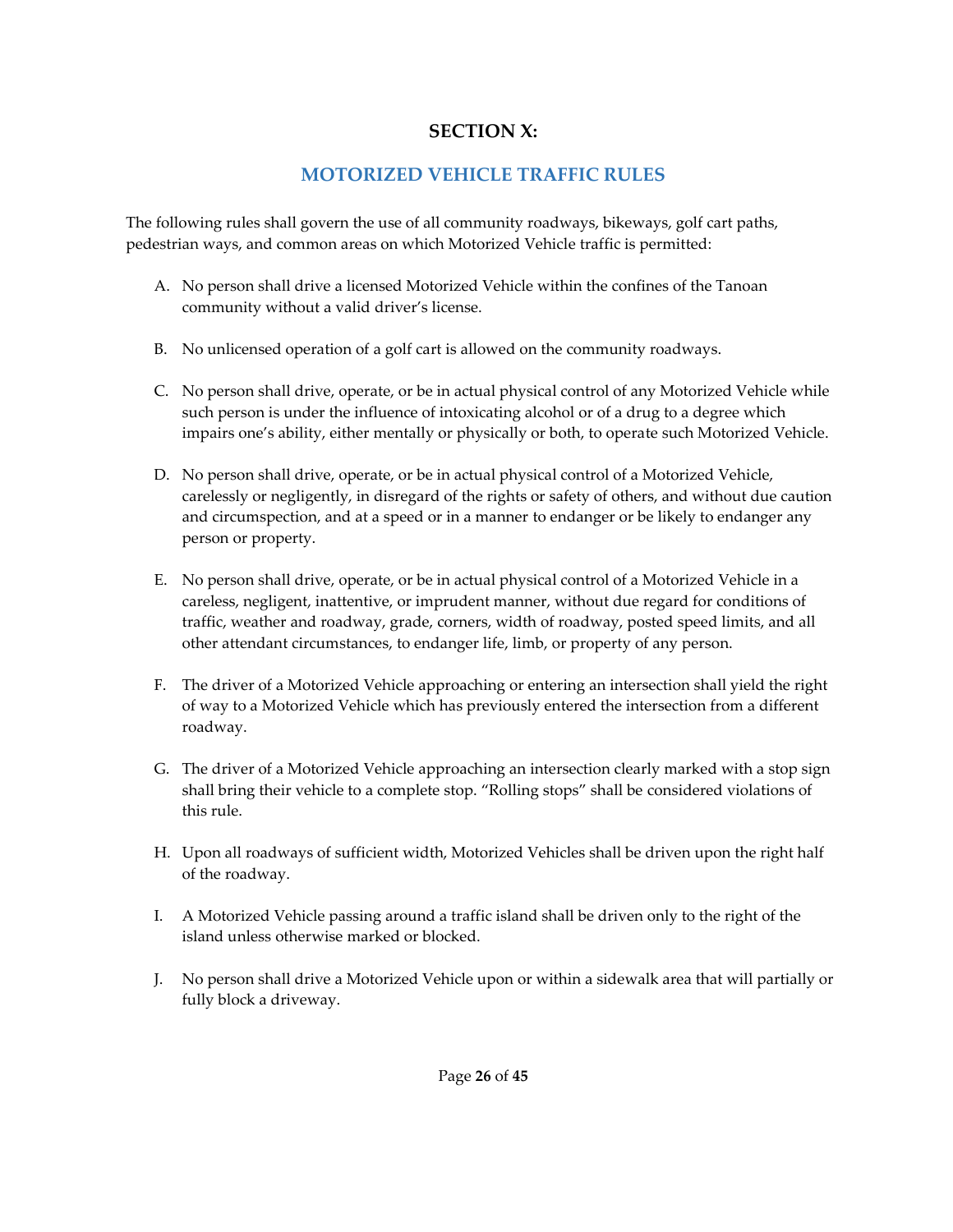- K. No occupant of a moving Motorized Vehicle or a pedestrian, or any other person on a roadway or sidewalk, shall dispose of or discard litter or refuse on any roadway, sidewalk, common area or lot.
- L. No person shall place, abandon, or otherwise permit to remain on a roadway any machinery, equipment, material, or object which could obstruct or impede vehicular or pedestrian traffic.
- M. No person shall drive a Motorized Vehicle on a roadway at a speed more than 20 miles per hour or, if the posted speed is different, shall then drive the lawfully posted speed limit.
- N. All-terrain vehicles (3 & 4 wheeled), motorized scooters, go-carts and dirt bikes cannot be operated within the community. All other objects of transport may be restricted if operated in a careless or unsafe manner, as determined by Association employees.
- O. The driver of any vehicle shall obey the instructions of any traffic control device or signal applicable thereto and placed in accordance with these *Community Rules*. These traffic control devices and signals shall have the meaning as set forth in the Traffic Control Legend of the City of Albuquerque Traffic Code, as amended, which is incorporated herein by reference.
- P. No person, child, or adult shall create a nuisance for any Member-Owner, Resident or Guest due to unsafe, reckless and/or too-loud behavior as a motorist, pedestrian, golf cart driver, bicyclist, or while on self-propelled items such as skateboards and scooters. Any incident of this nature shall be reported to the Tanoan Community Association office immediately for action to be determined by the Manager, Community Relations Manager, or, if necessary, the Board of Directors.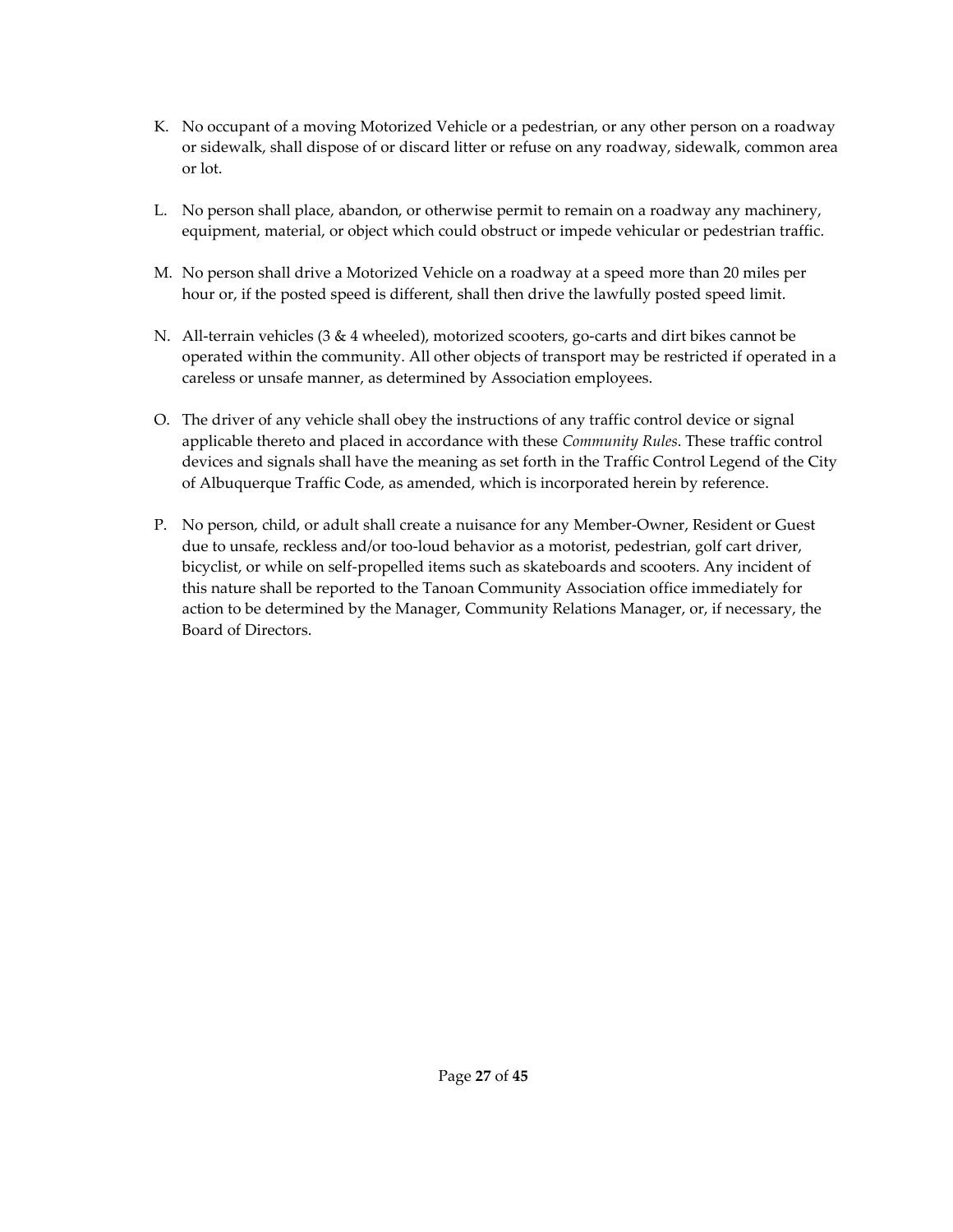## **SECTION XI:**

## **MOTORIZED VEHICLE PARKING RULES**

<span id="page-28-0"></span>The following rules govern the parking or storage of Motorized Vehicles within the Tanoan community.

- A. No person shall stop, park, or store a Motorized Vehicle in any of the following locations, except: (a) when necessary to avoid conflict with other traffic, (b) to temporarily load or unload, (c) when necessary to comply with these *Community Rules*, or (d) at the direction of the Association Community Patrol or a traffic control device/sign or signal.
	- 1. Next to a curb which is painted either red or yellow.
	- 2. Blocking a sidewalk or preventing use of the sidewalk by pedestrians. At least two feet (2') of sidewalk shall remain passable for pedestrian traffic.
	- 3. Within three feet (3') of a public or private driveway.
	- 4. Within an intersection.
	- 5. Within fifteen feet (15') of a fire hydrant.
	- 6. Within fifteen feet (15') of an intersection or any stop sign, yield sign or traffic control device or signal located at the side of a roadway.
	- 7. On the roadway side of any vehicle stopped or parked at the edge of a roadway.
	- 8. Between the curb or edge of the roadway and the sidewalk.
	- 9. Where it is posted "No Parking".
	- 10. On a roadway other than parallel with the curb or edge of the roadway headed in the direction of lawful traffic movement (i.e., parking on the wrong side of a roadway is prohibited).
- B. No person shall park or store a vehicle at any time adjacent to a roadway circle.
- C. No person shall park or store a vehicle overnight next to the curb, on a circle, or on any roadway of the community. Community Patrol will consider violation enforcement at any time between 2:00 AM and 6:00 AM, unless prior arrangements have been made with the Academy Gate Attendant. NOTE: A Member-Owner may request a waiver for more than two days from the Community Relations Manager.
- D. There shall be no storage of boats, motor homes, trailers, mobile homes, campers, commercial vehicles over one (1) ton, or inoperative vehicles outside any structure on a lot.
- E. Off-street parking spaces designated for Guests shall not be used for long-term overnight parking by any Member-Owner, Resident or Guest (i.e., over 72 hours) without prior approval of the General Manager or Community Relations Manager. Off-street parking spaces not designated as Guest parking may be used by Member-Owners, but only for short-term parking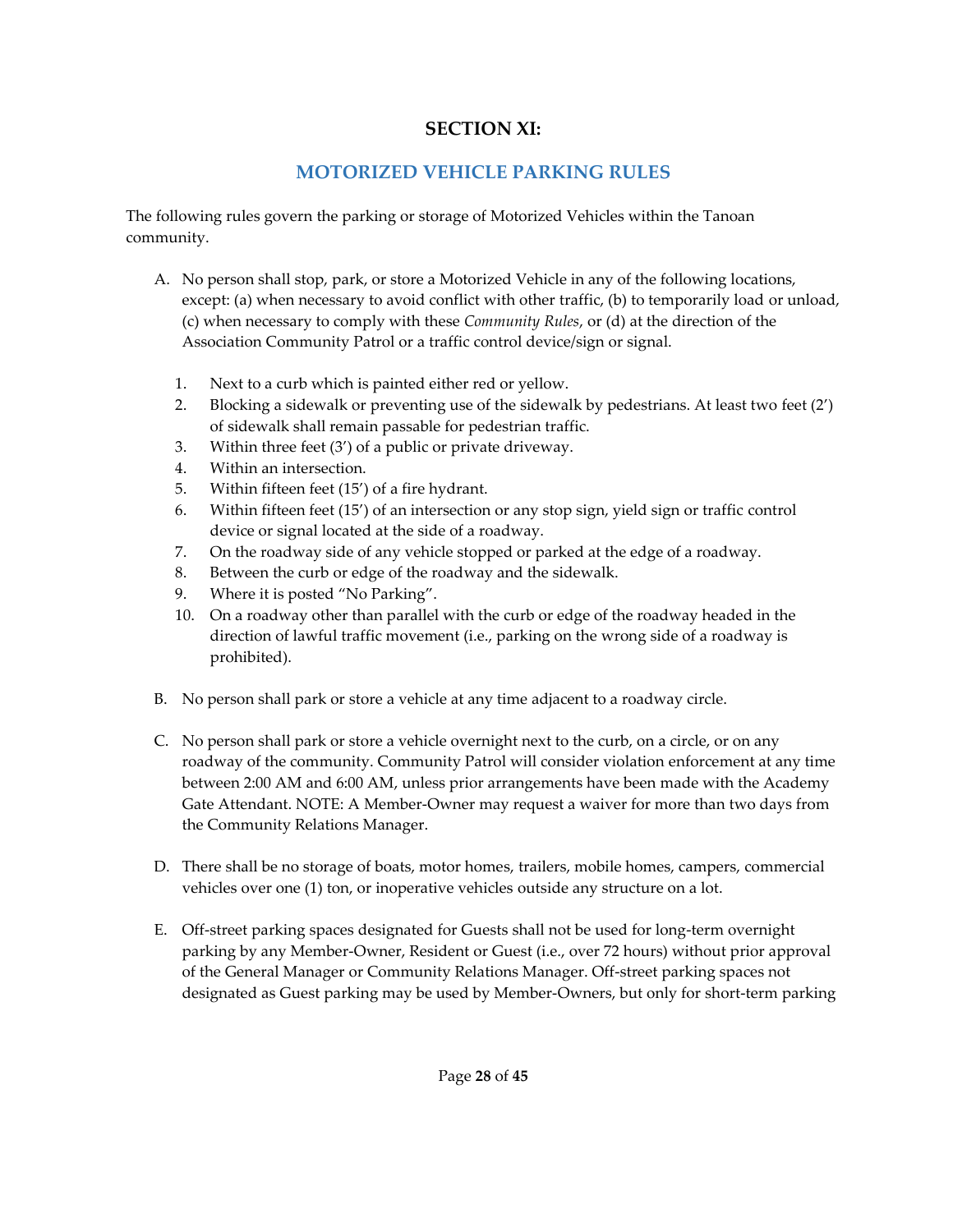during the day and evening hours. They may never be used for overnight parking without prior approval of the Community Relations Manager.

F. A Member-Owner may park a recreational vehicle (RV), motor home, or a boat, horse, or utility trailer on their own property for periods of up to 48 hours at a time, including Saturday and Sunday, for the purpose of servicing and/or loading or unloading the vehicle. If a Member-Owner cannot park their oversized vehicle on their own property due to limited driveway space, then the vehicle may be parked in the Association office parking lot for a period of up to 48 hours at a time, only after first securing permission from the Community Relations Manager to do so. Combining storage of such a vehicle on the Member-Owner's property and the Association office parking lot to extend the 48-hour rule is not allowed. The intent of this rule is to allow Member-Owners to park their vehicles on their own property for up to 48 hours (unless prevented by limited driveway space) for the purpose of loading, unloading, and servicing of the vehicle, and to allow Residents and Guests to do the same in the Association parking lot. (Any exception to the 48 hours parking limit in the community for oversized vehicles must be secured from the Community Relations Manager and will be given only at their discretion).

Any Member-Owner expecting Residents or Guests with a RV, motor home, trailer, or oversized truck of any kind (see above) shall notify the Community Relations Manager (or, if after hours, the gate attendant at the Academy Gate). Suitable arrangements for short-term parking (up to 48 hours) of such vehicles in the Association office parking lot may be made at their discretion. (Any exception to the 48-hour parking limit in the community for oversized vehicles must be secured from the Manager or the Community Relations Manager and will be given only at their discretion).

All such oversized vehicles as described above shall enter/exit the community through the Academy Gate. Upon entering, a permit will be issued to the driver of the vehicle by the Academy Gate attendant which will be good for a 48-hour period. The permit is to be always displayed on the windshield or dashboard of the vehicle.

- G. Dumpsters and trailers for the collection of construction and landscaping debris must be parked in a driveway, not on the street, unless street parking is authorized by the Community Relations Manager.
- H. The Association is authorized to remove, at the owner's expense, a Motorized Vehicle to a storage garage or an area designated by the Association, under the following circumstances:
	- 1. When a Motorized Vehicle upon a roadway is so disabled to constitute an obstruction or hazard to traffic, or the person or persons in charge of the Motorized Vehicle, by reason of physical injury or alcohol or drug intoxication, are incapacitated to such an extent as to be unable to provide for its custody and removal.
	- 2. When any Motorized Vehicle is left unattended upon a roadway and is parked illegally to constitute an obstruction or hazard to normal movement of traffic.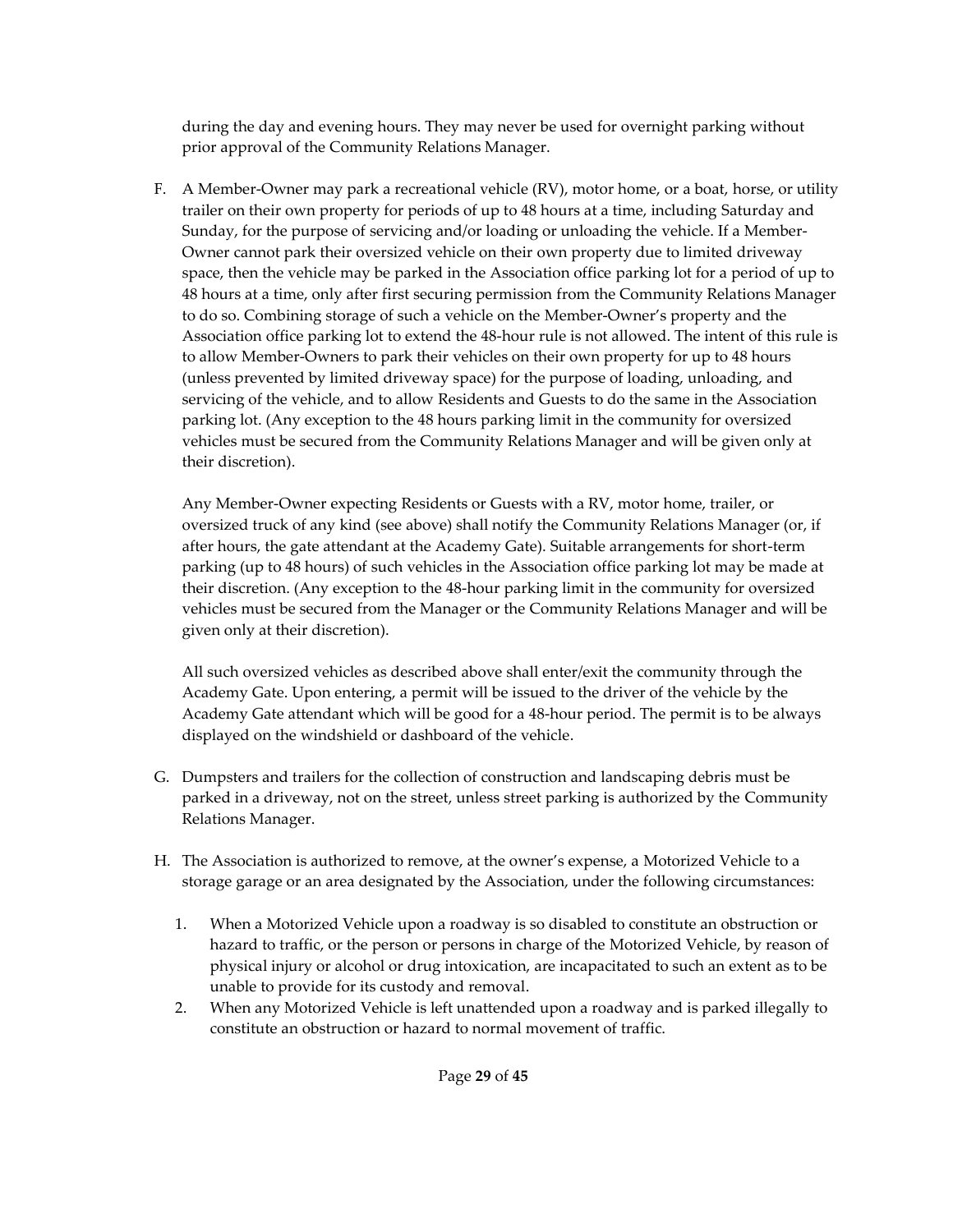- 3. When a Motorized Vehicle is parked or stored in violation of any community rule.
- I. Use of the Tanoan Association parking lot must be authorized by the Community Relations Manager. If it is after hours, the Academy Gate Attendant should be contacted for authorization.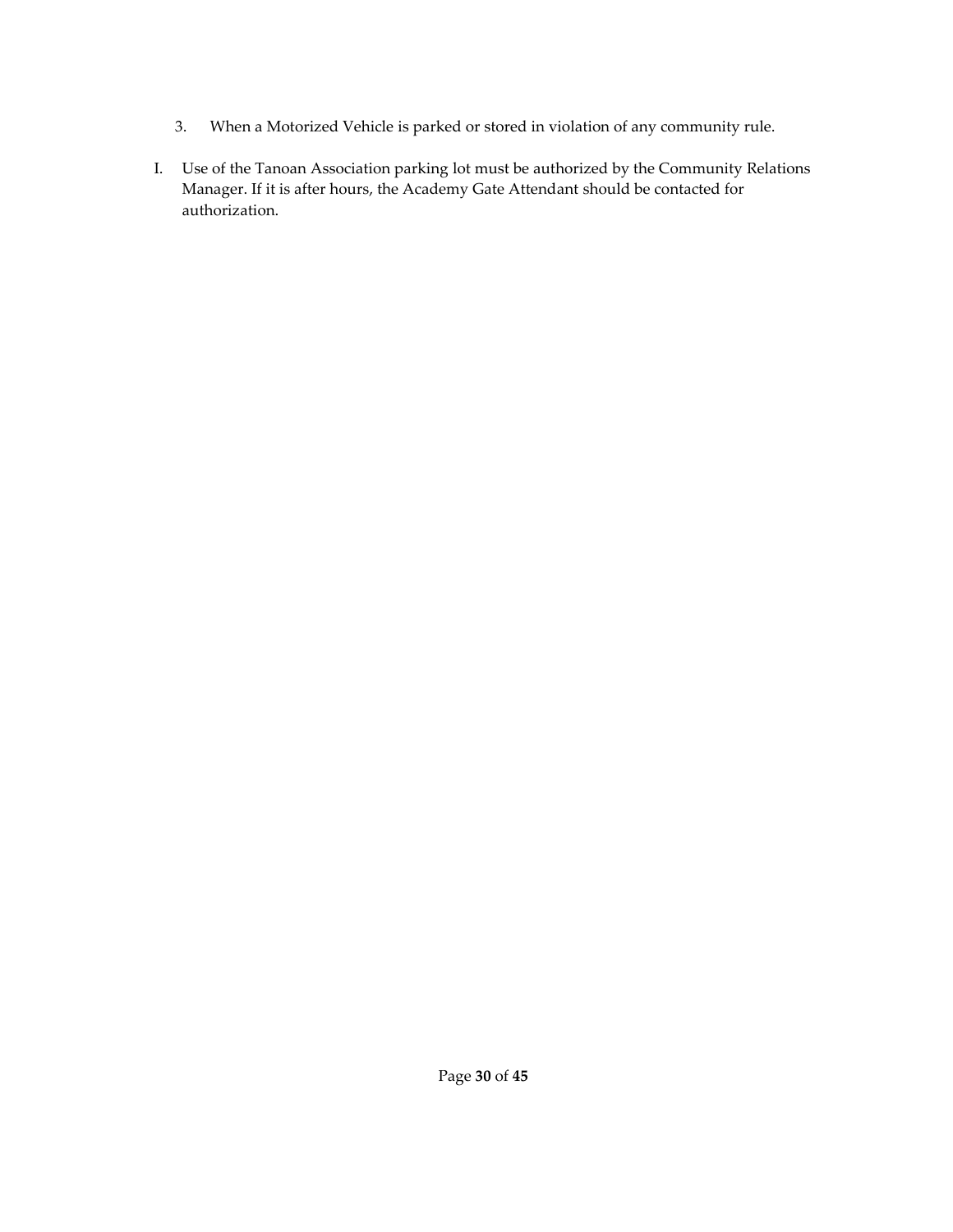## **SECTION XII:**

## **COMMON AREA RULES**

<span id="page-31-0"></span>The following rules shall govern all Tanoan common areas:

- A. All plants, landscaping and topsoil are to be left undisturbed; cutting or digging up of plants, trees, or other landscaping materials is strictly prohibited.
- B. Firearms, BB guns, pellet guns, bows, and arrows, fireworks, or similar devices are not to be discharged on or within Tanoan common areas.
- C. No glass containers are permitted on common areas.
- D. Animals shall always be on a leash that is no longer than 8 feet in length.
- E. No Motorized Vehicles of any kind, except authorized maintenance vehicles, are permitted on common areas, except those common areas clearly designated as community roadways or those common areas expressly designated for vehicular use.
- F. Bicycles and any self-propelled vehicles of any kind, except for authorized maintenance vehicles, shall not be permitted on landscaped common areas.
- G. No fires shall be permitted on common areas.
- H. No signs, such as "For Sale" and "Open House", or those of a political nature, shall be permitted on common areas.
- I. Persons using the common areas shall refrain from loud and boisterous activities.
- J. Yard/garage sales are prohibited throughout the Tanoan community on private and common areas.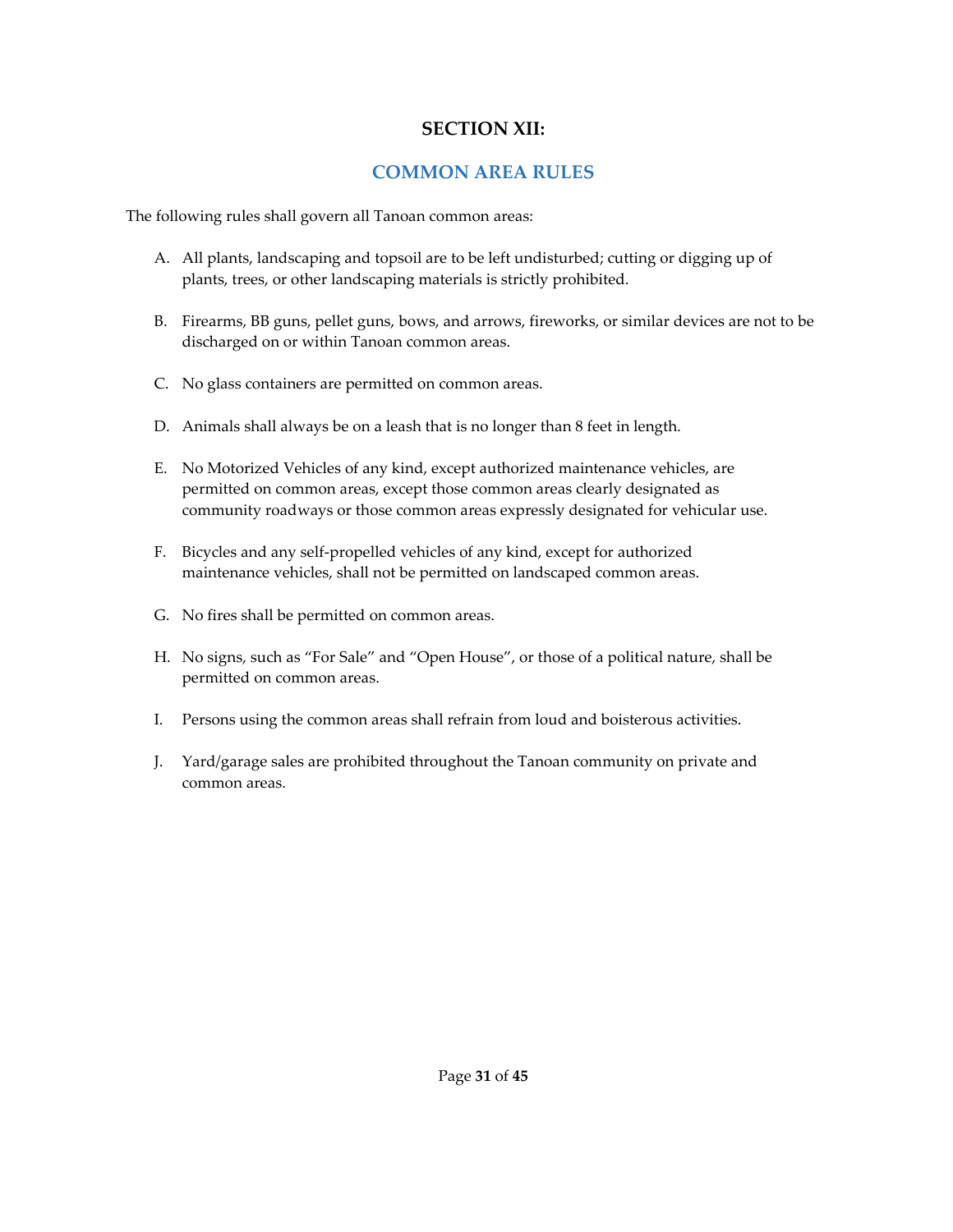## **SECTION XIII:**

## **OBJECTS OF TRANSPORT RULES**

## **(Bicycles, Skateboards, Segway, Golfcarts, Rollerblades, Motorized Scooters and Go-Carts)**

- <span id="page-32-0"></span>A. No person shall ride said object of transport on a sidewalk when it is reasonably safe to ride in the roadway or when signs are posted prohibiting bicycles on a given sidewalk.
- B. No person shall operate said object of transport at a speed either greater than the lawful posted speed limit or than is reasonable and prudent under the existing conditions, whichever is the lesser.
- C. No person shall park, or ride said object of transport to impede vehicular or pedestrian traffic.
- D. No person shall operate said object of transport on landscaped common areas or on private property other than one's own without prior authorization.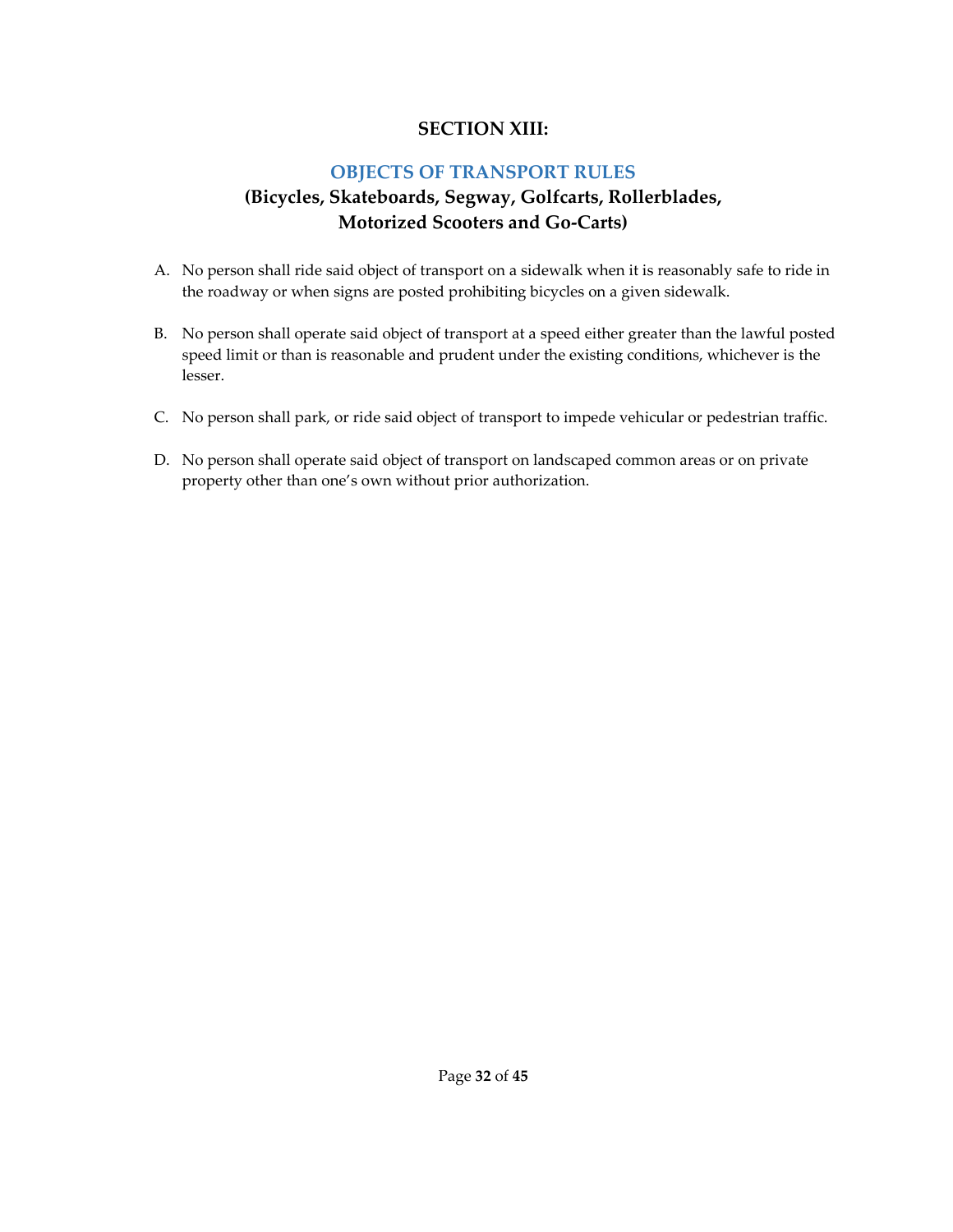## **SECTION XIV:**

## **RULES FOR ANIMALS**

<span id="page-33-0"></span>The following rules shall govern the keeping of animals in Tanoan.

- A. All provisions of the Albuquerque Animal Control Ordinance as amended, shall apply in the Tanoan community, and are adopted by reference and incorporated herein in these *Community Rules* of The Tanoan Community Association.
- B. Subject to the limitations below, generally accepted household pets in reasonable number and size may be kept and maintained in a living unit, provided such pets are not kept or maintained for commercial purposes.
- C. The following are strictly prohibited within the Tanoan community: Any kind of livestock, horses, swine, insects (e.g., bees) or poultry, regardless of how domesticated they may be.
- D. Animals are not allowed to run free in the community at any time. Except when on its owner's lot, an animal must be carried or on a leash no more than 8 feet in length, and attended by a responsible person.
- E. No animal may be leashed to any stationary object on any common area.
- F. Animal owners are responsible for any property damage, injury, or disturbances their animal(s) may cause or inflict.
- G. Animal owners are responsible for removal of any waste their animals should happen to leave on their own property, neighbor's property, or common areas.
- H. Every female dog or cat, while in heat, shall be kept confined in a building or secure enclosure by its owner in such a manner that she will not be in contact with another dog (or, cat), except for intentional, non-commercial breeding purposes. Nor shall said animal create a nuisance by attracting other animals.
- I. No dog shall be permitted to persistently or continuously bark, howl, or make other loud noises, day, or night. Persistently or continuously is defined consistent with the Albuquerque Noise Ordinance as "a 10-minute period during which animal noise is discerned in each of the ten 1-minute intervals therein."
- J. All pet owners shall register their animals with the Community Relations Manager. Animals found running loose or not registered may be turned over to the City animal Control, without liability to the Association and at the owner's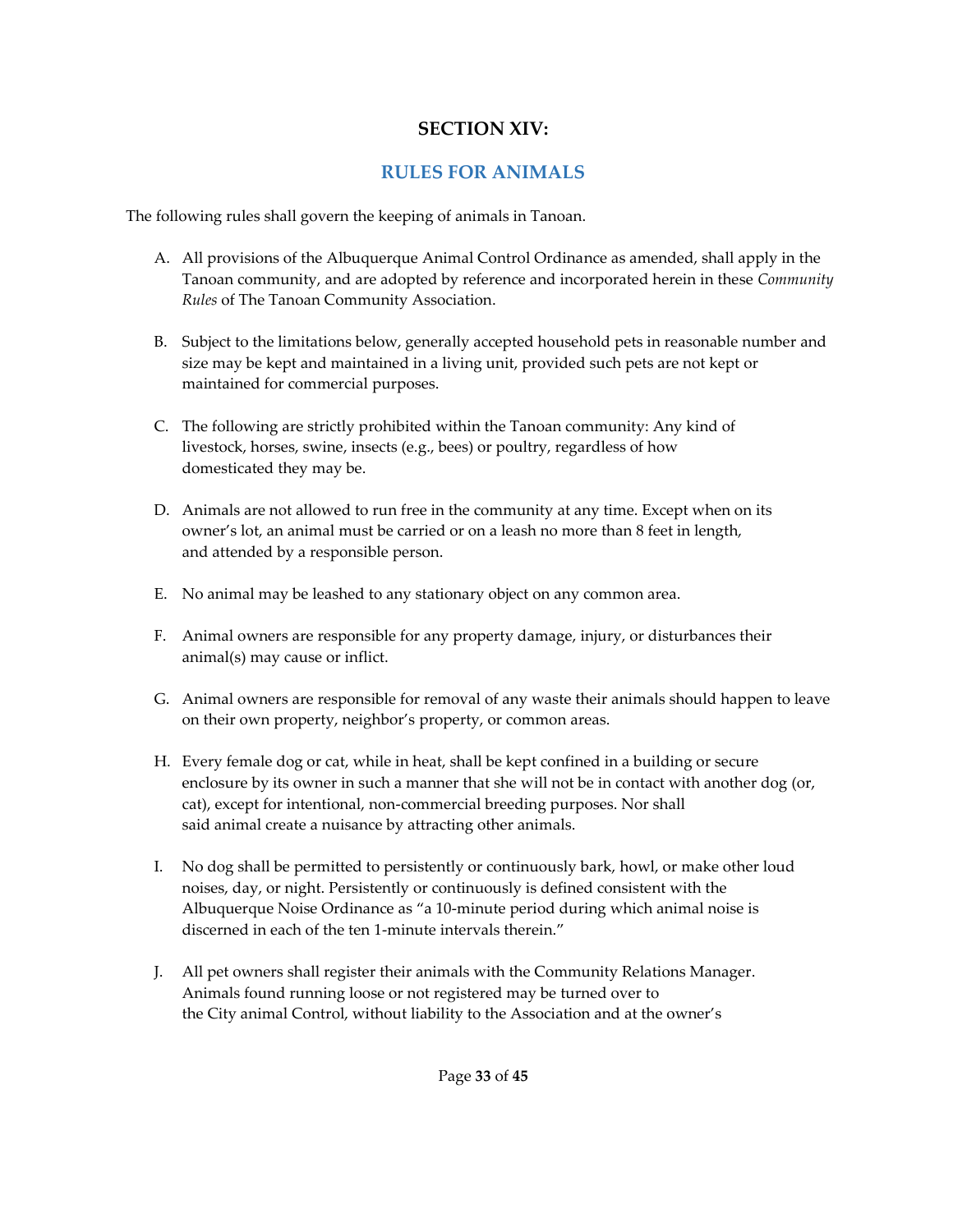expense. For Member-Owner complaints, Animal Control may be reached at 311 or 505-768- 2000.

K. HEART Ordinance is the "Humane and Ethical Animal Rules and Treatments". All Albuquerque residents to include all Member-Owners in the Association, are required to adhere to this ordinance, which can be found a[t http://www.cabq.gov/pets/rules-tools/heart](http://www.cabq.gov/pets/rules-tools/heart-ordinance)[ordinance](http://www.cabq.gov/pets/rules-tools/heart-ordinance) Failure to do so can result in a penalty of up to \$500.00 and/or 90 days in jail as determined by a Metro Court Judge.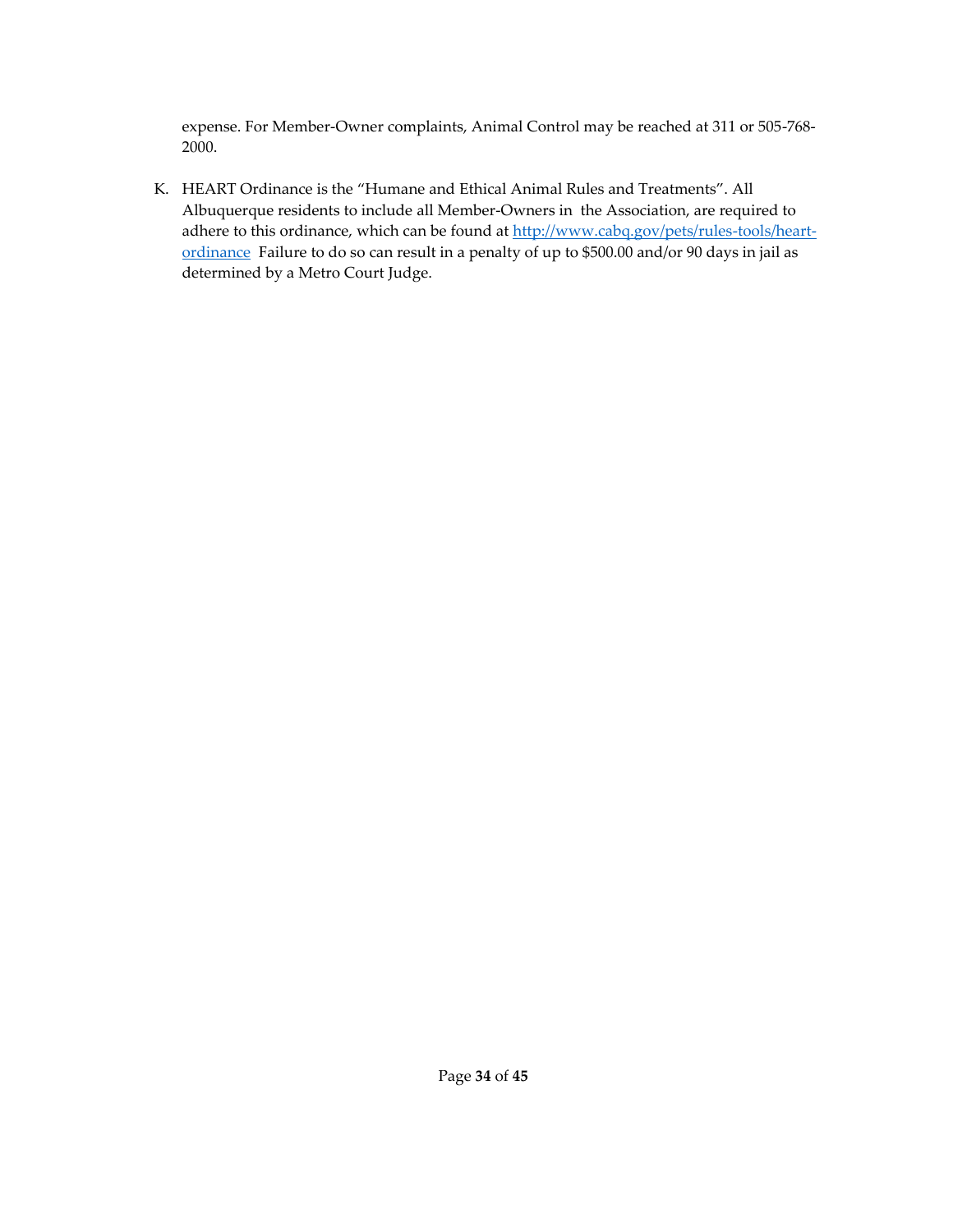## **SECTION XV:**

## **TRASH CONTAINER RULES**

<span id="page-35-0"></span>The following rules shall govern the placement of trash containers in the Tanoan community.

- A. The following rules are incorporated by reference from the Association *Master Restrictions*, Section 3.03(i) - Uses and Restrictions Applicable to Both Residential and Commercial Areas.
- B. All refuse receptacles or containers, either owned by a Member-Owner or furnished by the City of Albuquerque for Member-Owner use, shall be screened from public view (from any roadway or sidewalk) and protected from disturbance.
- C. Receptacles or containers shall not be placed in any unscreened area for collection more than sixteen (16) hours prior to the scheduled collection time without prior approval from the Community Relations Manager.
- D. Receptacles or containers shall not be left in any unscreened area after midnight on the scheduled day of collection without the approval and consent of the Community Relations Manager.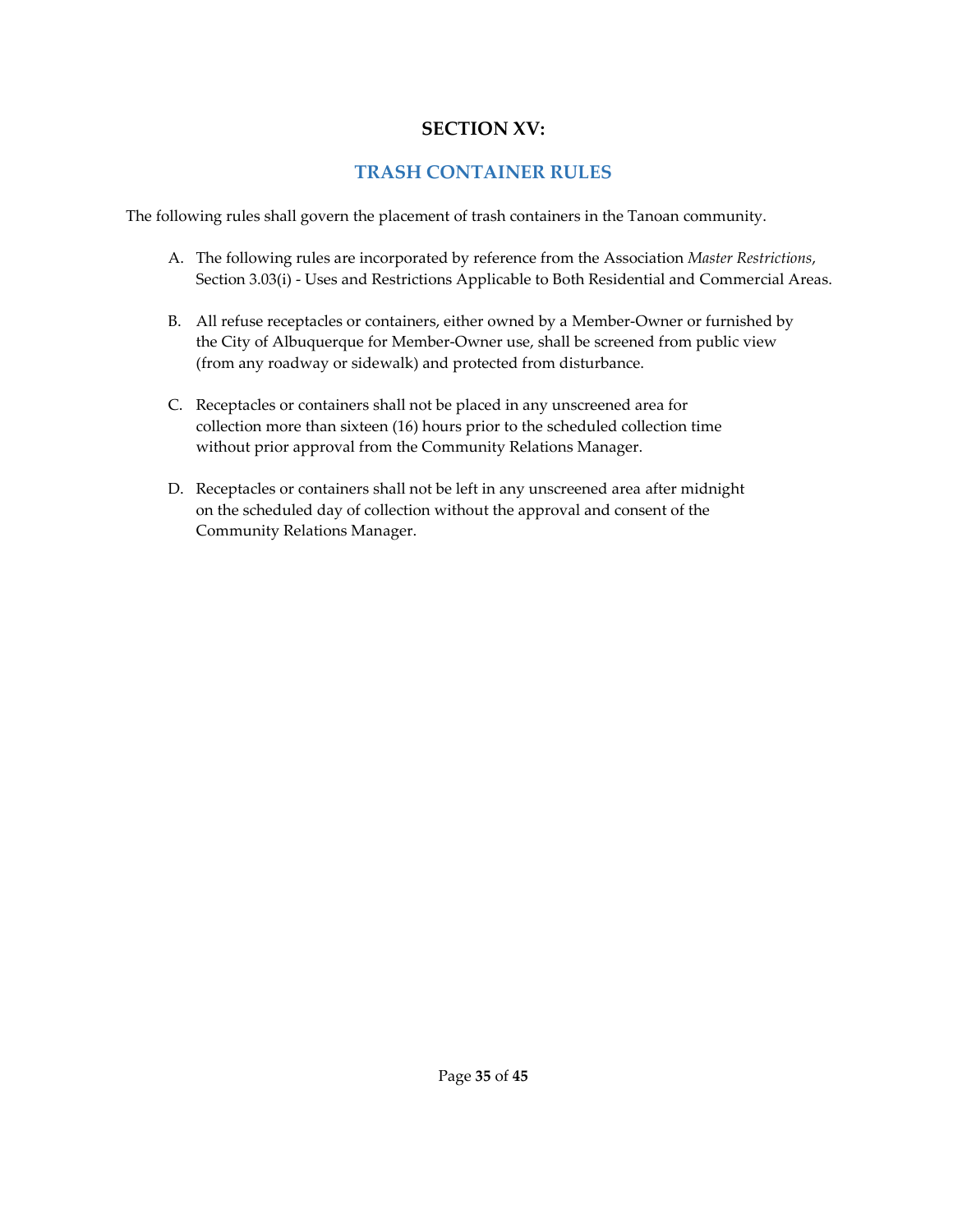## **SECTION XVI:**

## **RULES FOR SIGNS**

<span id="page-36-0"></span>Subject to review and changes of the rules established by formal resolutions (Reference: Tanoan Community Association (Association) *Book of Resolutions*) as issued by the Tanoan Community Planning and Architectural Committee, no signs may be erected upon or maintained on the Association common areas. Furthermore, signs that would be visible from neighboring lots or viewable from public roadways or the Tanoan Country Club Golf Course shall **NOT** be erected or maintained upon any lots or project areas. That includes all political/campaign signage. Conversely, the following exceptions to the foregoing statements hereby apply:

- A. Such signs as may be required or reasonably necessary by legal notices and/or proceedings may be sited as applicable.
- B. During the time of construction or remodel of structures (interior and/or exterior), one (1) job identification sign, having a maximum face are of seven (7) square feet per sign, may be applied upon those lots.
- C. Not more than one (1) "For Sale" or "For Rent" or "For Lease" sign may be placed on the property (applicable to both the front and the rear yards), having a maximum face area of not more than four (4) square feet.
- D. Identification signs of security systems may be located on the properties of homes which have those equipment/devices installed.
- E. Signs associated with Happy Birthday, Graduation, Anniversary, and other festive celebratory occasions are allowed for a timeframe of 48 hours and signs to be found offensive, hazardous, or otherwise objectionable will be required to be immediately removed upon notification from the Association.

Reference: See *Master Restrictions* Section 3.04 Paragraph f - Uses and Restrictions Applicable to Lots and Project Areas Within the Residential Area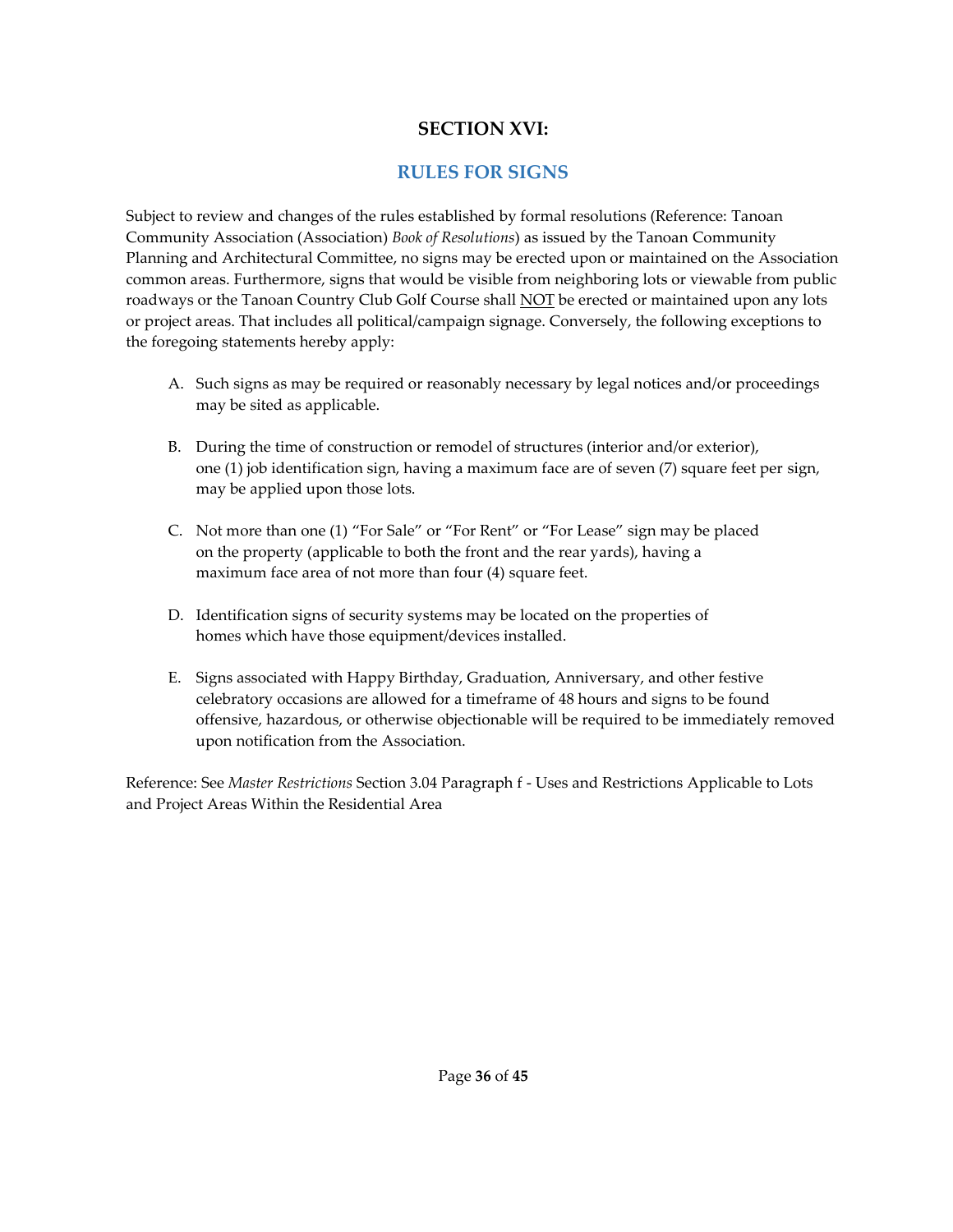## <span id="page-37-0"></span>**SECTION XVII: PENALTY ASSESSMENTS FOR RULES VIOLATIONS / FINE SCHEDULE AND DISPUTE RESOLUTION**

The Board of Directors, acting on behalf of the Association, may adopt and change from time-to-time, fines, Penalty Assessments, and other enforcement rights for violation of these *Community Rules,* and has adopted the following:

- 1. Any Member-Owner may contact the Association regarding an alleged violation of the Association's governing documents. Written complaints must clearly indicate the nature of the violation, the date, time and location of the violation and the name(s) or address of the accused. Neither the Board of Directors, Planning Committee or Association management will be obligated to consider or investigate verbal complaints.
- 2. After the receipt of a written complaint of an alleged violation of the Association's governing documents, a FIRST NOTICE OF NON-COMPLIANCE will be sent to the Member-Owner, which states the specific alleged violation that is occurring and the possibility that fines will be imposed. The Board Directors has the authority to determine if a complaint has a valid basis before a notice of alleged violation is sent.
- 3. Prior to the imposition of a fine or suspension, the Board Directors shall provide an opportunity to each Member-Owner to submit a written statement or request a hearing before the Board of Directors or a committee appointed by the Board of Directors.
- 4. If a Member-Owner wishes to dispute an alleged violation, they must request a hearing with the Board of Directors, in writing, within 14 calendar days of the date of the FIRST NOTICE OF NON-COMPLIANCE. If a Member-Owner against whom a violation has been alleged fails to request a hearing or submit a written statement, the fine or suspension may be imposed, calculated from the date of the violation. Failure to request a hearing will be construed as an admission of the violation and the right to a hearing will be deemed waived. If a request for a hearing is not received, the Board will determine, in its sole discretion, if a violation has occurred and may assess fines.
- 5. If a Member-Owner requests a hearing, the Member-Owner will be notified of the time, date, and place of the hearing, not less than five (5) days before the scheduled hearing date. The Board, in its sole discretion, may grant continuances for good cause.
- 6. At the start of the hearing, the Board of Directors will explain the procedure, rules, and guidelines by which the hearing will be conducted. Each party will be allowed to speak and present evidence, testimony, and witnesses if so desired. At the completion of the presentation of evidence, the Board of Directors will decide, for or against a Member-Owner, regarding the alleged violation. The decision will be based on the vote of a majority of the Board of Directors present at the hearing. The Board of Directors may also vote to impose a fine at this time. The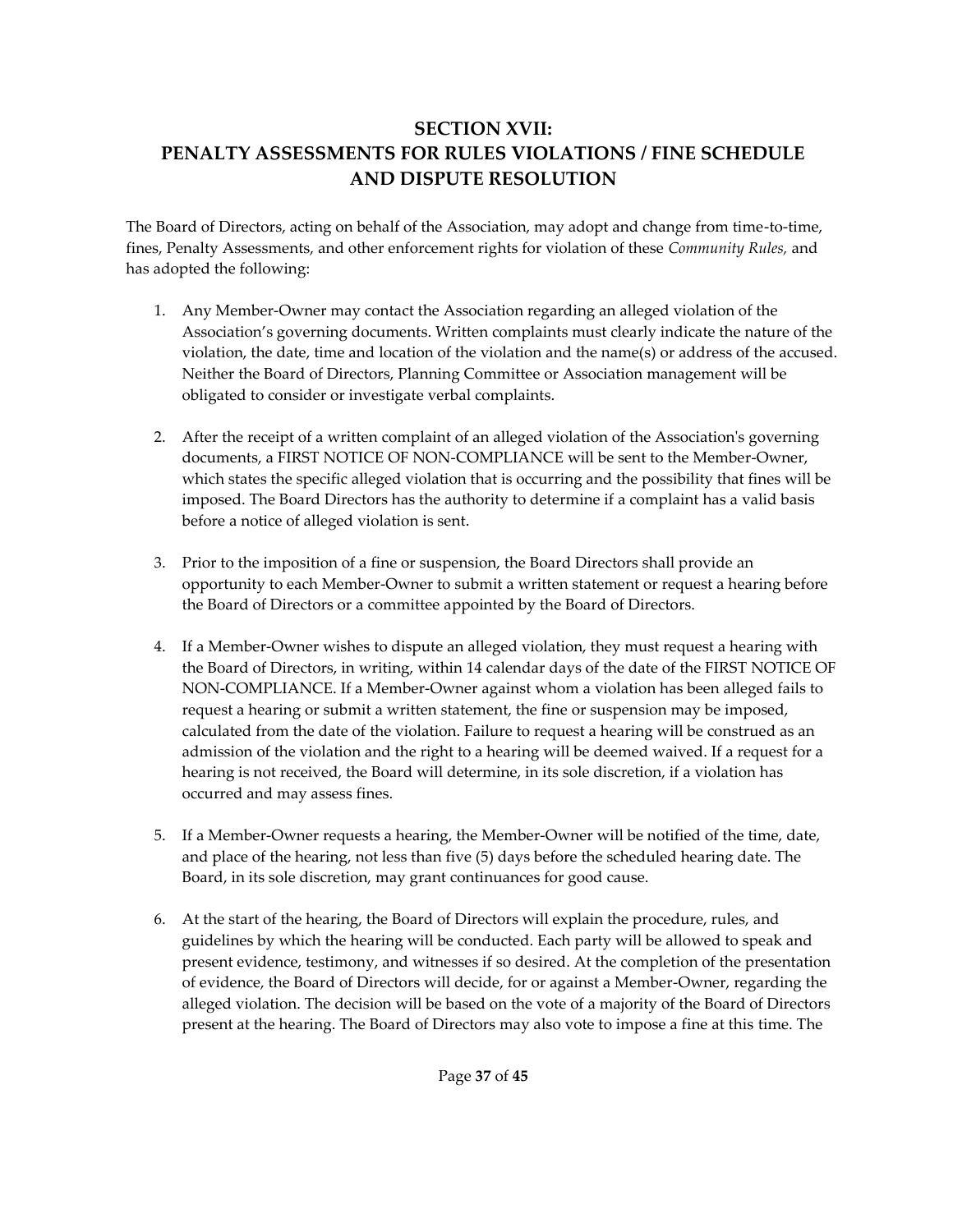decision of the Board of Directors, along with a notice of a fine imposed, if applicable, will be sent to the Member-Owner within 14 calendar days of the date of the hearing.

7. Once a Member-Owner has waived the right to a hearing or the Board of Directors has determined, after a hearing, that a violation is occurring or has occurred, fines may be assessed according to the following Fine Schedule:

Fines may be levied upon observance of violation and my continue until violation is corrected. Payment of fine amounts does not grant a variance for the violation. All violations must be corrected to achieve compliance. If there is a subsequent violation of the same rule, the fine amount will double with each subsequent violation.

| <b>TRASH CONTAINER VIOLATIONS</b>                                                                        | <b>AMOUNT OF FEE</b>   |
|----------------------------------------------------------------------------------------------------------|------------------------|
|                                                                                                          |                        |
| 1 <sup>st</sup> Violation                                                                                | \$10.00                |
| Any Violation Thereafter                                                                                 | \$15.00                |
|                                                                                                          |                        |
| LANDSCAPING AND PROPERTY MAINTENANCE VIOLATIONS                                                          |                        |
|                                                                                                          |                        |
| Landscaping                                                                                              |                        |
| Failure to comply with the guidelines outlined in Policy Resolution 28 will result                       |                        |
| in the following warnings and Citations:                                                                 |                        |
| First Notice: Warning letter and notice of pending monetary fine with thirty (30)                        |                        |
| days to bring property into compliance.                                                                  | <b>Courtesy Notice</b> |
|                                                                                                          |                        |
| Second Notice: One-hundred-dollar (\$100.00) Citation issued. Citations will                             | \$100.00               |
| double every thirty (30) days thereafter until the property is brought into                              |                        |
| compliance.                                                                                              |                        |
|                                                                                                          |                        |
| Note: In the event an owner brings the property into compliance but allows it to                         |                        |
| revert back to the condition that resulted in the original Citation within a twelve                      |                        |
| (12) month timeframe, any Citation issued will be doubled from the amount of the<br>last penalty issued. |                        |
|                                                                                                          |                        |
| MOTORIZED VEHICLE VIOLATIONS                                                                             |                        |
|                                                                                                          |                        |
|                                                                                                          |                        |
| Driving a Motorized Vehicle, including a golf cart, without a valid driver's                             |                        |
| license:                                                                                                 |                        |
| 1 <sup>st</sup> Violation                                                                                | \$50.00                |
| 2 <sup>nd</sup> Violation                                                                                | \$100.00               |
| 3rd Violation                                                                                            | \$200.00               |
| After the first violation, fines will double with each subsequent infraction.                            |                        |
|                                                                                                          |                        |
|                                                                                                          |                        |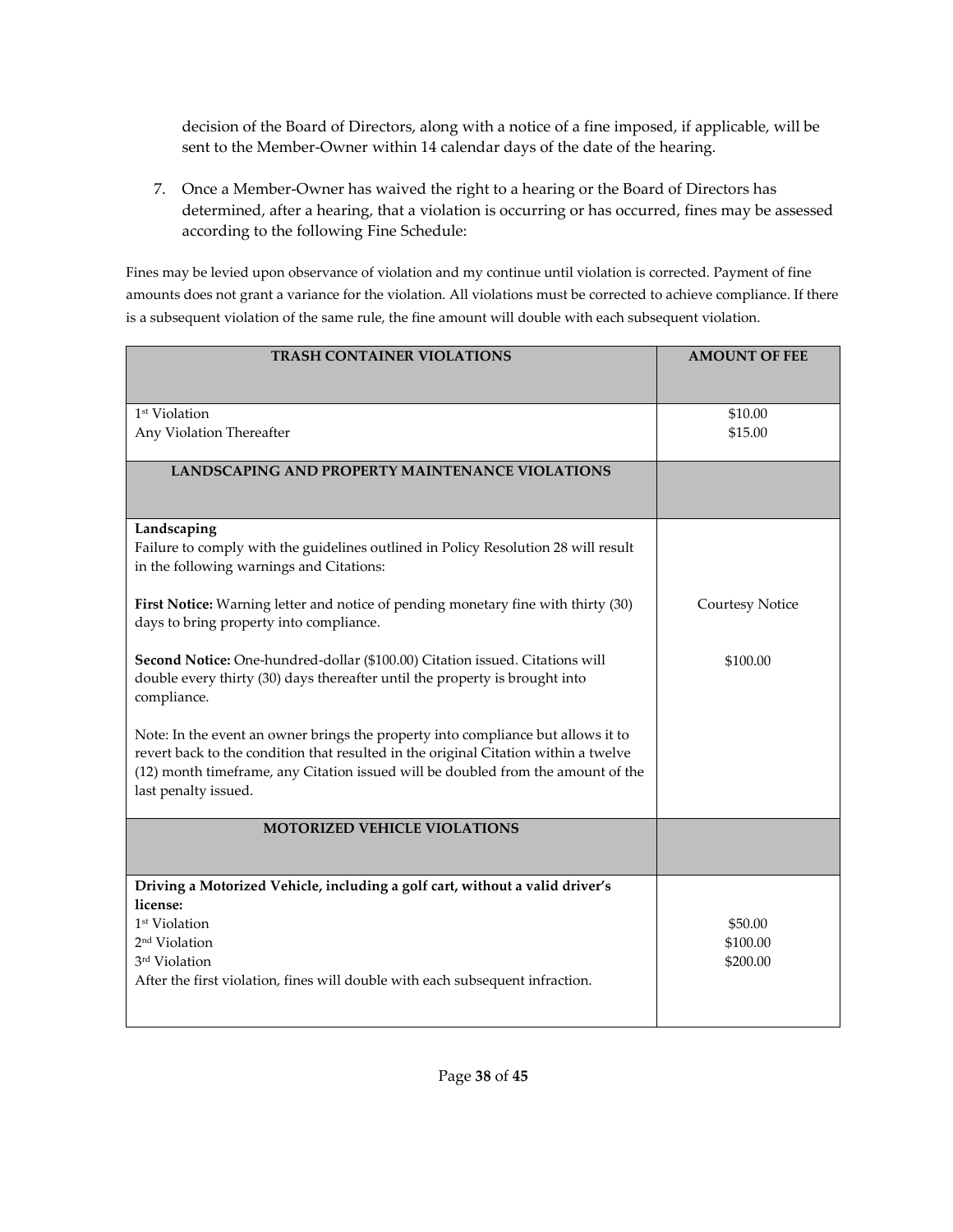| 1 <sup>st</sup> Violation<br>\$50.00<br>2 <sup>nd</sup> Violation<br>\$100.00<br>3rd Violation<br>\$200.00<br>After the first violation, fines will double with each subsequent infraction.<br>Overnight parking on the streets and off-street parking:<br>1st Violation - \$25.00<br>\$25.00<br>2 <sup>nd</sup> Violation - \$50.00<br>\$50.00<br>3 <sup>rd</sup> Violation - \$100.00 (and same thereafter)<br>\$100.00<br><b>Disregarding Stop Signs:</b><br>1 <sup>st</sup> Violation<br>\$50.00<br>2 <sup>nd</sup> Violation<br>\$100.00<br>3rd Violation<br>\$200.00<br>After the first violation, fines will double with each subsequent infraction<br>Parking on Property of RV's/Trailers/Boats/Utility Trailers/Water Skis/ etc. in<br>excess of 48 hours:<br>1st Violation - \$25.00<br>\$25.00<br>2 <sup>nd</sup> Violation - \$50.00<br>\$50.00<br>3 <sup>rd</sup> Violation - \$100.00 (and same thereafter)<br>\$100.00<br><b>Parking on Sidewalk:</b><br>1 <sup>st</sup> Violation<br>\$25.00<br>2 <sup>nd</sup> Violation<br>\$50.00<br>3rd Violation<br>\$100.00<br><b>OTHER FEES</b><br>Operation of a Motorized Vehicle in a careless, negligent, or imprudent manner:<br>Persons cited for any of these reasons may be called to appear before the Board of<br>Directors for an investigation of the incident. The Board of Directors has the<br>authority<br>to establish the amount or Penalty Assessment and/or the suspension of specific<br>rights and privileges on a case-by-case basis.<br>PLANNING COMMITTEE VIOLATIONS<br><b>Improvements Without Approval</b><br>\$100.00<br>A Penalty Assessment shall be assessed to any Member-Owner for failure to get<br>Planning Committee approval prior to beginning a project requiring such<br>approval,<br>as specified in any governing document of the Association.<br>The minimum monetary fine for the Penalty Assessment as stated above shall be<br>\$100 for each incident. The Board of Directors may exercise its own discretion | Exceeding 20 mph Speed Limit throughout the Tanoan Community: |  |
|----------------------------------------------------------------------------------------------------------------------------------------------------------------------------------------------------------------------------------------------------------------------------------------------------------------------------------------------------------------------------------------------------------------------------------------------------------------------------------------------------------------------------------------------------------------------------------------------------------------------------------------------------------------------------------------------------------------------------------------------------------------------------------------------------------------------------------------------------------------------------------------------------------------------------------------------------------------------------------------------------------------------------------------------------------------------------------------------------------------------------------------------------------------------------------------------------------------------------------------------------------------------------------------------------------------------------------------------------------------------------------------------------------------------------------------------------------------------------------------------------------------------------------------------------------------------------------------------------------------------------------------------------------------------------------------------------------------------------------------------------------------------------------------------------------------------------------------------------------------------------------------------------------------------------------------------------------------------------------------------------------------------|---------------------------------------------------------------|--|
|                                                                                                                                                                                                                                                                                                                                                                                                                                                                                                                                                                                                                                                                                                                                                                                                                                                                                                                                                                                                                                                                                                                                                                                                                                                                                                                                                                                                                                                                                                                                                                                                                                                                                                                                                                                                                                                                                                                                                                                                                      |                                                               |  |
|                                                                                                                                                                                                                                                                                                                                                                                                                                                                                                                                                                                                                                                                                                                                                                                                                                                                                                                                                                                                                                                                                                                                                                                                                                                                                                                                                                                                                                                                                                                                                                                                                                                                                                                                                                                                                                                                                                                                                                                                                      |                                                               |  |
|                                                                                                                                                                                                                                                                                                                                                                                                                                                                                                                                                                                                                                                                                                                                                                                                                                                                                                                                                                                                                                                                                                                                                                                                                                                                                                                                                                                                                                                                                                                                                                                                                                                                                                                                                                                                                                                                                                                                                                                                                      |                                                               |  |
|                                                                                                                                                                                                                                                                                                                                                                                                                                                                                                                                                                                                                                                                                                                                                                                                                                                                                                                                                                                                                                                                                                                                                                                                                                                                                                                                                                                                                                                                                                                                                                                                                                                                                                                                                                                                                                                                                                                                                                                                                      |                                                               |  |
|                                                                                                                                                                                                                                                                                                                                                                                                                                                                                                                                                                                                                                                                                                                                                                                                                                                                                                                                                                                                                                                                                                                                                                                                                                                                                                                                                                                                                                                                                                                                                                                                                                                                                                                                                                                                                                                                                                                                                                                                                      |                                                               |  |
|                                                                                                                                                                                                                                                                                                                                                                                                                                                                                                                                                                                                                                                                                                                                                                                                                                                                                                                                                                                                                                                                                                                                                                                                                                                                                                                                                                                                                                                                                                                                                                                                                                                                                                                                                                                                                                                                                                                                                                                                                      |                                                               |  |
|                                                                                                                                                                                                                                                                                                                                                                                                                                                                                                                                                                                                                                                                                                                                                                                                                                                                                                                                                                                                                                                                                                                                                                                                                                                                                                                                                                                                                                                                                                                                                                                                                                                                                                                                                                                                                                                                                                                                                                                                                      |                                                               |  |
|                                                                                                                                                                                                                                                                                                                                                                                                                                                                                                                                                                                                                                                                                                                                                                                                                                                                                                                                                                                                                                                                                                                                                                                                                                                                                                                                                                                                                                                                                                                                                                                                                                                                                                                                                                                                                                                                                                                                                                                                                      |                                                               |  |
|                                                                                                                                                                                                                                                                                                                                                                                                                                                                                                                                                                                                                                                                                                                                                                                                                                                                                                                                                                                                                                                                                                                                                                                                                                                                                                                                                                                                                                                                                                                                                                                                                                                                                                                                                                                                                                                                                                                                                                                                                      |                                                               |  |
|                                                                                                                                                                                                                                                                                                                                                                                                                                                                                                                                                                                                                                                                                                                                                                                                                                                                                                                                                                                                                                                                                                                                                                                                                                                                                                                                                                                                                                                                                                                                                                                                                                                                                                                                                                                                                                                                                                                                                                                                                      |                                                               |  |
|                                                                                                                                                                                                                                                                                                                                                                                                                                                                                                                                                                                                                                                                                                                                                                                                                                                                                                                                                                                                                                                                                                                                                                                                                                                                                                                                                                                                                                                                                                                                                                                                                                                                                                                                                                                                                                                                                                                                                                                                                      |                                                               |  |
|                                                                                                                                                                                                                                                                                                                                                                                                                                                                                                                                                                                                                                                                                                                                                                                                                                                                                                                                                                                                                                                                                                                                                                                                                                                                                                                                                                                                                                                                                                                                                                                                                                                                                                                                                                                                                                                                                                                                                                                                                      |                                                               |  |
|                                                                                                                                                                                                                                                                                                                                                                                                                                                                                                                                                                                                                                                                                                                                                                                                                                                                                                                                                                                                                                                                                                                                                                                                                                                                                                                                                                                                                                                                                                                                                                                                                                                                                                                                                                                                                                                                                                                                                                                                                      |                                                               |  |
|                                                                                                                                                                                                                                                                                                                                                                                                                                                                                                                                                                                                                                                                                                                                                                                                                                                                                                                                                                                                                                                                                                                                                                                                                                                                                                                                                                                                                                                                                                                                                                                                                                                                                                                                                                                                                                                                                                                                                                                                                      |                                                               |  |
|                                                                                                                                                                                                                                                                                                                                                                                                                                                                                                                                                                                                                                                                                                                                                                                                                                                                                                                                                                                                                                                                                                                                                                                                                                                                                                                                                                                                                                                                                                                                                                                                                                                                                                                                                                                                                                                                                                                                                                                                                      |                                                               |  |
|                                                                                                                                                                                                                                                                                                                                                                                                                                                                                                                                                                                                                                                                                                                                                                                                                                                                                                                                                                                                                                                                                                                                                                                                                                                                                                                                                                                                                                                                                                                                                                                                                                                                                                                                                                                                                                                                                                                                                                                                                      |                                                               |  |
|                                                                                                                                                                                                                                                                                                                                                                                                                                                                                                                                                                                                                                                                                                                                                                                                                                                                                                                                                                                                                                                                                                                                                                                                                                                                                                                                                                                                                                                                                                                                                                                                                                                                                                                                                                                                                                                                                                                                                                                                                      |                                                               |  |
|                                                                                                                                                                                                                                                                                                                                                                                                                                                                                                                                                                                                                                                                                                                                                                                                                                                                                                                                                                                                                                                                                                                                                                                                                                                                                                                                                                                                                                                                                                                                                                                                                                                                                                                                                                                                                                                                                                                                                                                                                      |                                                               |  |
|                                                                                                                                                                                                                                                                                                                                                                                                                                                                                                                                                                                                                                                                                                                                                                                                                                                                                                                                                                                                                                                                                                                                                                                                                                                                                                                                                                                                                                                                                                                                                                                                                                                                                                                                                                                                                                                                                                                                                                                                                      |                                                               |  |
|                                                                                                                                                                                                                                                                                                                                                                                                                                                                                                                                                                                                                                                                                                                                                                                                                                                                                                                                                                                                                                                                                                                                                                                                                                                                                                                                                                                                                                                                                                                                                                                                                                                                                                                                                                                                                                                                                                                                                                                                                      |                                                               |  |
|                                                                                                                                                                                                                                                                                                                                                                                                                                                                                                                                                                                                                                                                                                                                                                                                                                                                                                                                                                                                                                                                                                                                                                                                                                                                                                                                                                                                                                                                                                                                                                                                                                                                                                                                                                                                                                                                                                                                                                                                                      |                                                               |  |
|                                                                                                                                                                                                                                                                                                                                                                                                                                                                                                                                                                                                                                                                                                                                                                                                                                                                                                                                                                                                                                                                                                                                                                                                                                                                                                                                                                                                                                                                                                                                                                                                                                                                                                                                                                                                                                                                                                                                                                                                                      |                                                               |  |
|                                                                                                                                                                                                                                                                                                                                                                                                                                                                                                                                                                                                                                                                                                                                                                                                                                                                                                                                                                                                                                                                                                                                                                                                                                                                                                                                                                                                                                                                                                                                                                                                                                                                                                                                                                                                                                                                                                                                                                                                                      |                                                               |  |
|                                                                                                                                                                                                                                                                                                                                                                                                                                                                                                                                                                                                                                                                                                                                                                                                                                                                                                                                                                                                                                                                                                                                                                                                                                                                                                                                                                                                                                                                                                                                                                                                                                                                                                                                                                                                                                                                                                                                                                                                                      |                                                               |  |
|                                                                                                                                                                                                                                                                                                                                                                                                                                                                                                                                                                                                                                                                                                                                                                                                                                                                                                                                                                                                                                                                                                                                                                                                                                                                                                                                                                                                                                                                                                                                                                                                                                                                                                                                                                                                                                                                                                                                                                                                                      |                                                               |  |
|                                                                                                                                                                                                                                                                                                                                                                                                                                                                                                                                                                                                                                                                                                                                                                                                                                                                                                                                                                                                                                                                                                                                                                                                                                                                                                                                                                                                                                                                                                                                                                                                                                                                                                                                                                                                                                                                                                                                                                                                                      |                                                               |  |
|                                                                                                                                                                                                                                                                                                                                                                                                                                                                                                                                                                                                                                                                                                                                                                                                                                                                                                                                                                                                                                                                                                                                                                                                                                                                                                                                                                                                                                                                                                                                                                                                                                                                                                                                                                                                                                                                                                                                                                                                                      |                                                               |  |
|                                                                                                                                                                                                                                                                                                                                                                                                                                                                                                                                                                                                                                                                                                                                                                                                                                                                                                                                                                                                                                                                                                                                                                                                                                                                                                                                                                                                                                                                                                                                                                                                                                                                                                                                                                                                                                                                                                                                                                                                                      |                                                               |  |
|                                                                                                                                                                                                                                                                                                                                                                                                                                                                                                                                                                                                                                                                                                                                                                                                                                                                                                                                                                                                                                                                                                                                                                                                                                                                                                                                                                                                                                                                                                                                                                                                                                                                                                                                                                                                                                                                                                                                                                                                                      |                                                               |  |
|                                                                                                                                                                                                                                                                                                                                                                                                                                                                                                                                                                                                                                                                                                                                                                                                                                                                                                                                                                                                                                                                                                                                                                                                                                                                                                                                                                                                                                                                                                                                                                                                                                                                                                                                                                                                                                                                                                                                                                                                                      |                                                               |  |
|                                                                                                                                                                                                                                                                                                                                                                                                                                                                                                                                                                                                                                                                                                                                                                                                                                                                                                                                                                                                                                                                                                                                                                                                                                                                                                                                                                                                                                                                                                                                                                                                                                                                                                                                                                                                                                                                                                                                                                                                                      |                                                               |  |
|                                                                                                                                                                                                                                                                                                                                                                                                                                                                                                                                                                                                                                                                                                                                                                                                                                                                                                                                                                                                                                                                                                                                                                                                                                                                                                                                                                                                                                                                                                                                                                                                                                                                                                                                                                                                                                                                                                                                                                                                                      |                                                               |  |
|                                                                                                                                                                                                                                                                                                                                                                                                                                                                                                                                                                                                                                                                                                                                                                                                                                                                                                                                                                                                                                                                                                                                                                                                                                                                                                                                                                                                                                                                                                                                                                                                                                                                                                                                                                                                                                                                                                                                                                                                                      |                                                               |  |
|                                                                                                                                                                                                                                                                                                                                                                                                                                                                                                                                                                                                                                                                                                                                                                                                                                                                                                                                                                                                                                                                                                                                                                                                                                                                                                                                                                                                                                                                                                                                                                                                                                                                                                                                                                                                                                                                                                                                                                                                                      |                                                               |  |
|                                                                                                                                                                                                                                                                                                                                                                                                                                                                                                                                                                                                                                                                                                                                                                                                                                                                                                                                                                                                                                                                                                                                                                                                                                                                                                                                                                                                                                                                                                                                                                                                                                                                                                                                                                                                                                                                                                                                                                                                                      |                                                               |  |
|                                                                                                                                                                                                                                                                                                                                                                                                                                                                                                                                                                                                                                                                                                                                                                                                                                                                                                                                                                                                                                                                                                                                                                                                                                                                                                                                                                                                                                                                                                                                                                                                                                                                                                                                                                                                                                                                                                                                                                                                                      |                                                               |  |
|                                                                                                                                                                                                                                                                                                                                                                                                                                                                                                                                                                                                                                                                                                                                                                                                                                                                                                                                                                                                                                                                                                                                                                                                                                                                                                                                                                                                                                                                                                                                                                                                                                                                                                                                                                                                                                                                                                                                                                                                                      |                                                               |  |
|                                                                                                                                                                                                                                                                                                                                                                                                                                                                                                                                                                                                                                                                                                                                                                                                                                                                                                                                                                                                                                                                                                                                                                                                                                                                                                                                                                                                                                                                                                                                                                                                                                                                                                                                                                                                                                                                                                                                                                                                                      |                                                               |  |
|                                                                                                                                                                                                                                                                                                                                                                                                                                                                                                                                                                                                                                                                                                                                                                                                                                                                                                                                                                                                                                                                                                                                                                                                                                                                                                                                                                                                                                                                                                                                                                                                                                                                                                                                                                                                                                                                                                                                                                                                                      |                                                               |  |
|                                                                                                                                                                                                                                                                                                                                                                                                                                                                                                                                                                                                                                                                                                                                                                                                                                                                                                                                                                                                                                                                                                                                                                                                                                                                                                                                                                                                                                                                                                                                                                                                                                                                                                                                                                                                                                                                                                                                                                                                                      |                                                               |  |
|                                                                                                                                                                                                                                                                                                                                                                                                                                                                                                                                                                                                                                                                                                                                                                                                                                                                                                                                                                                                                                                                                                                                                                                                                                                                                                                                                                                                                                                                                                                                                                                                                                                                                                                                                                                                                                                                                                                                                                                                                      |                                                               |  |
|                                                                                                                                                                                                                                                                                                                                                                                                                                                                                                                                                                                                                                                                                                                                                                                                                                                                                                                                                                                                                                                                                                                                                                                                                                                                                                                                                                                                                                                                                                                                                                                                                                                                                                                                                                                                                                                                                                                                                                                                                      |                                                               |  |
|                                                                                                                                                                                                                                                                                                                                                                                                                                                                                                                                                                                                                                                                                                                                                                                                                                                                                                                                                                                                                                                                                                                                                                                                                                                                                                                                                                                                                                                                                                                                                                                                                                                                                                                                                                                                                                                                                                                                                                                                                      |                                                               |  |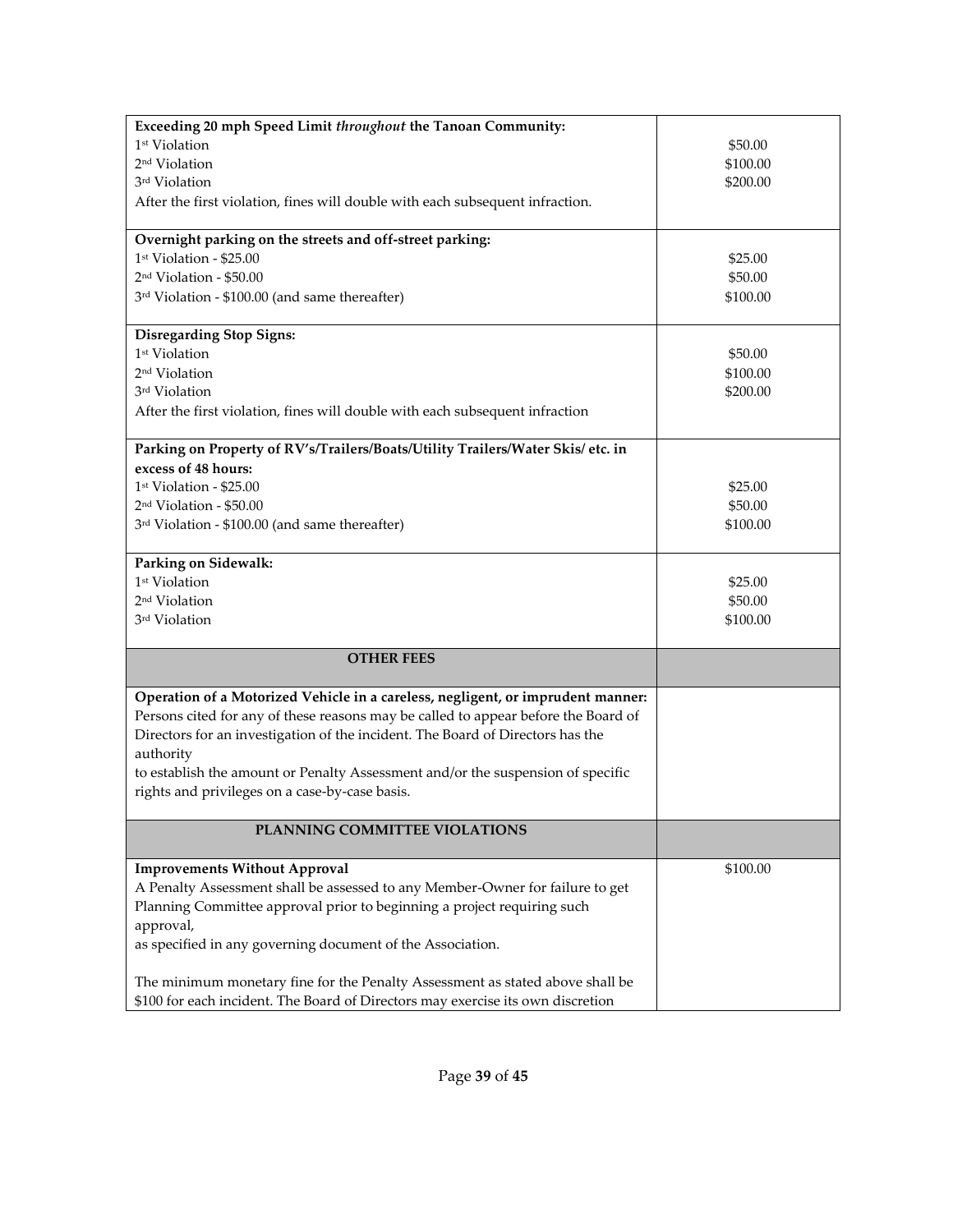| about modifying the amount of the fine, depending on the circumstances of each |  |
|--------------------------------------------------------------------------------|--|
| individual case.                                                               |  |
|                                                                                |  |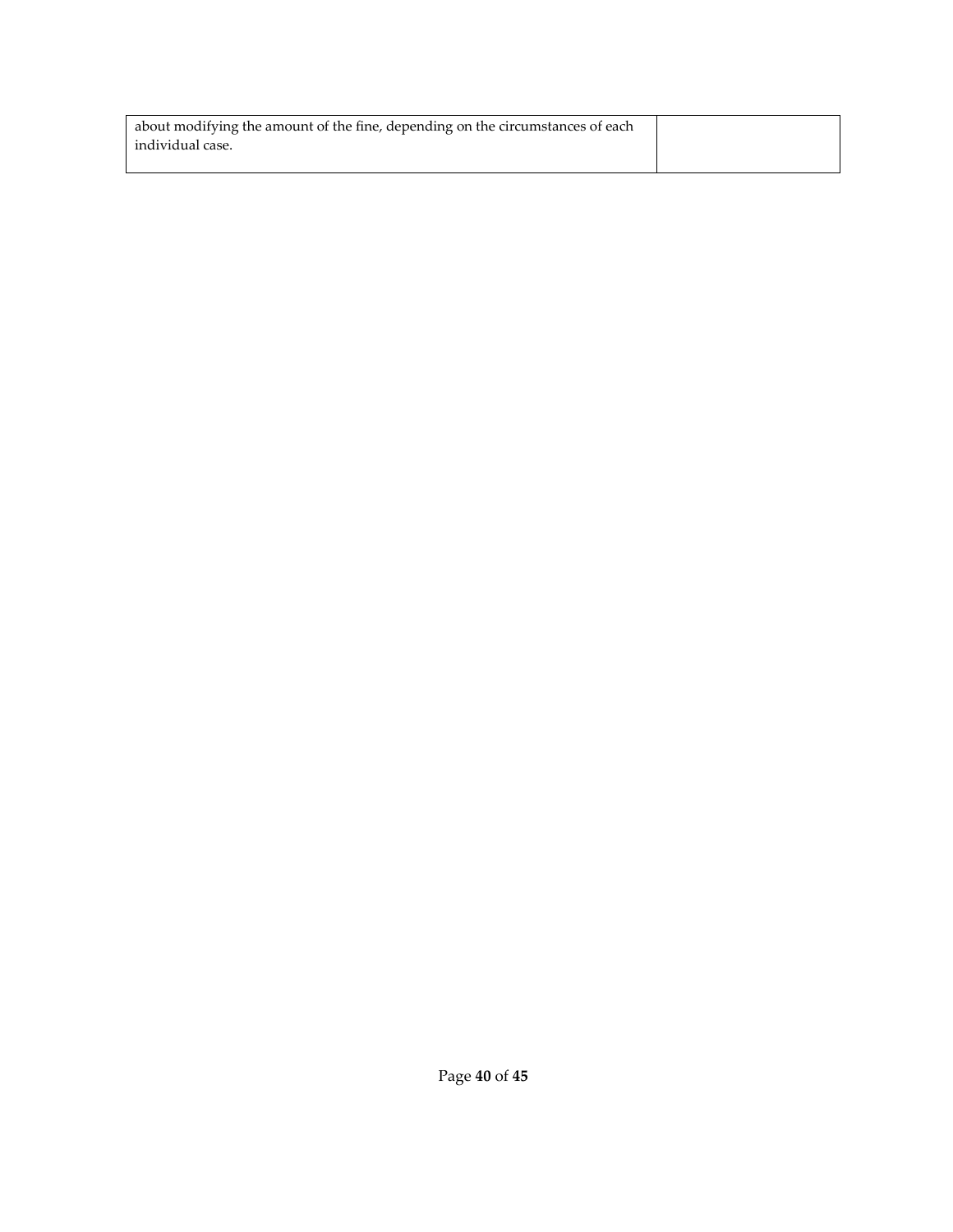## **SECTION XVII:**

## <span id="page-41-0"></span>**ASSOCIATION CITATION/PENALTY ASSESSMENT HEARING PROCEDURES**

Every Member-Owner has the right to a hearing before the Board of Directors when he/she is cited for a violation of any governing document of the Association (including but not limited to the *Master Restrictions, Community Rules*, or *Planning Committee Rules*). However, all requests for a hearing must be made to the Association Manger and/or Community Relations Manager within fourteen (14) calendar days of the date of the Citation notice. Requests for a hearing may be made in person or by letter or email.

When a request for a hearing has been made, the following procedure will take place:

- A. A notice regarding the hearing will be mailed or e-mailed to the Member-Owner and shall contain the date, time, location, and procedure that will be used at the hearing before the Board of Directors. All hearings are held in the Association Office, 9820 Murifield Court, NE.
- B. All hearings are held in private before the Board of Directors or a committee appointed by the Board of Directors and are conducted according to the rules that follow. The Association Manager and/or Community Relations Manager may attend the appeal hearing if deemed advisable by the Board of Directors.
	- 1. A quorum of at least three (3) Board members must be present at the hearing. Proxies will not be used for absent Board members.
	- 2. Any party may waive their right to exercise any part of the hearing process. The Board, in its discretion, may vary from the hearing process set forth herein.
	- 3. The President of the Board of Directors (or the next highest-ranking Officer of the Board in the absence of the President) will serve as the Chairperson of the hearing.
	- 4. The Chairperson introduces the Board members and all parties present.
	- 5. The Chairperson reads the Citation.
	- 6. The Member-Owner or their representative presents their case, along with witnesses they wish present and any supporting facts and evidence they want to share. If the appellant's Citation was issued by an Association employee, that employee may be called to present their findings, any witnesses they may have, as well as additional supporting facts and evidence.
	- 7. Questions may be asked during the proceedings by anyone present.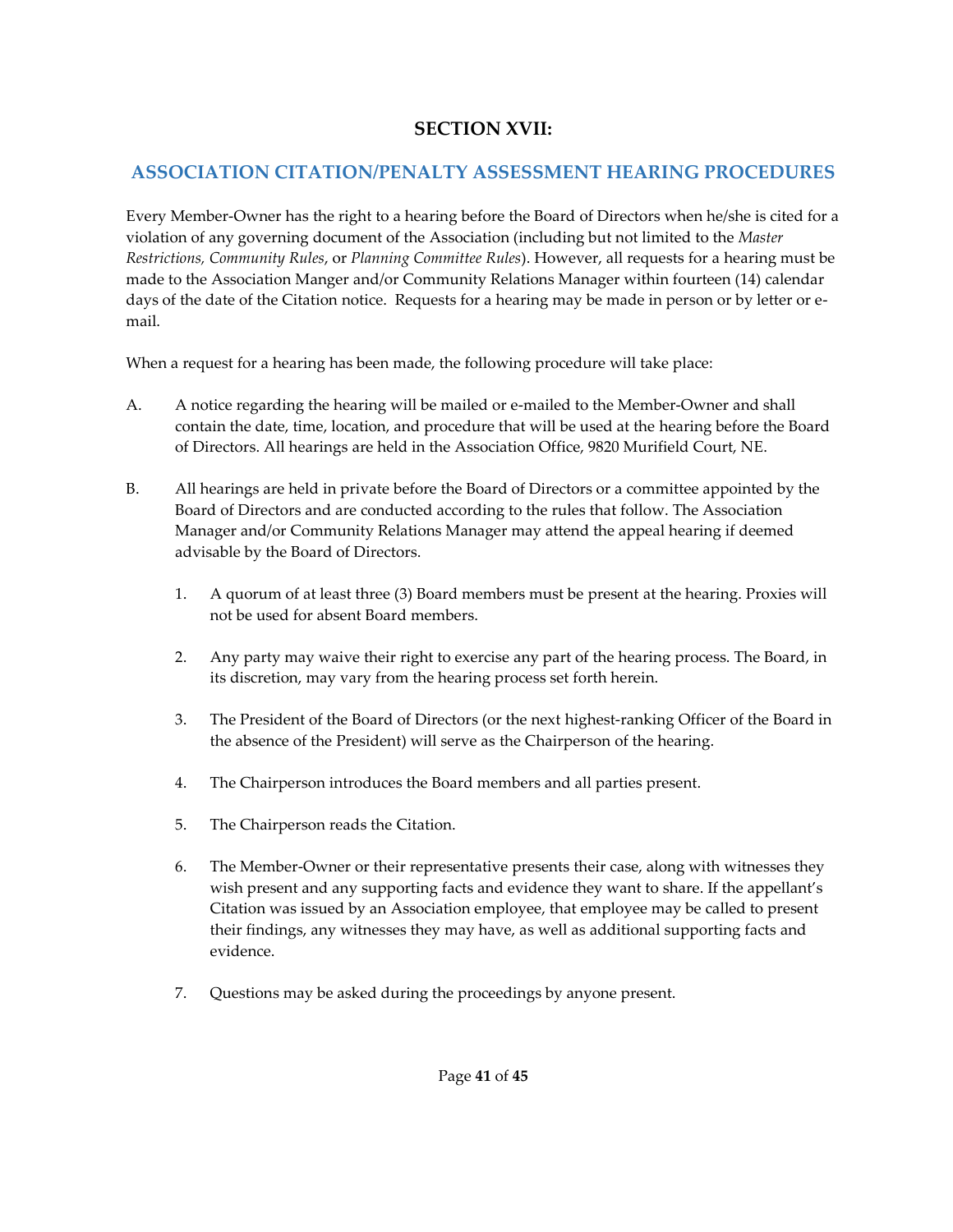- 8. The Chairperson will call for any discussion of the facts and evidence presented. The Chairperson may adjourn the hearing to an executive session (Board members only) for further deliberation.
- 9. The Board members will vote in closed session.
- C. Only one of three (3) outcomes is possible following the hearing:
	- 1. The Citation and Penalty Assessment is accepted.
	- 2. The Citation and Penalty Assessment is denied.
	- 3. The Citation is upheld but the Penalty Assessment modified.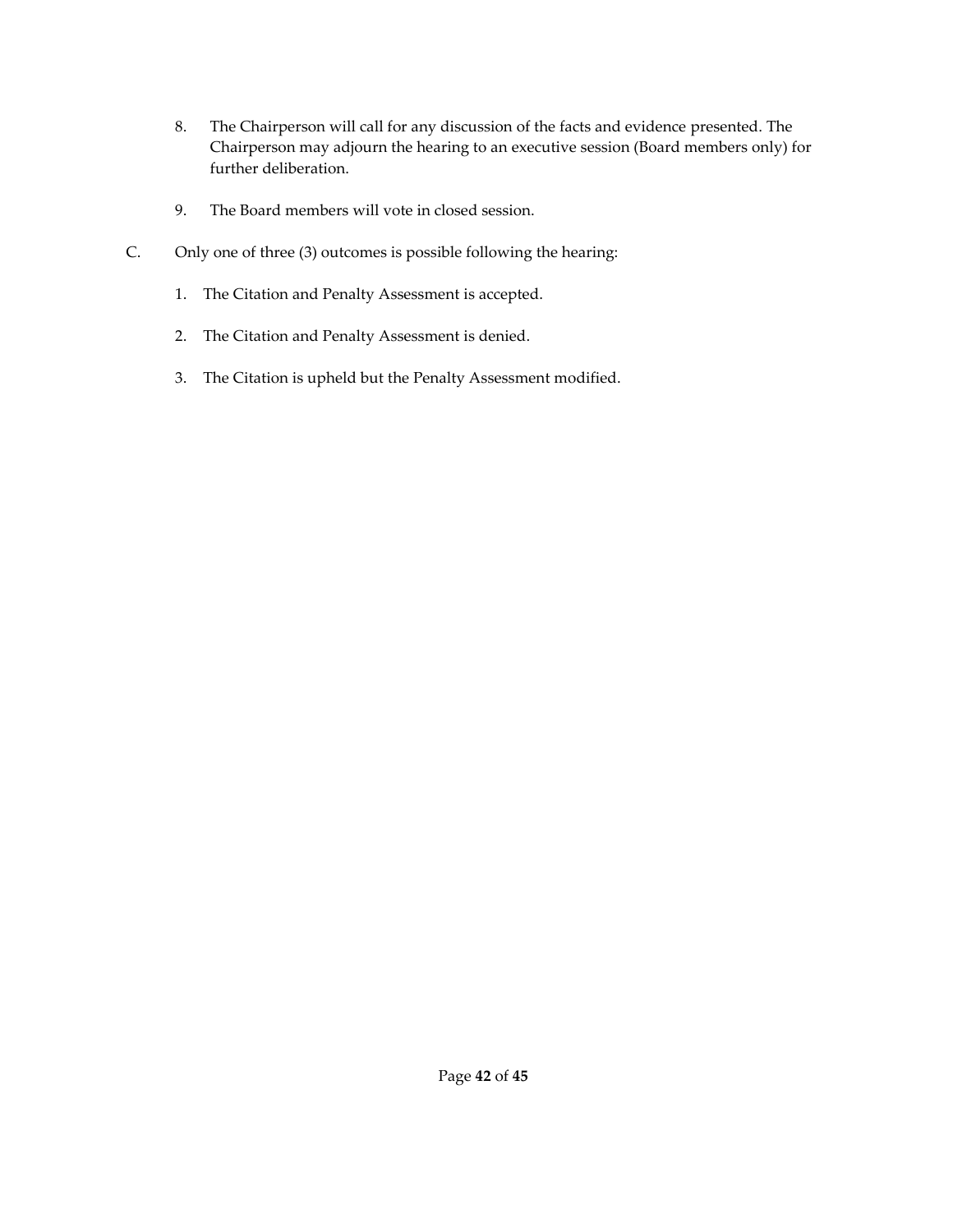## **SECTION XIX:**

## <span id="page-43-0"></span>**RESIDENT COMPLAINT/DISPUTE RESOLUTION PROCEDURES**

The following procedures apply when there is a question of compliance with any Association governing document (including but not limited to the *Master Restrictions*, the *Community Rules*, the *By-Laws,* or the *Articles of Incorporation*) by a Member-Owner.

- A. Responsibility for Compliance:
	- 1. Every Member-Owner is ultimately and solely responsible for the actions of their Residents and Guests and may be charged Penalty Assessments for any violation of the *Community Rules* and Master Restrictions.
	- 2. Any Guest that violates any one or more parts of any Association governing document may be prohibited further access to the Tanoan Community.
	- 3. The violation history of the *Community Rules* for each Resident and Guest of a Member-Owner shall be considered independently.
- B. If a Member-Owner has a complaint of non-compliance with any Tanoan governing document (e.g., one Member-Owner lodges a complaint against another Member-Owner for an apparent or perceived rule violation), the complainant may make a written request to the Association management office to remedy the situation. Following receipt of the written request, the General Manager will attempt to resolve the alleged rule violation with or without disclosure of the complainant.
- C. If the complainant does not feel their complaint has been sufficiently resolved, then the Association intends to follow the following procedure, but may vary from this procedure at its discretion:
	- 1. The complainant must prepare and file a written and signed complaint to the Association.
	- 2. This complaint must include the following:
		- (a) A concise statement of the violation(s) with which the respondent, or defendant, is being accused and the specific rule which the respondent, or defendant, is alleged to have violated.
		- (b) Supporting facts and evidence, with as many specifics as are available regarding date, time, location, persons involved, witnesses, etc.
- D. Upon receipt of the written complaint, the General Manager will review the complaint to determine if it alleges violations of the *Community Rules*. If, after review of the complaint, the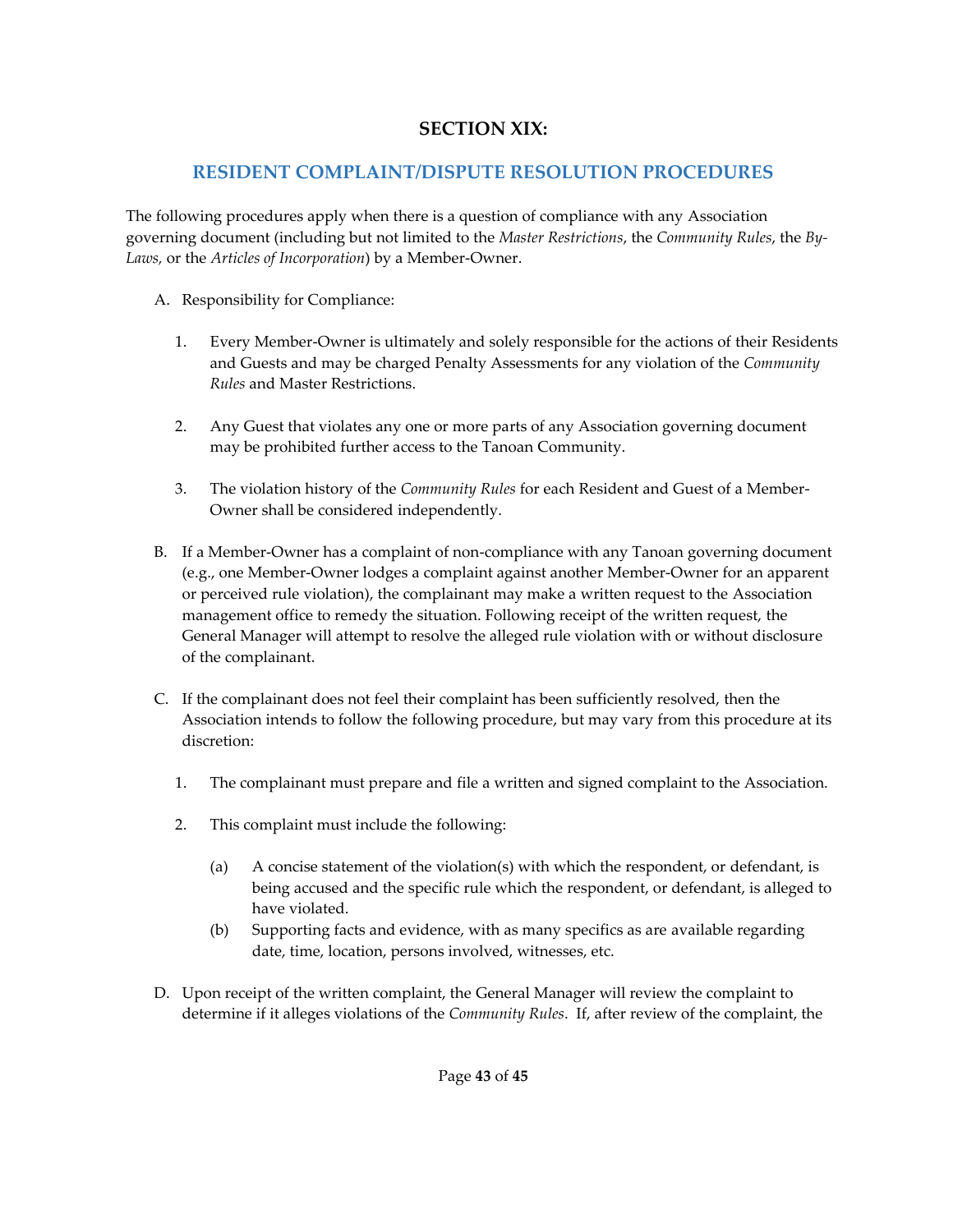General Manager does not believe the complaint alleges any violations of the *Community Rules*, the General Manager will so advise the complainant, and the matter will be closed.

- E. If the General Manager believes that the complaint alleges violations of the *Community Rules*, the General Manager will notify the respondent, or defendant, in writing of the complaint against him/her.
- F. The respondent, or defendant may elect to file a written objection, or defense, with the Board of Directors in response to the complaint.
- G. If a satisfactory resolution is not reached between the Association, complainant, and respondent (defendant), the Board of Directors will then set a hearing date that is agreeable to all parties, which will be held according to the following rules in the Association Management Office, 9820 Murifield Court NE. All hearings are held in Executive Session before the Board of Directors. However, the General Manager and/or Community Relations Manager may attend the hearing if the Board of Directors deems it advisable and/or necessary. The respondent (defendant) may file a written letter with the Board of Directors stating their decision not to attend the hearing as scheduled in their own defense, or they may attend the hearing as scheduled by the Board of Directors to present their defense in person.
- H. The hearing will be held in accordance with these rules:
	- 1. A quorum of at least three (3) Board members must be present to hear and to vote on the hearing. Proxies will not be used for absent Board members.
	- 2. Any party may waive their right to exercise any part of the hearing process. The Board is entitled to exercise its discretion as to the specific and final manner in which any hearing will be conducted.
	- 3. The President of the Board of Directors (or the next highest-ranking Officer of the Board in the absence of the President) will serve as the Chairperson of the hearing.
	- 4. The Chairperson introduces the Board members and all parties present.
	- 5. The Chairperson reads the written complaint and the written defense if one has been submitted to the Board.
	- 6. The complainant presents their case, along with witnesses and any supporting facts and evidence.
	- 7. The respondent (defendant) presents their case, along with witnesses and any supporting facts and evidence. If the respondent or defendant, elected not to attend the hearing in person, the Chairperson presents their case in their place.